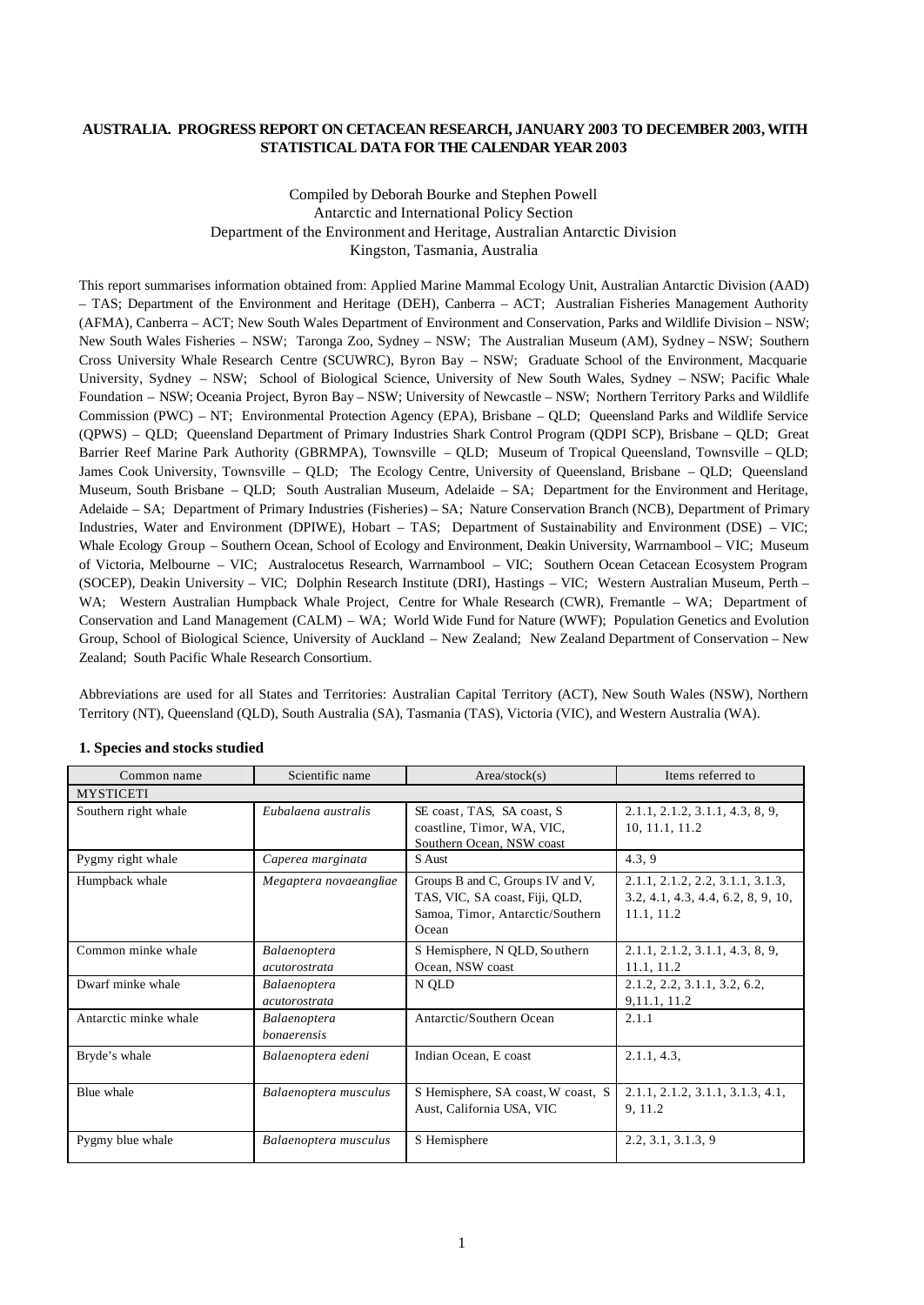| Common name                                        | Scientific name         | Area/stock(s)                                                  | Items referred to                                   |
|----------------------------------------------------|-------------------------|----------------------------------------------------------------|-----------------------------------------------------|
| Fin whale                                          | Balaenoptera physalus   | WA, Antarctic/Southern Ocean                                   | 2.1.1, 2.2, 3.1.1, 4.1                              |
|                                                    |                         |                                                                |                                                     |
| Sei whale                                          | Balaenoptera borealis   | Antarctic/Southern Ocean                                       | 2.1.1                                               |
| <b>Baleen</b> whales                               | Mysticeti sp            | S Aust, TAS, NT                                                | 2.1.1, 4.3, 6.2, 8                                  |
| <b>ODONTOCETI</b>                                  |                         |                                                                |                                                     |
| Sperm whale                                        | Physeter macrocephalus  | S Hemisphere, TAS, SW VIC, S                                   | 2.1.1, 2.1.2, 4.3, 8, 11.1                          |
|                                                    |                         | Aust, Antarctic/Southern Ocean,                                |                                                     |
| Pygmy sperm whale                                  | Kogia breviceps         | QLD coast, Fiji, Jervis Bay NSW<br>S Hemisphere, SA coast, TAS | 2.1.2, 4.1, 4.2, 4.3, 7.1, 8                        |
|                                                    |                         |                                                                |                                                     |
| Long-finned pilot whale                            | Globicephala melas      | TAS, Antarctic/Southern Ocean                                  | 2.1.1, 4.3, 8, 11.2                                 |
| Short-finned pilot whale                           | Globicephala            | S Hemisphere, QLD coast, Fiji,                                 | 2.1.1, 2.1.2, 3.1.1, 4.1, 4.3, 8                    |
|                                                    | macrorhynchus           | Samoa, Southern Ocean                                          |                                                     |
| Pilot whale sp.                                    | Globicephala sp.        | SA coast, Southern Ocean, TAS                                  | 2.1.2, 4.3, 6.2, 8                                  |
| Killer whale                                       | Orcinus orca            | SW VIC, SA coast, TAS,<br>Antarctic/Southern Ocean             | 2.1.1, 2.1.2, 3.1.1, 9                              |
| False killer whale                                 | Pseudorca crassidens    | S Hemisphere, QLD coast, NT, Fiji,                             | 2.1.1, 2.1.2, 4.1, 4.3, 8                           |
|                                                    |                         | Southern Ocean. Timor                                          |                                                     |
| Melon-headed whale                                 | Peponocephala electra   | S Hemisphere                                                   | $8\,$                                               |
| Blainsville's beaked whale<br>(Dense beaked whale) | Mesoplodon densirostris | Lord Howe Island, Samoa                                        | 2.1.1, 4.3                                          |
| Gray's beaked whale                                | Mesoplodon grayi        | SA coast                                                       | 4.3, 8                                              |
| Strap-toothed beaked whale                         | Mesoplodon layardii     | SA coast                                                       | 4.3, 8                                              |
| Shepherd's beaked whale                            | Tasmacetus shepherdi    | <b>TAS</b>                                                     | 4.3, 8                                              |
| Cuvier's beaked whale                              | Ziphius cavirostris     | <b>TAS</b>                                                     | 4.3, 8                                              |
| Ziphiidae                                          | Ziphiidae               | Antarctic/Southern Ocean                                       | 2.1.1                                               |
| Beaked whales                                      | Mesoplodon sp           | Indian Ocean, Southern Ocean                                   | 2.1.1, 2.1.2                                        |
| Indo-Pacific humpback dolphin                      | Sousa chinensis         | Indian Ocean, NSW coast, QLD                                   | 2.1.2                                               |
| Dusky dolphin                                      | Lagenorhynchus          | coast Timor<br><b>TAS</b>                                      | 4.3, 8                                              |
| Hourglass dolphin                                  | Lagenorhynchus          | Antarctic/Southern Ocean                                       | 2.1.1                                               |
| Common bottlenose dolphin                          | Tursiops truncatus      | Australia, TAS, SA coast, SW VIC,                              | 2.1.1, 2.1.2, 2.2, 4.1, 4.2, 4.3,                   |
|                                                    |                         | NSW coast, Port Phillip Bay VIC,                               | 5, 7.1, 8, 9, 11.1, 11.2                            |
|                                                    |                         | OLD, Samoa                                                     |                                                     |
| Indo-Pacific bottlenose dolphin                    | Tursiops aduncus        | NSW coast, QLD, SA coast, Timor                                | 2.1.1, 3.1.1, 4.2, 4.3, 7.1, 8,<br>9, 11.1, 11.2    |
| Bottlenose dolphin sp.                             | Tursiops sp.            | SA coast, Perth WA, NSW coast,                                 | 2.1.2, 3.1.1, 4.3, 7.1, 8, 9,                       |
| Risso's dolphin                                    | Grampus griseus         | Samoa, NT, QLD<br>Indian Ocean, E Aust                         | 11.1, 11.2<br>2.1.1, 4.3                            |
| Pantropical spotted dolphin                        | Stenella attenuata      | Fiji                                                           | 2.1.1, 2.1.2, 3.1.1, 4.1                            |
| Striped dolphin                                    | Stenella caeruleoalba   | NSW coast                                                      | 4.3                                                 |
| Long-snouted spinner dolphin                       | Stenella longirostris   | Fiji, Samoa, Timor                                             | 2.1.1, 2.1.2, 3.1.1, 4.1                            |
| Spinner dolphin                                    | Stenella coeruleoalba   | Australia, OLD, WA                                             | 2.1.1, 4.3, 7.1, 8                                  |
| Rough-toothed dolphin                              | Steno bredanensis       | Samoa                                                          | 2.1.1, 3.1.1, 4.1                                   |
| Common dolphin                                     | Delphinus delphis       | NSW coast, QLD coast, SA coast,                                | $2.1.1$ , $2.1.2$ , $3.1.1$ , $4.2$ , $4.3$ , $5$ , |
|                                                    |                         | TAS, SE coast                                                  | 7.1, 8, 9, 10                                       |
| Fraser's dolphin (unconfirmed)                     | Lagenodelphis hosei     | Timor                                                          | 2.1.1                                               |
| Irrawaddy dolphin                                  | Orcaella brevirostris   | QLD, Timor                                                     | 2.1.1, 9                                            |

# **2. Sightings data**

*2.1 Field work*

**2.1.1 SYSTEMATIC**

Various cetaceans – Southern Ocean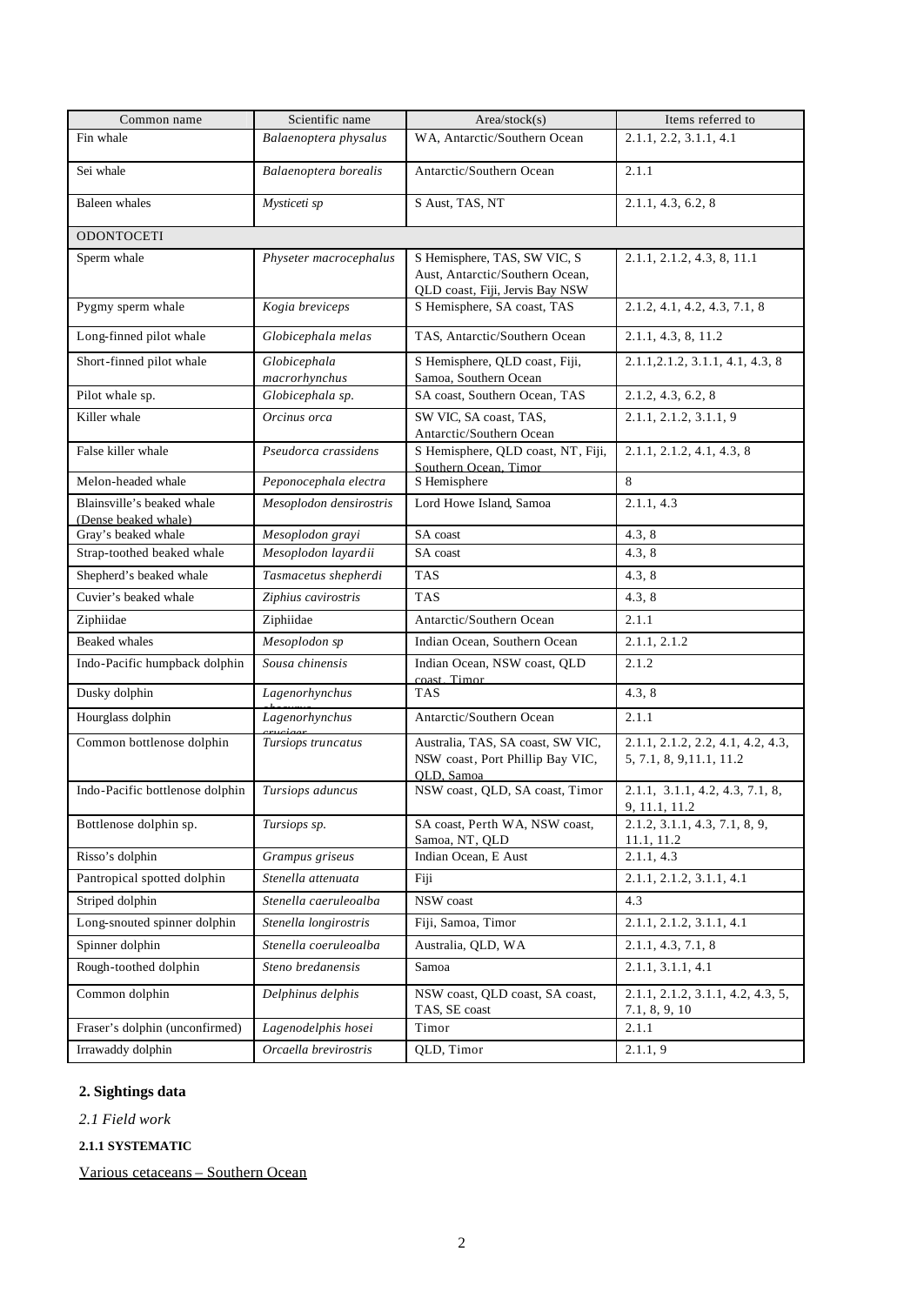The Southern Ocean Cetacean Ecosystem Program (SOCEP) participated in one Australian Antarctic Division marine science voyage (2002/2003 Antarctic season, on board the *Aurora Australis*, ex-Hobart, 3 January - 8 March 2003. The primary science activities were: an integrated study of krill flux (fine scale), acoustic methodology and Adelie penguin provisioning; cold water calibrations of acoustic instrumentation; and Kerguelen western boundary current studies. Cetacean research was ancillary, including individual photo identification and biopsy of cetaceans, and the deployment of an acoustic recording package (ARP). The objective was to collect distribution and relative abundance data, while a multidisciplinary team focussed on fine scale krill dynamics and oceanography. Systematic visual survey for cetaceans occurred throughout the voyage alongside passive acoustic survey (sonobuoys).

264 cetacean sightings were made during 971 hours of effort, totalling 747 animals. Humpback whales were the most numerous baleen whale encountered on effort, both in number of sightings (n=63) and total number of animals counted (n=124). Sperm whales were the most sighted odontocete species (19:20), and long-finned pilot whales the most numerous (4:212). Photo identification images were obtained for six humpback and four fin whales. Six biopsy samples were collected (4 fin whale and 2 humpback whale). 91 sonobuoys were deployed and 136 h of recordings: of fin whales, sperm whales, killer whales and pilot whales. Despite numerous minke and humpback whale sightings during which buoys were deployed, no sounds were recorded from these animals. One ARP (designed by John Hildebrand's laboratory at Scripps Institute of Oceanography) was deployed (66 44.243**°**S 69 48.748**°**E at 1320.7m).

# Humpback whale – NW Cape and Perth Canyon, WA

Curt and Micheline Jenner and V. Sturrock (Centre for Whale Research) carried out small boat surveys in NW Australia and the Perth Canyon. The NW surveys were carried out over June-November in 2002 and 2003, to collect biopsy samples from N and S-bound humpback whales for genetic analysis of the Group IV stock. Sighting cue data as well as behavioural and spatial data are being analysed for biases and trends.

Other small boat surveys were conducted at roughly 7-day intervals in an effort to identify the temporal and geographic dispersal patterns of humpback whales and other "mega fauna" in relation to Woodside Energy's petroleum lease NW of North West Cape. A total of 362 humpback whales were sighted in 7 passing mode surveys during peak migration past the lease (1 August - 15 September). The project observed the following other cetacean species off-shore in the NW Cape area in 2003: inshore bottlenose dolphin (487), offshore bottlenose dolphin (34), Indo-Pacific humpback dolphin (44), spinner dolphin (262), false killer whale (100), minke whale (12), and Bryde's whale (2). The following were observed at the Tantabiddi and Bundegi Anchorages: inshore bottlenose dolphin (42), Indo-Pacific humpback dolphin (44).

The Centre for Whale Research also carried out 34 small boat surveys at the Perth Canyon, January - April 2003, to observe pygmy blue whale activity. Work included: photo-identification, behavioural observations, genetic sampling, echo-sounder logging and deployment of satellite tags. 71 blue whales were observed in 2003, with photoidentifications of 38 animals. These studies constituted part of the WA Exercise Area Blue Whale Project (with the Royal Australian Navy). Other cetacean species observed in the Perth Canyon area in 2003 were: striped dolphin (n=525, pods=4), offshore dolphin (n=317, pods=9), spinner dolphin (n=311, pods=4), sperm whale (n=15, pods=1), Risso's dolphin (n=6, pods=1), beaked whales (n=4, pods=1).

## Humpback whale – Cape Byron, NSW

The Cape Byron Whale Research Project (David Paton, SCUWRC), studying the migration patterns, distribution, abundance and behaviour of humpback whales continued, 21 June – 6 July 2003, both from land and from a small vessel, for visual and acoustic tracking, ID photographs and skin samples. There were two aspects to the project:

- 1. Land based survey using a theodolite interfaced with a lap top computer to position and track whales as they migrate past the coast;
- 2. Photo-identification from a small vessel to identify individuals from fluke and lateral body colouration patterns and markings. Sloughed skin samples were also collected opportunistically for DNA analysis.

All identification photos have been catalogued in the new Southern Cross University Whale Research Centre humpback whale database for comparison and full life history analysis. The database will also include results obtained from sloughed skin samples, which will be individually identified and sexed, for comparison and analysis. Results:

| Year | Survey hours | $#$ Pods | # Whales | Av<br>Size | Pod | # Sloughed skin samples |
|------|--------------|----------|----------|------------|-----|-------------------------|
|      |              |          |          |            |     |                         |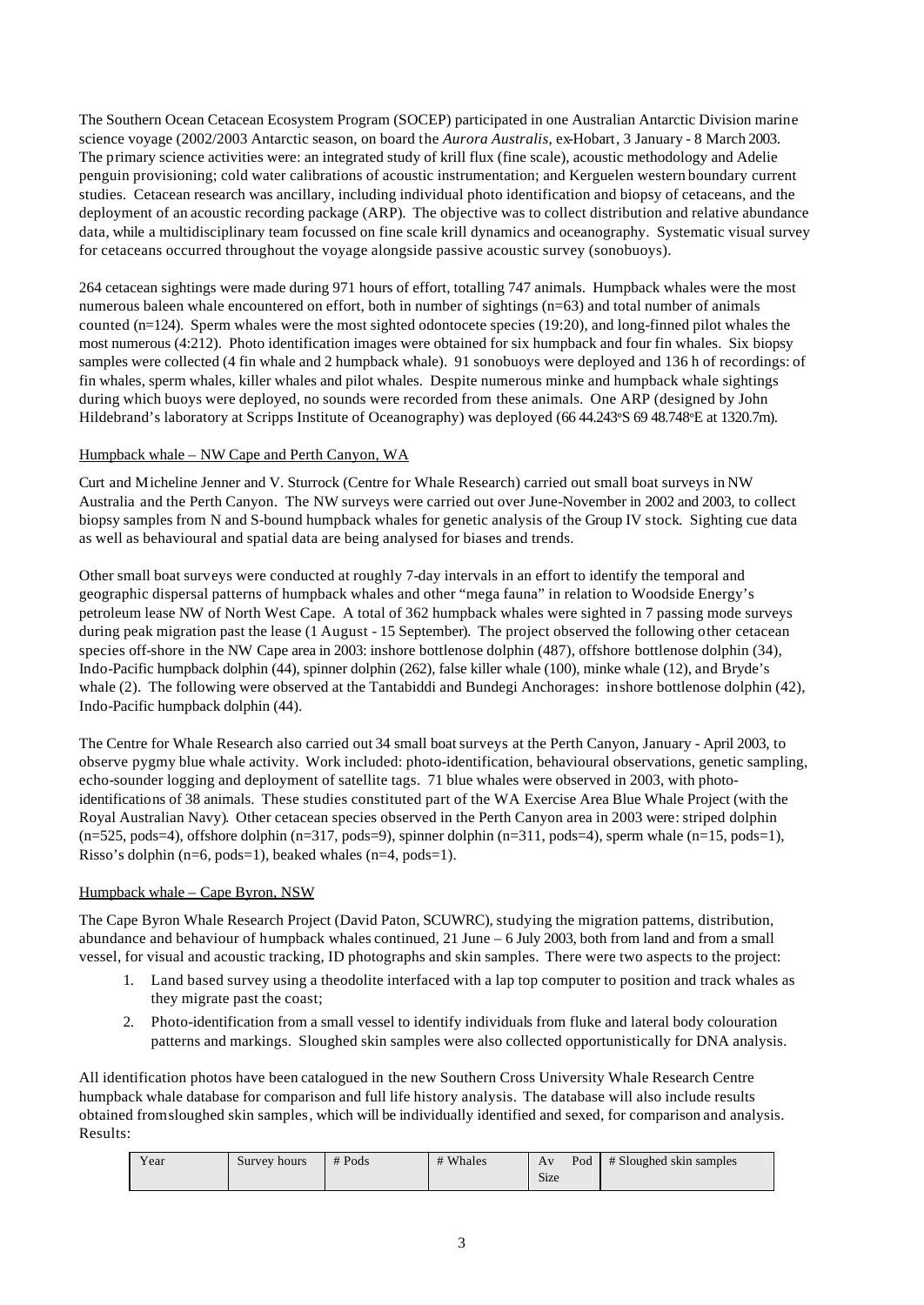| 2003 | $96$ hrs $40$ mins | 79 | 168                                   | ر ب | 70 |
|------|--------------------|----|---------------------------------------|-----|----|
|      |                    |    | $(104 \text{ photo} \cdot \text{ed})$ |     |    |

A number of other cetacean species were also observed during this period. These included confirmed sightings of bottlenose dolphins and common dolphins. Land based surveys were also conducted. A total of 138 hours and 43 minutes (av. 9 hrs 22 min / day) of observations were conducted during this 16 day period - one full day was lost due to bad weather. A total of 505 humpback whales was observed in 302 pods (average pods size 1.7). This averaged 22 pods observed per day (33 individual humpback whales)

## Humpback whale – Ballina, NSW

Southern Cross University undertook 201 hrs 10 mins of small vessel operation to determine population characteristics of humpback whales migrating along the E coast: timing and speed of migration, association patterns, and pod characteristics. Results:

| Year | Survey hours       | $#$ Pods | # Whales | Pod<br>Av<br>Size | # Sloughed skin samples |
|------|--------------------|----------|----------|-------------------|-------------------------|
| 2003 | 201 hrs 10<br>mins | .79      | 408      | 2.33              | 29                      |

A number of other cetacean species were also observed during this period. These included confirmed sightings of bottlenose dolphins*,* common dolphins, one minke whale and one southern right whale. Identification photos are currently being catalogued in the new humpback whale database for comparison and full life history analysis. All sloughed skin samples will also be individually identified and sexed, and results entered into the database.

Fieldwork was conducted for 3-4 days per week, 1 September - 6 November 2003. The project involved vessel-based photographic identification of individual whales passing Ballina / Lennox Head during their S migration 2003, as well as opportunistic sloughed skin sampling for genetic analysis. Land-based observers also conducted basic counts of whales passing Lennox Head, and radioed locations of pods to the research vessel.

## Humpback whale – Peregian, QLD

Land-based visual and acoustic surveys of humpback whales passing Peregian Beach, 26°30'S, 153°05'E, were undertaken 9 September – 30 October 2003 (Dr Michael Noad).

## Humpback whale – Hervey Bay, QLD

The Oceania Project conducted the  $12<sup>th</sup>$  year of fieldwork of a long-term survey of humpback whales in Hervey Bay. Boundaries of the survey area are Rooneys Point, Fairway Buoy, Coongul Creek and the west coast of Fraser Island within the Whale Management and Monitoring Area of the Hervey Bay Marine Park. The survey is being undertaken in conjunction and collaboration with the QLD Environment Protection Agency.

The 2003 survey was undertaken from a 12-metre vessel for 56 days, 10 August - 17 October 2003: 448 h of effort. Observations were made on 928 individual humpbacks in 387 pods. A total of 5195 identification photographs were obtained, 10 h of behavioural DV video and 2 h of DAT whale song recordings. Two faecal samples and 173 sloughed skin samples were obtained.

Systematic observational data of pods included date, time, GPS positions, number of individuals, composition and behaviour. Photography of ventral flukes, lateral body colouration patterns and left and right dorsals were obtained as well as behavioural video and samples of whale song. The project submitted a comprehensive field report to the QLD EPA (Oceania Research Project long-term survey (1992-2003) Field Report Year 12).

## Humpback whale – Perth, WA

Doug Coughran (WA Department of Conservation and Land Management) undertook an aerial survey to assess the relative abundance of humpback whales in and beyond the area of whale watch vessel activity off Perth WA. The survey is part of a long-term project aimed at monitoring trends to identify whether management strategies are effective or if modifications need to be made to minimis e impacts on the whales.

## Humpback whale and other cetaceans – Lomaiviti Island Group, Fiji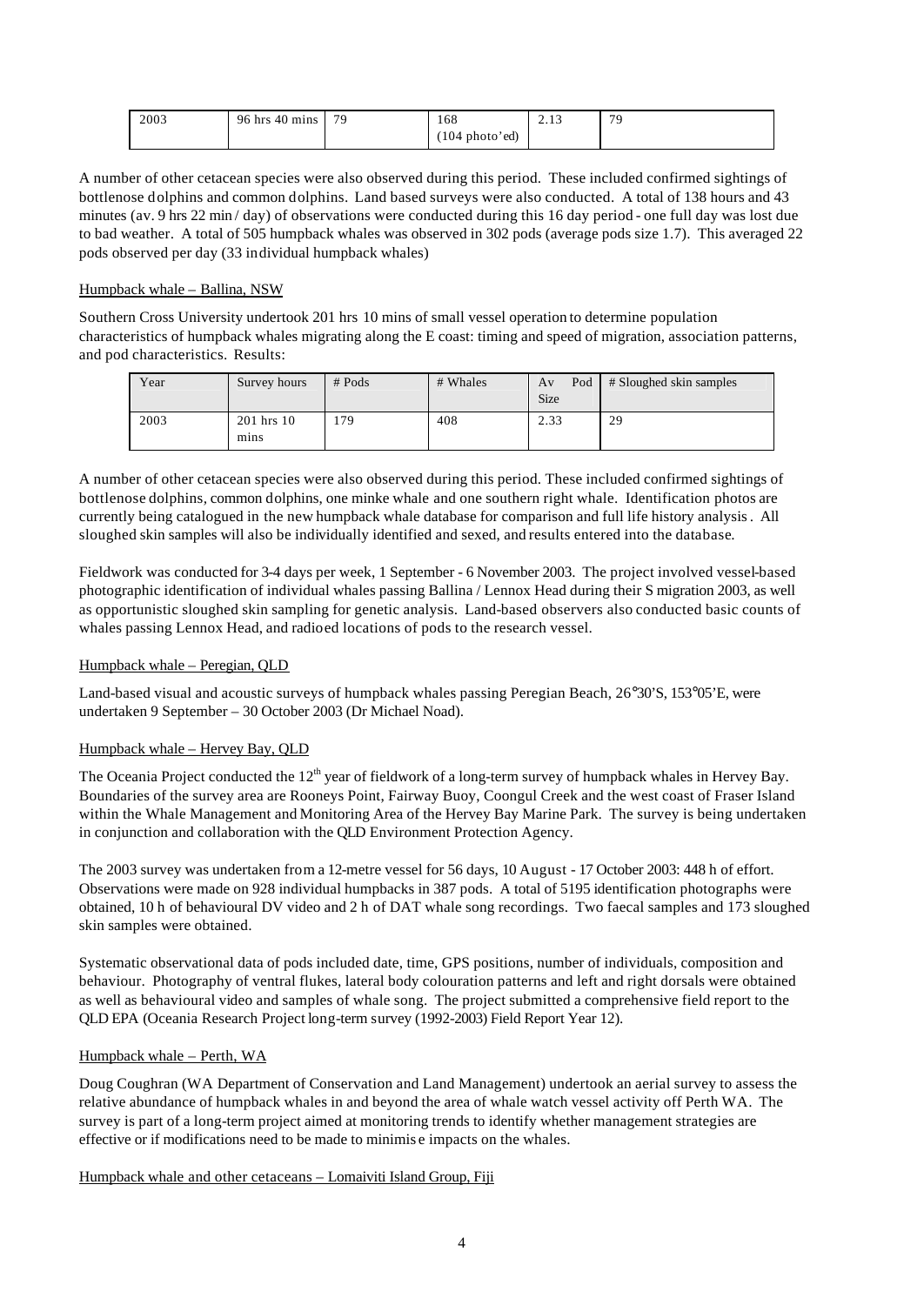Australian-based researchers led a cetacean survey in the Lomaiviti Island group, Fiji in 2003: 257 h of visual searching from a land-based site in Levuka, Ovalau. 32 sightings were made of six confirmed species including humpback whale (n=1), sperm whale (n=6, pods=2), short-finned pilot whale (n~209, pods=10), false killer whale (n~40, pods=2), pantropical spotted dolphin (n~350+, pods=4) and long-snouted spinner dolphin (n~280, pods=10).

Individual photo identification from the research vessel confirmed that a number of pods (particularly short-finned pilot whale) were observed multiple times during the period of the survey. Therefore the numbers indicated above include resights. In addition, there were several pods of unidentified whales or dolphins due to poor visibility or distance from the observers.

#### Southern right whale – Southern coastline WA-SA

John Bannister (WA Museum) continued an annual programme of aerial survey for southern right whales off the S coast. As in past years flights took place close inshore between Cape Leeuwin, AW, and Ceduna, SA. Two 'short' flights, 28 July-8 August and 6-9 October, between Cape Leeuwin and Twilight Cove, WA, maintained the series of flights on the southern WA coast since 1976. A 'long' flight, between Cape Leeuwin, WA and Ceduna, SA on 15-19 September, continued the series extended along the coast into SA from 1993; an additional leg, on the W coast between Perth and Cape Leeuwin, was flown on 15 September. Counts and identifying photographs were obtained, but, as usual, with emphasis on the latter on the 'short' flights and on the former on the 'long' flight.

#### Southern right whale – Head of Bight, SA and Point Ann, WA

Rebecca Pirzl (Deakin University, VIC) completed the second season of a 3-year project examining coastal habitat use of southern right whales on broad (whole of Australia) and fine (within aggregation areas) scales. 70 days were spent at 2 study sites (Head of Bight, SA and Point Ann, WA). The project collected individual movement and distribution data along with environmental information to examine the relationship between right whale distribution and habitat parameters.

#### Southern right whale – SA

Dr DJ Needham continued aerial surveys and photographic identification of southern right whales in SA.

#### Blue whale - Geographe Bay and Perth Canyon, WA.

Chris Burton (Western Whale Research Pty Ltd) observed blue whales using three methods of survey in Geographe Bay, WA over an 8 week period, October - December 2003. 121 sightings were made: 12 from aerial surveys, 34 during land-based surveys and 75 from vessel-based surveys. Humpback whales, several species of dolphins and a small number of southern right whales were also sighted.

Cape Naturaliste: Land-based sightings from a small rocky headland approximately 6m above sea level on Cape Naturaliste showed a wider temporal distribution than previously recorded from vessel surveys, with blue whales observed close to land (within 2 km) during early morning and evening and moving from E to W. Blow rates of several pods were recorded. Photo-identification photographs were obtained on some pods transiting very close to the Cape. Vessel-based surveys from whale watching and research vessels recorded 75 sightings of blue whales, including 11 calves, close to the Cape. Approximately 90% of sighted blue whales were observed moving W along the Cape. A small number were observed further offshore moving SE into the Bay. 40 sets of identification photos of blue whales were obtained.

Perth Canyon: In continuation of work since 1999, Chris Burton conducted aerial surveys in the Perth Canyon area, WA (ca 32°S, 115°W), January-May 2003. Two transect designs were adopted, running alternatively, continuing, as in past years, in tandem with an 'extended area' survey consisting of 3 parallel transects commencing N of Rottenest Island at 31° 20'S and terminating S near Cape Naturaliste at 33 40°S. Blue whales were observed on 8 out of the 10 aerial surveys. 84 sightings of blue whales were made from the two sets of transects: 78 sightings (70 pods) from the dedicated canyon surveys and 6 during the extended surveys to the S. 1 cow/calf pair was sighted. Several species of dolphins, sperm whales, beaked whales, Risso's dolphins and unidentified whales were also sighted. Blue whale sightings were concentrated over the deep waters of the known feeding area of the Perth Canyon. Very few sighting were observed N or S along the 200 – 1000m depth contours. Swim directions for these whales were variable. The 2003 season represents the second highest number of blue whale sightings from aerial surveys over the 5-year project.

#### Blue whale – VIC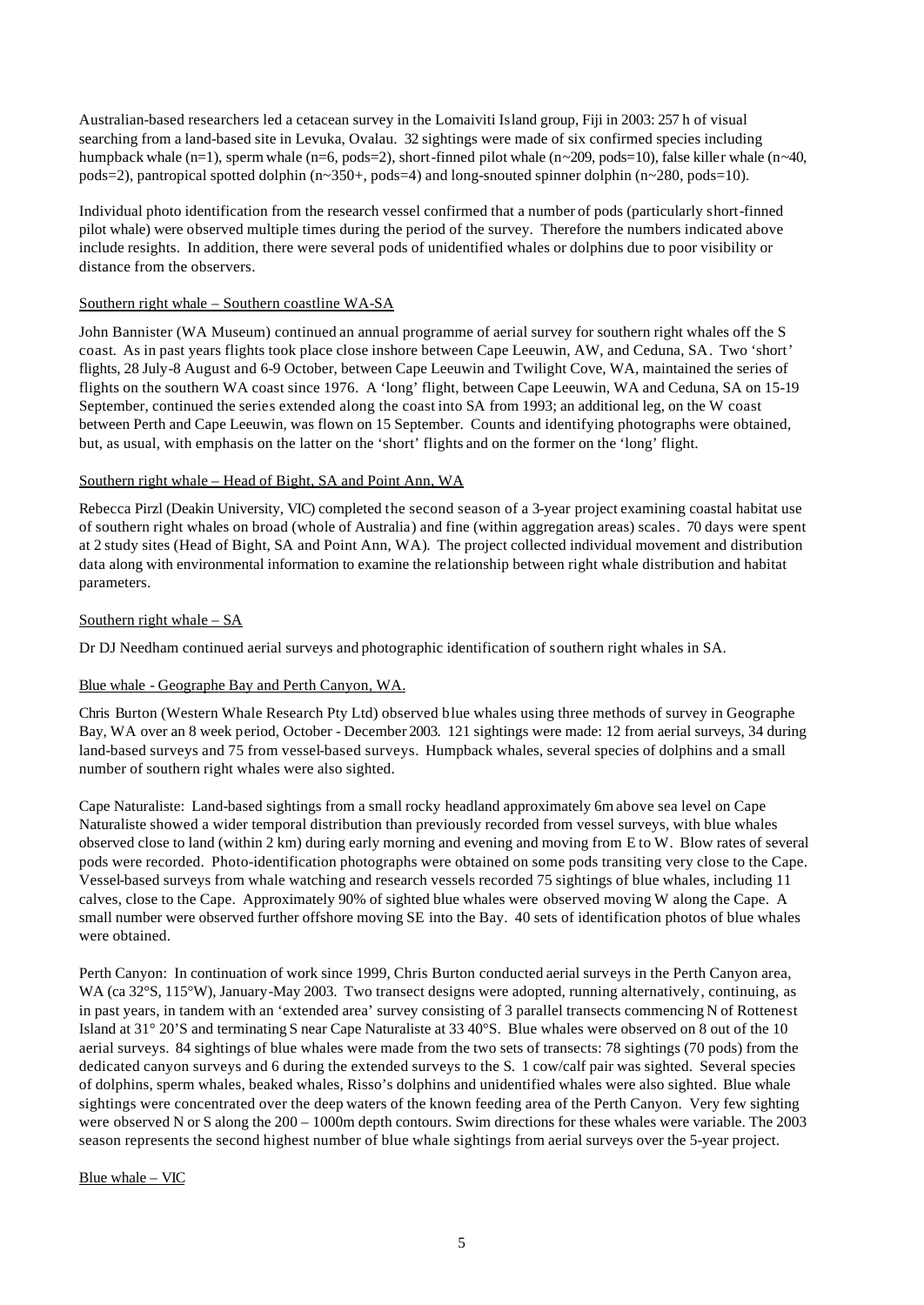The Whale Ecology Group (Deakin University) undertook both aerial surveys and boat-based surveys off VIC. 323 blue whale sightings were recorded during 34 aerial surveys. The total number of whales sighted has not yet been determined, as resights occurred during some surveys. The maximum number of blue whales sighted during any survey was 47. Surveys occurred in January (3), February (2), March (3), April (2), May (3), August (1), October (1), November (5), and December (11). No blue whales were sighted during August or October. Other species sighted during aerial surveys in the Bonney Upwelling included fin, sei, minke, and humpback. Sperm, pilot, beaked and killer whales were sighted in upper slope waters adjacent to the Bonney Upwelling. Dolphin schools, probably mostly common dolphins and bottlenose dolphins, were frequently sighted in the Bonney Upwelling.

12 boat-based survey days were completed, 18 April - 16 May 2003. Surveys covered a minimum of 460 nautical miles. The team completed 12 transects in the vicinity of whales, and 6 random transects. Over the survey period, 19 sightings with 27 individual blue whales were recorded. 7 blue whale sightings were confirmed as surface feeding, and a majority of the time these whales were associated with acoustic backscatter at the surface or at depth that was characteristic of predicted dense krill swarms. Other cetacean species encountered: common and bottlenose dolphins.

## Odontocetes – Bonney Upwelling

The Antarctic Wildlife Research Unit conducted a pilot project investigating the distribution, seasonality and habitat usage by odonotocetes within the Bonney upwelling region in December 2003: involving the University of Tasmania and Deakin University (Warrnambool). Aerial surveys combined with a fine-scale boat-based survey to establish the potential for interactions within this region. To the end of 2003 only one aerial survey had been conducted – the results from this will be combined with subsequent aerial surveys and the fine-scale boast based survey.

## Various baleen whales – WA and VIC

Rob McCauley (Curtin University) conducted a number of passive acoustic studies, including single hydrophone recordings of pygmy blue, true blue and fin whales from the Perth Canyon (2002-2004). Samples were taken almost continuously at a sampling schedule of 120-200 s at 15 minute intervals with a 4-10 kHz sample rate. Samples will be analysed for great whale presence and for pygmy blue whales, to census population while correlating acoustic abundance estimates with visual sightings data (aerial studies by Bannister & Burton and boat based studies by Jenner & Jenner). Tracking grid of hydrophones set for pygmy blue whales in February-April 2003 in the Perth Canyon is currently being analysed.

Tracking grid of hydrophones set for humpback whales traversing a region of active seismic surveys between Dongara and Abrolhos Is (WA) were laid over in late 2003. The tracking grid was deployed 3 times. Analysis is also under way of a large data set recorded October-December 2003 from 14 sites in the Otway Basin (VIC) for industrial nois e and pygmy blue whale signals, which were detected. Analysis includes a tracking grid of 5 hydrophones.

Analysis of sea noise records, late 2002 - late 2003, from the Comprehensive Test Ban Treaty listening station off Cape Leeuwin (WA) is currently underway, and is detecting many great whales and seasonal patterns in movements. McCauley also deployed and recovered a sea noise recording package off the continental shelf edge NW of Broome (WA), March-August 2003. The recording set detected great whales, including seasonal visit by minke whales.

## Bottlenose dolphin – Cockburn Sound, WA

Bec Donaldson (Murdoch University) undertook ten surveys of bottlenose dolphin groups in Cockburn Sound. This was part of continuing annual monitoring following an earlier more intensive study, of 930 surveys on the approximately 150 dolphins inhabiting the Sound (all identified). Surveys include time, date, location, depth, water temperature, fish stats from depth sounder (number, size class), predominant behaviour of group, group size, and group composition including identity, sex and age-class of all group members, and any social subgroups.

The project has made 600 extended 'focal individual' follows of calves to investigate social development from birth to weaning. Each follow included between 30 minutes and 4 hours of focal individual sampling of a calf including all behavioural events at surface; all social partners; and 2.5 minute point samples of behaviour of calf and mother, mother-calf distance, nearest neighbour, group composition (identity of all group members) and group behaviour.

#### Bottlenose dolphin – Port Phillip Bay and Gippsland Lakes, VIC

The Dolphin Research Institute conducted surveys on the bottlenose dolphin population in S Port Phillip Bay, January - December 2003. Surveys were also extended to N Port Phillip in May and the Gippsland Lakes, October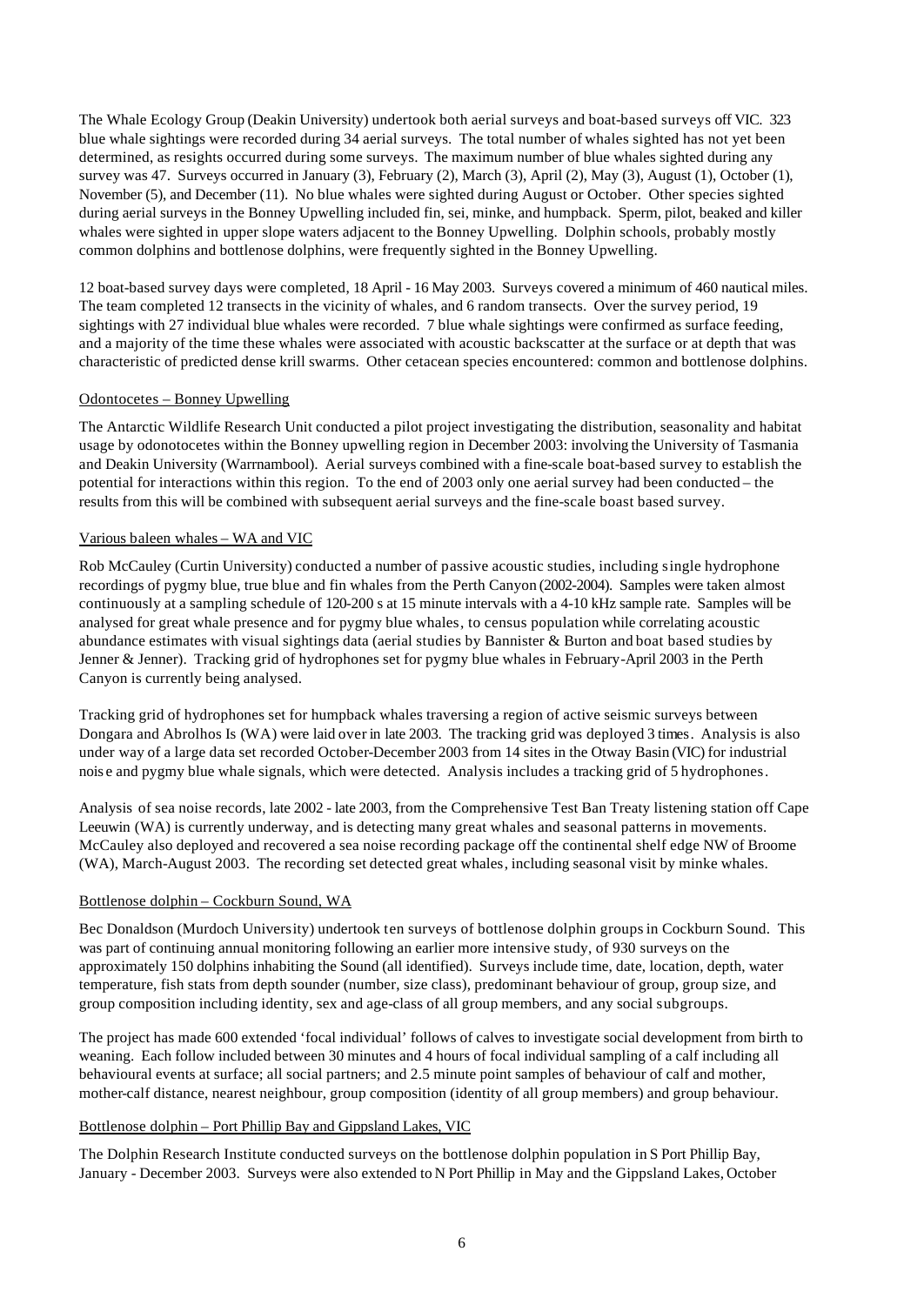2003. The Institute also collected dorsal fin photographs (for identification of individuals), and behavioural data. Shore-based observations, primarily concerned with dolphin movements and behaviours, were also collected in S Port Phillip Bay. Researchers conducted 31 shore-based surveys: 24 from the Institute's vessel, and 3 from other vessels (Gippsland Lakes), resulting in approximately 279 field hours. 91 sightings of dolphins were made.

## Bottlenose dolphin – NSW

The NSW Department of Environment and Conservation conducted acoustic recordings and surveys for bottlenose dolphins in the Port Stephens and Jervis Bay areas, August - November 2003 to investigate the possibility of geographic variation. Theodolite tracking also occurred in February and April 2003, quantifying dolphin response to vessel approaches (see Allen *et al*. 2003a).

Three months of vessel transect and land observations were conducted along the NSW coastline from Brunswick Heads to Ballina. These surveys gathered small cetacean species data within the boundaries of the proposed Cape Byron Marine Park. In addition, the surveys established population density estimates of inshore bottlenose dolphins.

Behaviour and acoustic surveys were conducted over a period of 3 months from several observation platforms including land stations and vessels, which encompassed motor, sail and personal (e.g. kayak). These observations assessed the influence of vessel interactions on the behaviour and acoustic patterns of inshore bottlenose dolphins. Opportunistic photo-identification of the dolphins in the Jervis Bay and Port Stephens areas was also undertaken.

# Cetaceans– Samoa

In 61 h 57 min of vessel-based operation in September 2003, 210 cetaceans were sighted in the area around Samoa as part of the South Pacific Islands Whale Research Project. Confirmed sightings included bottlenose dolphin, shortfinned pilot whales, rough-toothed dolphin and long-snouted spinner dolphin, and one sighting of a pod of 3 unidentified beaked whales, possibly Blainville's beaked whale. The sightings of bottlenose dolphin, rough-toothed dolphin and beaked whales are new recordings for Samoa. A total of 5 humpback whales were sighted and a further 6 were identified acoustically. The average humpback pod size was 1.25.

## Small cetaceans –Timor Sea

A systematic survey of the Timor Sea, supported by the Governments of Australia, Indonesia and East Timor, and funded by DEH and the Convention on Migratory Species, was conducted by WWF (Australia/ Hong Kong/ Indonesia), 9-23 June 2003. The aim of the survey was to derive population abundance estimates for small cetaceans in the Timor Sea. Photo-identification and acoustic data were also recorded.

The shipboard survey of the S Timor Sea was conducted on a 47-foot motor vessel. The primary methodology was dual platform, line transect mode, as developed specifically for small cetaceans (Holt and Powers 1982; Wade and Gerrodette 1993; Barlow 1994; Thomas *et al.* 2000). The total track length of 1780km included 42 encounters with 5 cetacean species: bottlenose dolphin (n=7), false killer whale (n=3), Indo-Pacific humpback dolphin (n=6), Irrawaddy dolphin (n=14), long-snouted spinner dolphin (n=1), unknown (n=5), dolphin species (n=1), and Fraser's dolphin (unconfirmed) (n=6). 2 occurred with dugongs, 24 with 4 turtle species and 5 with at least 2 species of sea snake.

## **2.1.2 OPPORTUNISTIC, PLATFORMS OF OPPORTUNITY**

## Commonwealth waters

In 2003, AFMA fisheries observers aboard commercial fishing vessels off E Aust recorded cetacean sightings (215 trips in the E Coast Tuna Fishery, 3 to the SE Trawl Fishery, 6 to the S and W Tuna and Billfish Fishery, all trips to both the Heard Is and McDonald Is Fishery and the Macquarie Is Fishery, 1 to Norfolk and the Coast Deepwater Trawl Fishery and 4 to the Indian Ocean high seas by Australian vessels). The following were recorded from longline vessels: humpback whale (6 sightings, n=15, including unconfirmed), sperm  $(1, n=4)$ , pygmy sperm  $(1, n=1)$ unconfirmed), killer (2, n= 18-23), false killer (2, n=21-26), pilot (3, n= 67-74), minke (1, n=1), short finned pilot (1, n=7), Ziphidae beaked  $(1, n=1)$ . 2 species were recorded from trawl vessels: sperm  $(1, n=3)$ , including unconfirmed sightings), killer  $(1, n>12)$ . All reports indicated no recorded interaction between cetaceans and fishing gear.

# Queensland

In N QLD, Dr R.A. Birtles and Dr P.W. Arnold continued observations from *Undersea Explorer*, a 25m commercial live-aboard dive vessel, for 6 weeks (June-July 2003). Of 70 encounters, 45 included an extended interaction (equal to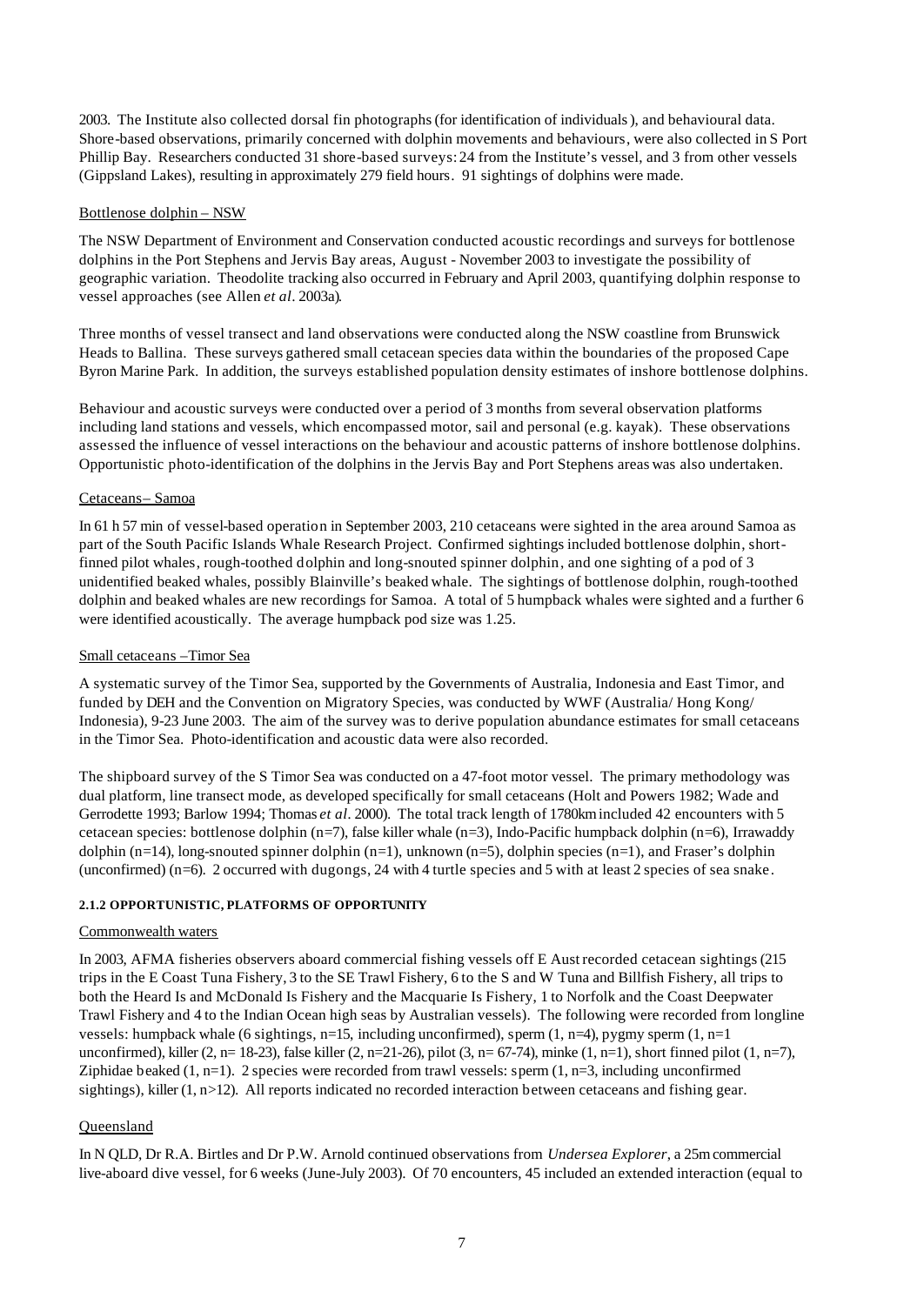or greater than 10 mins). 205-248 dwarf minke whales were seen, of which 154-190 were seen underwater. Surface and underwater observations were routinely made during the encounters, concentrating on recognition of individual whales and documentation of whale-swimmer interactions. Sighting sheets were received from other live-aboard dive vessels running swim-with-whales programs. In 2003, for the first time, commercial operators offering such programs were under permit, a condition of which was completing a sighting sheet. The returns are being analysed, covering 173 encounters with dwarf minke whales from 12 vessels.

In S QLD, under the *Hervey Bay Marine Park Zoning Plan 1989*, the QPWS implemented a compliance-monitoring program. The program involves the collection of data by both QPWS staff and commercial operators conducting whale-watching tours in Hervey Bay Marine Park. In recent years, QPWS has collected opportunistic data whilst on patrol in Hervey Bay Marine Park. Data fields include: time; pod position; water temperature and depth; pod configuration (adults, sub adults and calves); pod activity / behaviour (breach, pectoral slap, fluke slap, spy hop, mugging, direction travelling, mother-calf feeding, other); and vessels present (commercial / recreational). Since 1990, commercial operators have collected daily spatial and temporal pod sightings data. QPWS uses these data both to monitor the use of the Bay by commercial vessels, and to calculate vessel/pod interactions and an encounter ratio.

#### South Australia

Mike Bossley continued opportunistic sightings of dolphins from tour boats in Gulf St Vincent. In 2003, the SA Museum reported the following opportunistic sightings: humpback whale (n=8), southern right whale (n=67), killer whale (n=10), blue whale (n=175), bottlenose dolphin (n= numerous), common dolphin (n=1), unidentified large (n=7), medium  $(n=2)$ , small cetaceans  $(n=20)$ .

#### Tasmania

Most sightings (including strandings) are reported to NCB by members of the public. A whale hotline phone (staffed 24 hrs / day) was introduced to enhance public participation in the reporting of cetacean occurrences. All sightings are entered into the Tasmanian Cetacean Database. Since its introduction, reporting of cetacean sightings has increased, to 144 (excluding common and bottlenose dolphins) in 2003 in Tasmanian waters. NCB staff followed up reports to confirm each sighting. Cetacean identification brochures describing most frequently observed species have been produced and circulated to the public to assist in the confirmation of sightings.

Cetacean sightings/observations for 2003: southern right whales (55 events, n=85), humpbacks whales (38 events, n=84), killer whales (9 reports, n=18), unidentified pilot whale (1, n=2), unidentified cetaceans (41 reports n=83). NCB staff undertook 3 aerial surveys in response to public reports of sightings in 2003. Aerial surveys totalled 4 hrs 57 mins, June - November. 2 of these identified and photographed southern right whales – Derwent estuary (2 in June), Great Oyster Bay (2 in November) and one identified humpback whales – Frederick Henry Bay (5 in June).

#### **Victoria**

The DRI continued building a community dolphin sighting network which has resulted in the recording of regular dolphin sightings within most of VIC's coastal waters including Port Phillip Bay, Westernport Bay and the Gippsland Lakes, resulting in approximately 313 reported sightings. Most reports are of bottlenose dolphins. Others included southern right, humpback, blue and killer whales.

Portland rock lobster fishers voluntarily contributed 4 blue whale sightings to the Whale Ecology Group Study.

The Department of Sustainability and Environment conducted photo-identification flights (weather permitting when whales were present) at the following locations in S-E Australia: several localities between Portland and Port Campbell (VIC); Opossum Bay, Denison Beach and Banwell Bay (TAS), Encounter Bay (SA), Twofold Bay (NSW).

#### Western Australia

In continuation of work that began in 1989, vessel-based surveys in the inshore coastal waters off Perth and Rottenest Island, SW Australia, (ca 31° 50'S, 115° 30' W) were conducted by Western Whale Research Pty Ltd, September-November 2003.

Observations, GPS locations and photo- identification were made aboard 2 vessels during whale watching operations from Hillarys Boat Harbour, on the northern coastal suburbs of Perth. Humpback whales were observed on 95% of trips. 300 sightings of humpback whales were made from the 2 whale watching vessels during 42 trips. 24 cow/calf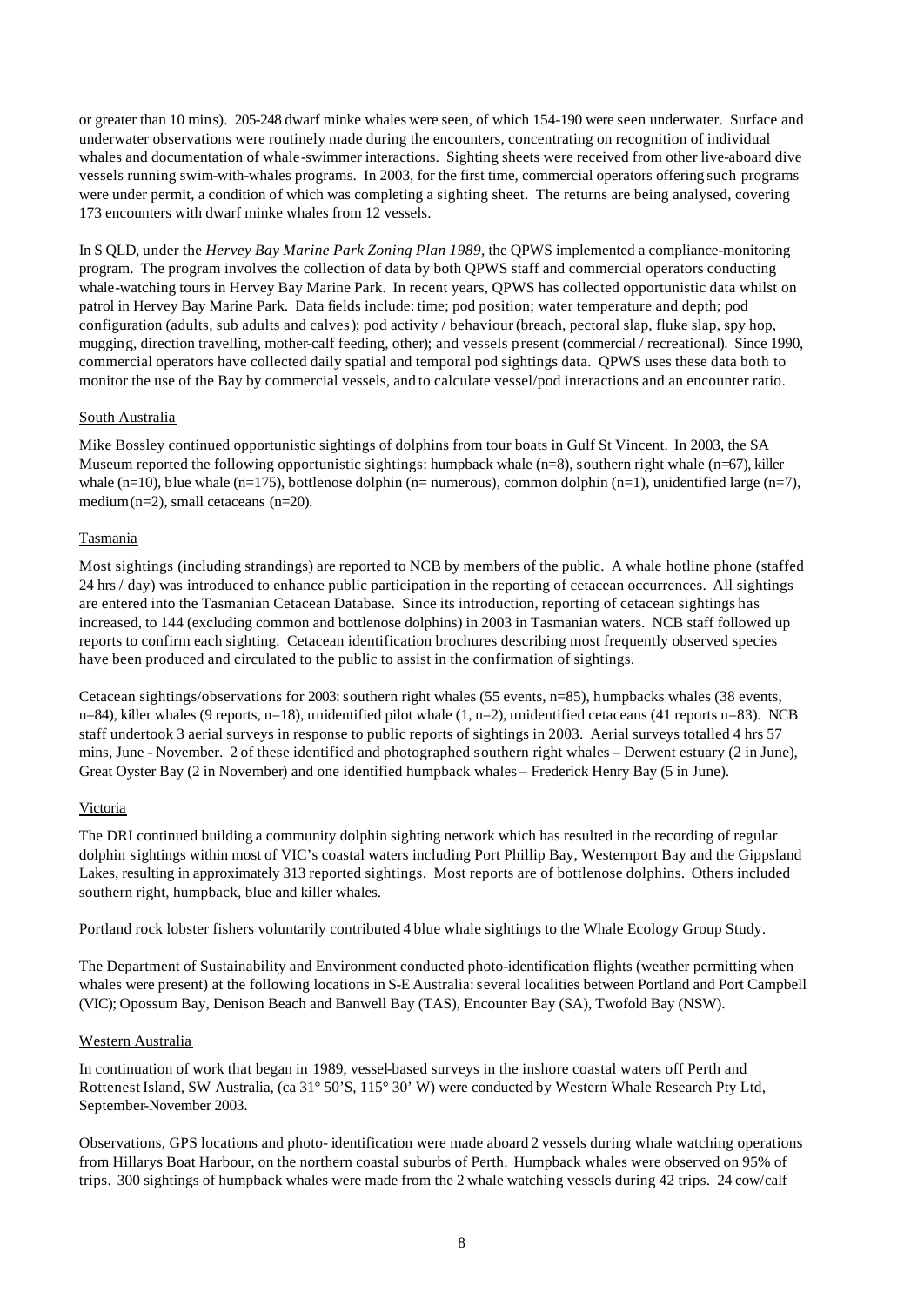pairs were sighted. 1 pair of adult blue whales were observed on 13 November moving w within 2 km of Rottenest Is. Approximately 100 sets of photo identification photographs were obtained including those of the blue whales.

In continuation of work since 1995, vessel-based surveys were undertaken in the inshore coastal waters of Flinders Bay near Augusta, S-W Australia (ca 34° 20'S, 115° 15' W), late May - August 2003. Observations, GPS locations and photo-identification were made aboard 2 whale watching vessels operating from Augusta, near Cape Leeuwin. Approximately 350 sightings were made from the vessels during 106 trips. These included humpback (n=200), southern right ( $n=150$ ) and blue whales ( $n=1$ ). Many of the right whale sightings were repeats of the same cow/calf pairs that remained in the Bay for extended periods. One pair of adult blue whales was observed on 31 May, moving W within 2 km of the coast towards Cape Leeuwin and represent the first recorded sighting of blue whales in the area. Sightings of common and bottlenose dolphins were numerous. Approximately 50 sets of photo identification photographs were obtained including those of the humpback, southern right and blue whales.

## New South Wales

Pacific Whale Foundation Research Associate, Amy Hellrung, joined public whale watching tours to observe humpback whales on 32 days, once daily for approximately 4 h. Information gathered: weather/sea state conditions, time, location, species, pod composition, behaviour, direction of travel; where possible photographs of left and/or right dorsal fins and ventral side of flukes.

Preliminary observations of various fishing activities were undertaken as part of a study investigating the broad-scale interactions occurring between fishing and marine wildlife (including cetaceans) in NSW. Cetacean sightings during observations in NSW coastal and estuarine waters included: humpback whales (2 sightings); 1 unidentified whale; common dolphins; approximately 30 bottlenose dolphins (2 sightings). Only the dolphins interacted with the observed fishing activity: common dolphins fed on prawn trawl dis cards, bottlenose dolphins fed on or played with salmon that escaped from hauling gear.

Near Eden, over 32 days, 89 pods of a total of 182 humpback whales were documented. In 134 h of survey, approximately 49 h were spent observing humpback whales. On 7 October 2003 there was one sighting of killer whales (1 pod of 5 animals: two adults, two juveniles, and one calf). One mother/calf pod of southern right whales was resighted 5 times, including one documented interaction with three humpback whales. There was 1 sighting of a juvenile southern right whale*,* which was observed travelling for approximately 30 min.

# Fiji

As part of the South Pacific Island Whale and Dolphin Program, photo-identification samples were collected from humpback whales, short-finned pilot whales, false killer whales, long-snouted spinner dolphins and pantropical spotted dolphins. These will be further analysed and compiled into a catalogue to compare with individuals from other areas of the South Pacific. The Program replicated the surveys undertaken by Dawbin in the late 1950's to determine the current status of whales and dolphins in the Lomaiviti Island group of Fiji. It worked in partnership with local government authorities, organisations, commercial operators and educational institutions to introduce techniques used in whale and dolphin identification, behaviour monitoring and research. The Program aimed to assist the management of the Fijian Whale Sanctuary and to raise awareness of whales and dolphins within the region, as well as supplying the Government of Fiji with current information on whales and dolphins in its waters.

## Samoa

A study of the whales and dolphins of Samoa was undertaken, 15-27 September 2003. There were 3 main aspects to the research project: photo-identification from a small vessel to identify individual animals from fluke and lateral body colouration patterns and markings; acoustic sampling from a hydrophone linked to a Digital Audio Tape recorder by 20 m of cable, and the active collection of skin samples through use of a PAXARM system for subsequent DNA analysis. Additional sightings were made during the survey reconnaissance trip, 4 - 10August.

## *2.2 Analyses/development of techniques*

# Demographic statistics - Bottlenose dolphins

Ben Donaldson (Murdoch University) analysed bottlenose dolphins in Cockburn Sound, WA: foraging ecology statistics (relating feeding to depth and benthic/habitat data; sex differences); demographic statistics (age and sex structure; reproductive statistics including birth rates and seasonality; weaning ages; death rates of calves and non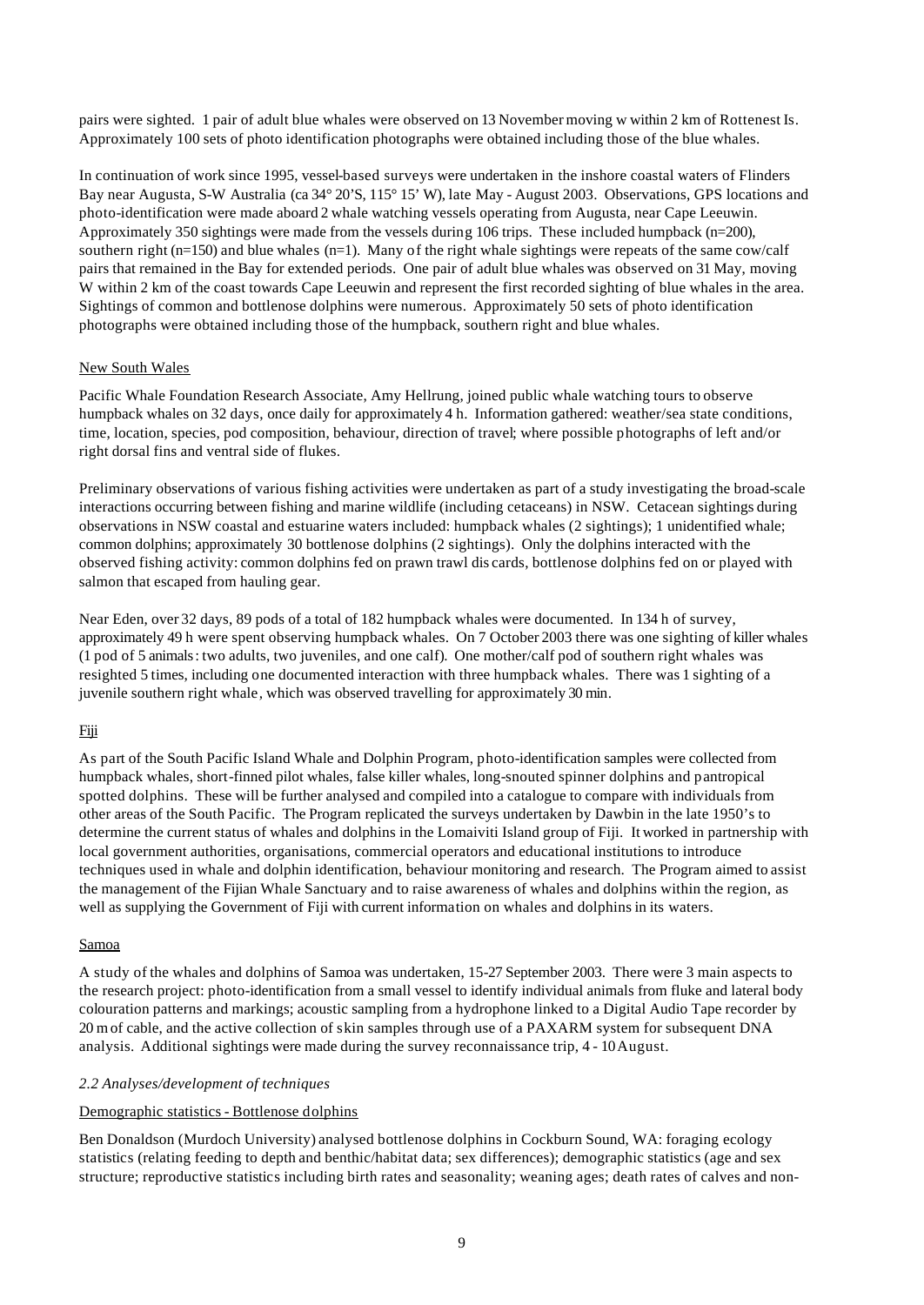calves with some post mortems); social statistics (male alliances; association patterns relating to age and sex; changes with reproductive state); ranging patterns (using ArcView to analyse ranges and movement patterns of individuals and classes including investigating female range shifts when they have calves; sex differences in mean range areas and locations; and correlating ranging patterns with data on bathymetry, Chlorophyll a, temperature and salinity levels).

#### Aerial surveys - Southern right whales

Aerial survey results undertaken by WA Museum (see 2.1.1) showed usual concentrations of southern right whales, mainly but not exclusively, of cows accompanied by calves of the year, in and near Doubtful I Bay (WA), in and E of Israelite Bay (WA), and at Head of the Bight (SA). Animals were again present in and near Twilight Cove (WA) but none were present in the area C Adare-Fowlers Bay (SA). The number recorded on the 'long' flight in 2003 (273 animals including 95 calves) was lower than in any year since 2000, largely because of a much reduced number of sightings of the generally more ephemeral 'unaccompanied', i. e. non-calving, adults. The latter possibly resulted from the later than usual timing of the 'long' flight. Nevertheless, significant positive increase rates were obtained for 'all' animals and cow/calf pairs in the 'long' flight data series (1993-2003), excluding data for 1996 and 1997 where there seems to have been some undercounting. For cow/calf pairs the increase rate for 1993-2003 is 7.14% ( $p=0.007$ ), but the 95% CI remains wide (2.63-11.65%) in line with a 1997 power analysis indicating the need for a time series to 2007 to provide a reliable result.

Current population size for that part of the 'Australian' southern right whale population visiting the area surveyed is estimated at *ca* 1500 animals.

#### Photo-identification catalogue – southern right whales

The Department of Sustainability and Environment (VIC) collected individual IDs to add to the SE Australian photoidentification catalogue. Results presented at the Australasian right whale workshop, Adelaide, January 2004.

#### Acoustic studies - humpback and pygmy blue whales

Robert McCauley (Curtin University) heard pygmy blue whales in the Perth Canyon area, November - June with most animals present in February-March. Pygmy blue whales produce a stereotype 3-part call. In the summer of 2003-2004, a large number of variants were identified suggesting that the call structure was changing. Curtin University is establishing census techniques based on number of animals calling per unit time within a defined range, compared with aerial survey abundance estimates for pygmy blue whales. Based on calls, true blue whales occur in the Perth Canyon from late March through July. Their call differs slightly from the recognised Antarctic type call.

Work is continuing on collating great whale presence and abundance from disparate sea noise data sets (some historical, some current or planned) from WA offshore waters in an attempt to delineate large-scale movements and any trends of great whales. A wide variety of great whale signals are present on the Cape Leeuwin site. These include true and pygmy blue whales, fin whales and many signals that cannot yet be attributed to a source. The 2003 WA humpback song is considerably different from the 2000 WA song. Further work will look for spatial differences in the 2003 song along the WA coast. Humpback vocalisations appear to be little affected by the presence of nearby seismic signals, which attenuate rapidly in shallow shelf waters along the WA coast.

There have been improvements on the capability for setting great whale tracking grids in deep water. These are complex to deploy because of the long baselines required and the inherent instability of clocks on each recording package. Curtin University has developed a specialised sea noise logger that has proven reliable and is highly flexible. Current capacity is 17 Gbyte for up to one year. The new version will have  $> 60$  Gbyte capacity, with the limiting factor on recording space being the physical size of the disk which can fit into the housing used and the number of batteries available. The 60 Gbyte version will be deployed in mid 2004.

## Photo identification – Humpback whale

The Oceania Project's photography in Hervey Bay for 2003 has been recorded in the field notes log, analysed and archived on CD. The catalogue total for the period 1992-2003 is 2110 flukes.

#### Underwater measurements – Dwarf minke whale

Working with Andrew Dunstan (*Undersea Explorer*), Birtles and Arnold, and Susan Sobtzick used the modified techniques of Spitz, Herman & Pack (2000) to measure minke whales using underwater videogrammetry. Results were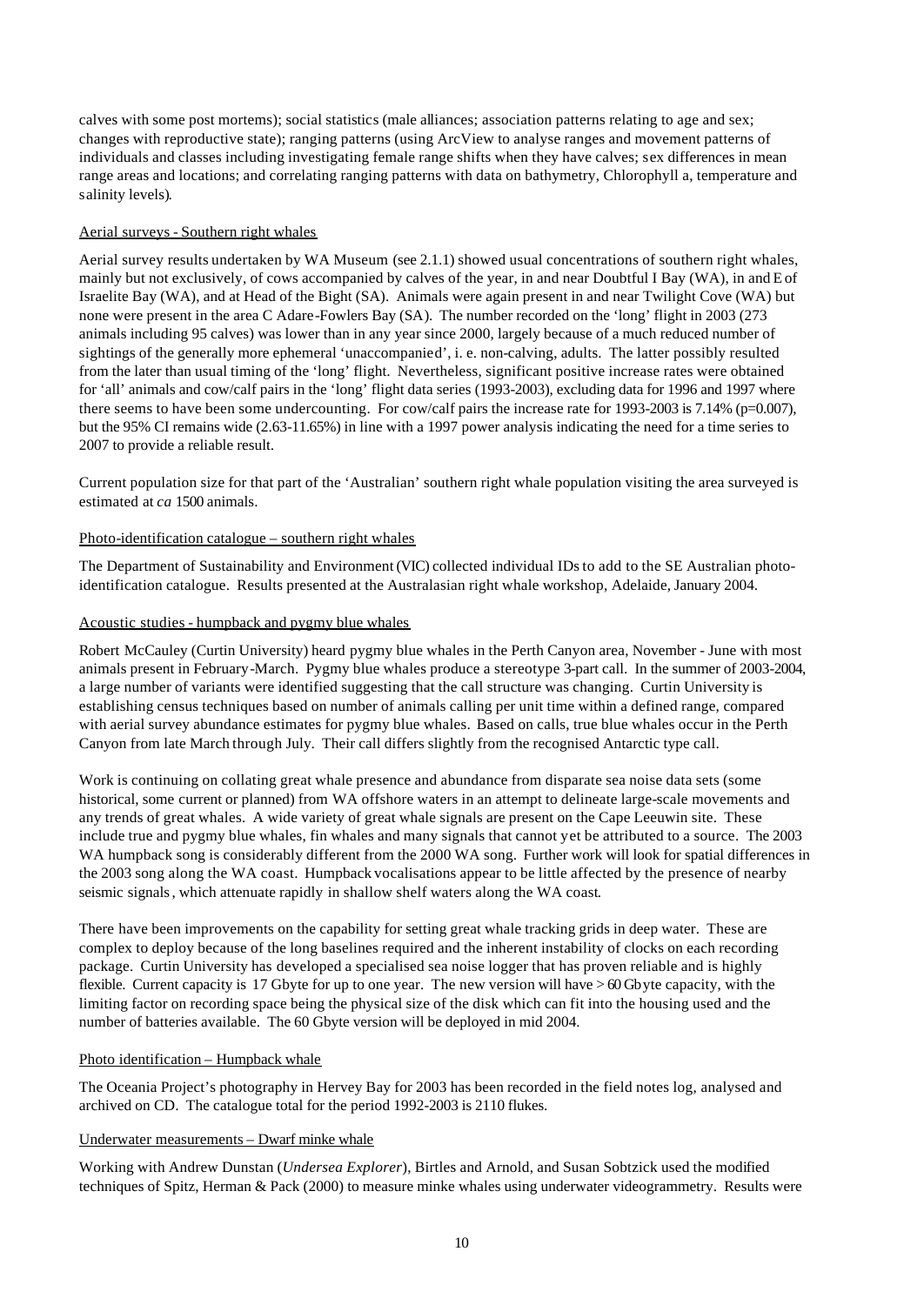prepared (see 11.2), based on replicate measurements of 23 individual whales from 4 encounters.

# Trialling satellite tags

Dorsal fins from two stranded cetaceans in TAS were collected in 2003 for trialling attachment methods for satellite tags to assess the survival rates of rescued cetaceans. This work was carried out by DPIWE.

# Acoustic recordings - bottlenose dolphins

Over 111 days (650 h), acoustic recordings of bottlenose dolphins were made near Port Stephens and Jervis Bay (NSW). 316 dolphins were encountered. This work was undertaken by Macquarie University.

## Bottlenose dolphins observations – Ballina to Byron, NSW

Land station surveys undertaken by Southern Cross University provided detailed observations of dolphin behaviour and human activities along the coastal zone. One-hour focal follows were conducted from vessels during which continuous behaviour and acoustic sampling was made. Still photos were taken for photo identification of individual dolphins. Land observations and research vessel surveys were conducted simultaneously, enabling a detailed investigation into the behaviour and acoustics patterns of dolphins before, during and after vessel approaches. A specialised database has been developed to store all data as well as photo identification and acoustic catalogues.

# **3. Marking data**

# *3.1 Field work*

# **3.1.1 NATURAL MARKING DATA**

| 3.1.1.<br>Species       | Feature                              | Area/stock                | Calendar year no.<br>photographed                                            | Catalogued<br>(Y/N) | Catalogue total                                                                                | Contact person/institute                                           |
|-------------------------|--------------------------------------|---------------------------|------------------------------------------------------------------------------|---------------------|------------------------------------------------------------------------------------------------|--------------------------------------------------------------------|
| Southern<br>right whale | Callosity                            | S Ocean                   | 3                                                                            | Y                   | 5                                                                                              | Pacific Whale Foundation                                           |
|                         | Callosity<br>patterns                | <b>WA</b>                 | 20                                                                           | $\mathbf N$         | $\theta$                                                                                       | C Burton / Western Whale<br>Research                               |
|                         | Head<br>callosities<br>patterns      | WA-SA                     | Ca 150                                                                       | $\mathbf N$         | 2830 images<br>$(1976 - 2002)$<br>incl. 353 ID-ed<br>individuals<br>(mainly from<br>1976-1993) | J.L. Bannister / WA<br>Museum                                      |
|                         | Topside head<br>callosity<br>pattern | <b>SE</b> Aust            | 13 (plus an<br>additional 19<br>collected from<br>the region<br>hetween 2000 | Y                   | 33                                                                                             | M Watson / Department of<br>Sustainability and<br>Environment, VIC |
|                         | Dorsal head<br>(callosities)         | <b>TAS</b>                | $\overline{4}$                                                               | In progress         | N/A                                                                                            | R. Gales / DPIWE                                                   |
| Blue whale              | Lateral body                         | South Aust,<br><b>VIC</b> | 8                                                                            | Y                   | 20                                                                                             | P. Gill and M. Morrice /<br>Blue Whale Study, Deakin               |
|                         | Lateral body                         | <b>WA</b>                 | 40                                                                           | $\mathbf N$         | $\Omega$                                                                                       | C Burton, Western Whale<br>Research                                |
| Pygmy Blue<br>whale     | Fluke                                | <b>WA</b>                 |                                                                              | Y                   | 19                                                                                             | C&M Jenner/CWR                                                     |
|                         | Left Lateral<br>body                 | <b>WA</b>                 |                                                                              | Y                   | 78                                                                                             | C&M Jenner/CWR                                                     |
|                         | <b>Right Lateral</b><br>body         | <b>WA</b>                 |                                                                              | Y                   | 98                                                                                             | C&M Jenner/CWR                                                     |
|                         | Sex ID                               | <b>WA</b>                 | 2003                                                                         | Y                   | $\Omega$                                                                                       | C&M Jenner/CWR                                                     |
| Fin whale               | Lateral/dorsal                       | Antarctic/Sth<br>n Ocean  | $\overline{4}$                                                               | Y                   |                                                                                                | D Thiele/ Deakin Uni                                               |
| Humpback<br>whale       | Lateral/dorsal                       | Antarctic/Sth<br>n Ocean  | $\overline{2}$                                                               | Y                   |                                                                                                | D Thiele/ Deakin Uni                                               |
|                         | Lateral body                         | <b>WA</b>                 | 150                                                                          | $\mathbf N$         | $\Omega$                                                                                       | C Burton, Western Whale<br>Research                                |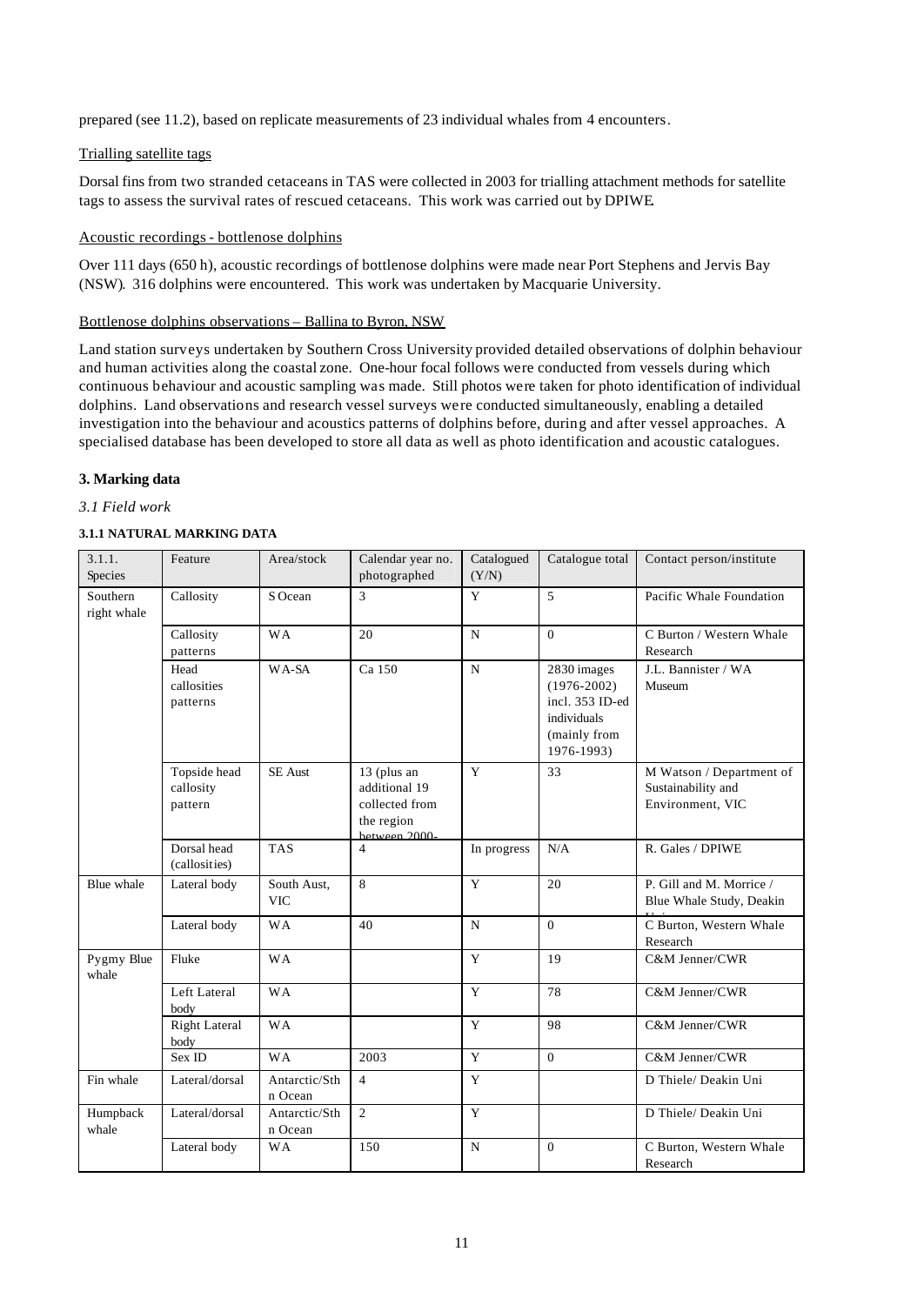| 3.1.1.<br>Species                      | Feature                                                        | Area/stock                                        | Calendar year no.<br>photographed                         | Catalogued<br>(Y/N)      | Catalogue total          | Contact person/institute                 |
|----------------------------------------|----------------------------------------------------------------|---------------------------------------------------|-----------------------------------------------------------|--------------------------|--------------------------|------------------------------------------|
|                                        | Fluke                                                          | <b>WA</b>                                         |                                                           | Y to 1998                | 1283 (1990-<br>2001)     | C&M Jenner/CWR                           |
|                                        | Left Lateral<br>Body                                           | <b>WA</b>                                         |                                                           | Y to 1998                | 1661 (1990-<br>2001)     | C&M Jenner/CWR                           |
|                                        | <b>Right Lateral</b><br><b>Body</b>                            | <b>WA</b>                                         |                                                           | Y to 1998                | 1682 (1990-<br>2001)     | C&M Jenner/CWR                           |
|                                        | Sex ID                                                         | <b>WA</b>                                         |                                                           | Y to 1998                | 23 (1990-                | C&M Jenner/CWR                           |
|                                        | NA                                                             | Area V                                            | $\theta$                                                  | N/A                      | $\mathbf{2}$             | <b>D Paton SCUWRC</b>                    |
|                                        | Fluke                                                          | Area V                                            | $\mathbf{1}$                                              | $\overline{Y}$           | $\mathbf{2}$             | D Paton SCUWRC                           |
|                                        | Fluke                                                          | E Aust.                                           | 107                                                       | $\mathbf Y$              | $\gamma$                 | M. Noad, J. Smith / Uni Qld              |
|                                        | Lateral body                                                   | E Aust.                                           | 56                                                        | Y                        | $\overline{?}$           | M. Noad, J. Smith / Uni Qld              |
|                                        | Fluke                                                          | Group V                                           | 104                                                       | Y                        | 667                      | D. Paton / D Burns<br><b>SCHWRC</b>      |
|                                        | Fluke                                                          | Group V                                           | Still under<br>analysis                                   | partly                   | $\Box$                   | D. Paton / D Burns<br><b>SCUWRC</b>      |
|                                        | Ventral Flukes/<br>Left & right<br>Dorsal fin/<br>Lateral Body | Area V<br>(Hervey Bay)                            | 928                                                       | Y                        | 2110                     | T. Franklin / Oceania<br>Project         |
|                                        | Fluke                                                          | Group V                                           | $\mathbf{1}$                                              | Y                        | $\overline{2}$           | David Paton SCUWRC                       |
|                                        | Fluke/dorsal                                                   | Stock V                                           | ~182                                                      | N<br>in progress         | 2,511                    | Pacific Whale Foundation                 |
| Indo-pacific<br>bottlenose             | Dorsal                                                         | Jervis Bay,<br>Port<br>Stephens                   | [Opportunistic<br>photos]                                 | $\overline{\phantom{a}}$ | $\overline{\phantom{a}}$ | M Lemon, GSE, Macquarie<br>University    |
| dolphin                                | Dorsal                                                         | <b>Byron Bay</b><br>$\ensuremath{\mathsf{NSW}}$   | 3                                                         | N                        | $\omega$                 | E Hawkins, SCUWRC                        |
| Killer whale                           | Lateral body                                                   | Southern<br>Ocean                                 | 5                                                         | Y                        | 5                        | Pacific Whale Foundation                 |
| Bottlenose<br>dolphin sp.              | Dorsal fin                                                     | Ballina-<br><b>Byron</b><br>Bay,                  | >188                                                      | Y                        | 188                      | E Hawkins, SCUWRC                        |
|                                        |                                                                | Samoa                                             | To be analysed                                            | $\mathbf N$              | NA                       | S Walsh SCUWRC                           |
|                                        | Dorsal fin                                                     | Port Phillip<br>Bay &<br>Gippsland,<br><b>VIC</b> | ~50                                                       | Y                        | ~100                     | A Goldsworthy, DRI                       |
|                                        | Dorsal fin                                                     | <b>WA</b>                                         |                                                           | Y                        | ~1000                    | J Mann/Georgetown<br>University          |
|                                        | Dorsal fin,<br>body scars                                      | Perth metro<br>area, WA                           | 10 new<br>individuals, 50<br>known from<br>previous years | Y                        | Approx. 200              | <b>B</b> Donaldson/Murdoch<br>University |
| Short-finned<br>pilot whale            | $\omega$                                                       | Samoa                                             | To be analysed                                            | $\mathbf N$              | NA                       | S Walsh /SCUWRC                          |
| Rough-<br>toothed<br>dolphin           | $\overline{\phantom{a}}$                                       | Samoa                                             | To be analysed                                            | N                        | $_{\rm NA}$              | S Walsh /SCUWRC                          |
| Long-<br>snouted<br>spinner<br>dolphin | $\blacksquare$                                                 | Samoa                                             | To be analysed                                            | N                        | NA                       | S Walsh /SCUWRC                          |
| Common<br>dolphin                      | Dorsal fin                                                     | Ballina-<br>Byron Bay,                            | $40+$                                                     | Y                        | 8                        | E Hawkins, SCUWRC                        |

# Identification: dolphins, SA

Mike Bossley continues his work on identifying dolphins by natural markings in the Port River, Adelaide.

# Photo-identification: Humpback whales

NSW

Curt and Micheline Jenner and V. Sturrock (Centre for Whale Research) developed the WA Humpback Whale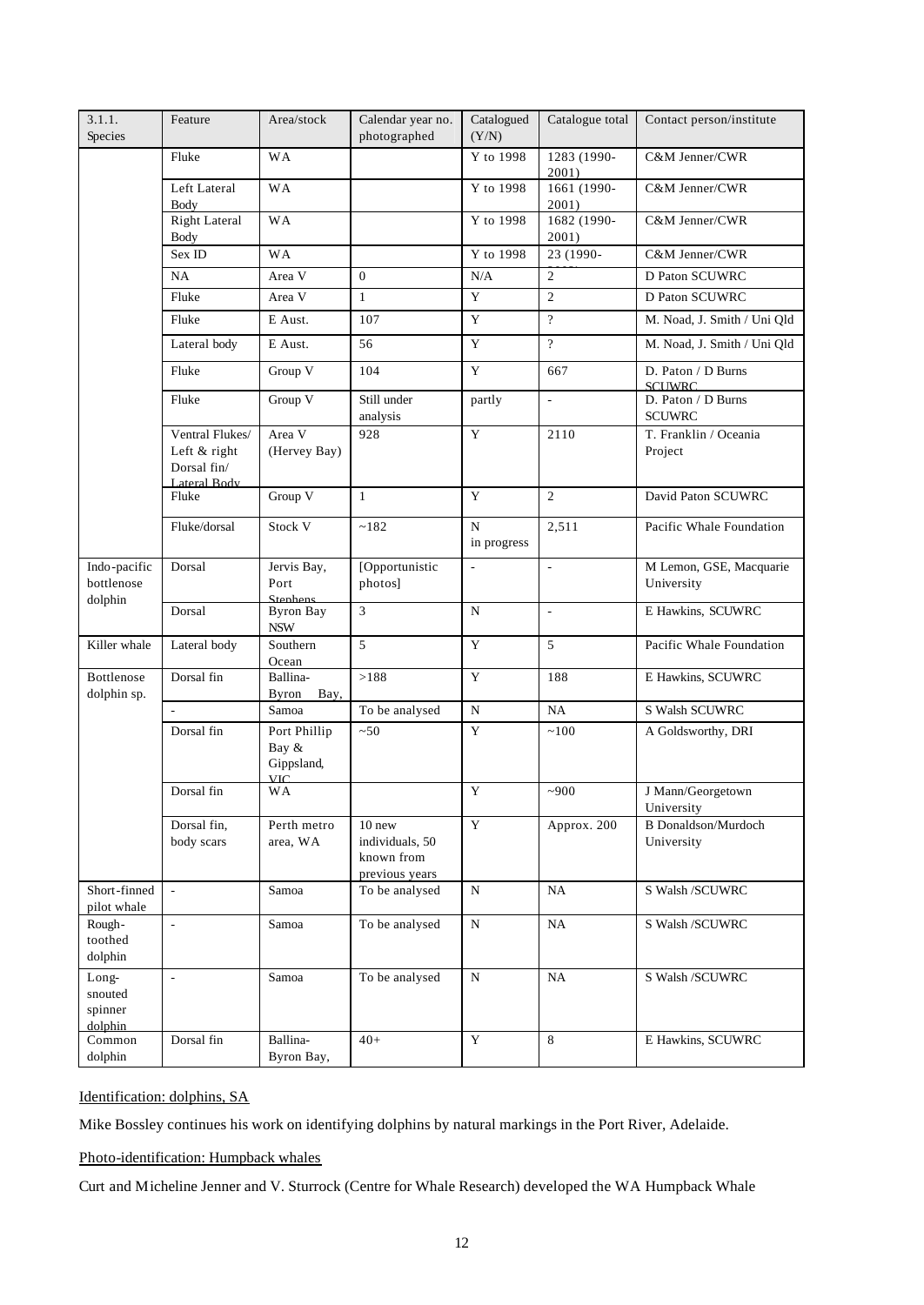Sighting Database as a computerised aid to matching humpback whale fluke and lateral body ID photos. 4735 images of 2251 whales have been searched from the CWR 1990-1998 catalogue. 141 resights have been found (67 intra season and 74 inter season) resulting in a catalogue of 2110 individuals. From 1999 to 2002, 377 whales were photoidentified and are being added to the database. In 2003 a further 381 whales were photo-identified and are currently being added to and checked against the database. Photo ID of humpback whales off the Perth coast during commercial whale watch season by C. Burton (WA Museum) and D. Coughran (CALM) continued, supplying data to J. Bannister (WA Museum). C. Buton also conducted passive behavioural observation, acoustic recording and underwater photography of humpback, southern right and blue whales.

## Photo-identification: Pygmy blue whales

Curt and Micheline Jenner and V. Sturrock (Centre for Whale Research) developed a Blue Whale Sighting sightings database as a computerised aid to matching blue whale fluke and lateral body ID photos. 107 whales were recorded in the database by the end of 2003. 27 resights have been found (14 intra season and 9 inter season), resulting in a catalogue of 91 individual whales (3 whales were observed 3 times).

#### Dr R.A. Birtles and Dr P.W. Arnold – dwarf minke whales

Recognition of individuals based on scar and colour pattern variations and field length measurements were priorities.

#### Photo-identification: bottlenose dolphins

The team led by J. Mann (Georgetown University) at Shark Bay have digitised a Dolphin Dorsal Fin Catalogue of about 900 animals. The dorsal fins have also been traced to use the digital matching program "FinScan". The team is working on linking the database to other files to recall information such as birth date, sex, relatives, associates.

# Photo-identification: South Pacific cetaceans

Photo-identification samples were collected from humpback whales, short-finned pilot whales, false killer whales, longsnouted spinner dolphins and Pantropical spotted dolphins, from land based surveys and vessel surveys. These will be further analysed and compiled into a catalogue to compare with individuals from other areas of the South Pacific. A large male pilot whale with a distinctive mark was seen several times during the survey, suggesting that the same group of pilot whales may be resident in the Ovalau area, Fiji, at least over periods of up to a month.

#### **3.1.2. ARTIFICIAL MARKING DATA**

Nil.

## **3.1.3 TELEMETRY DATA**

| 3.1.3.<br>Species   | Tag type                                               | No. successfully<br>deployed | Maximum time<br>transmitting | Contact person/institute                            |
|---------------------|--------------------------------------------------------|------------------------------|------------------------------|-----------------------------------------------------|
| Pygmy blue<br>whale | Satellite                                              | $3$ (WA)                     | 12 hours                     | C. Jenner / CWR, N. Gales / AAD                     |
|                     | Satellite                                              | $1$ (Timor)                  | 7 days                       | C. Jenner / CWR, N. Gales / AAD                     |
| Humpback            | Satellite                                              | $1$ (WA)                     | 17 days                      | C. Jenner / CWR, N. Gales / AAD                     |
| whale               | Satellite                                              | 4                            | $\overline{\mathcal{L}}$     | University of Santa Cruz, N. Gales / AAD            |
|                     | Digital<br>acoustic/<br>$m$ <sup>n<math>n</math></sup> | 11                           | 6h                           | N Biassoni, Woods Hole Oceanographic<br>Institution |
| Blue whale          | Satellite                                              | 2                            | $\gamma$                     | University of Santa Cruz, N. Gales / AAD            |
|                     | Satellite                                              | 5                            | $\overline{\mathcal{C}}$     | CWR, N. Gales / AAD                                 |

## *3.2 Analyses/development of techniques*

Migratory patterns – humpback whales

Analysis of Centre for Whale Research database for humpback migratory patterns continues (Jenner *et al*. 2001).

## Opportunistic sightings - humpback whales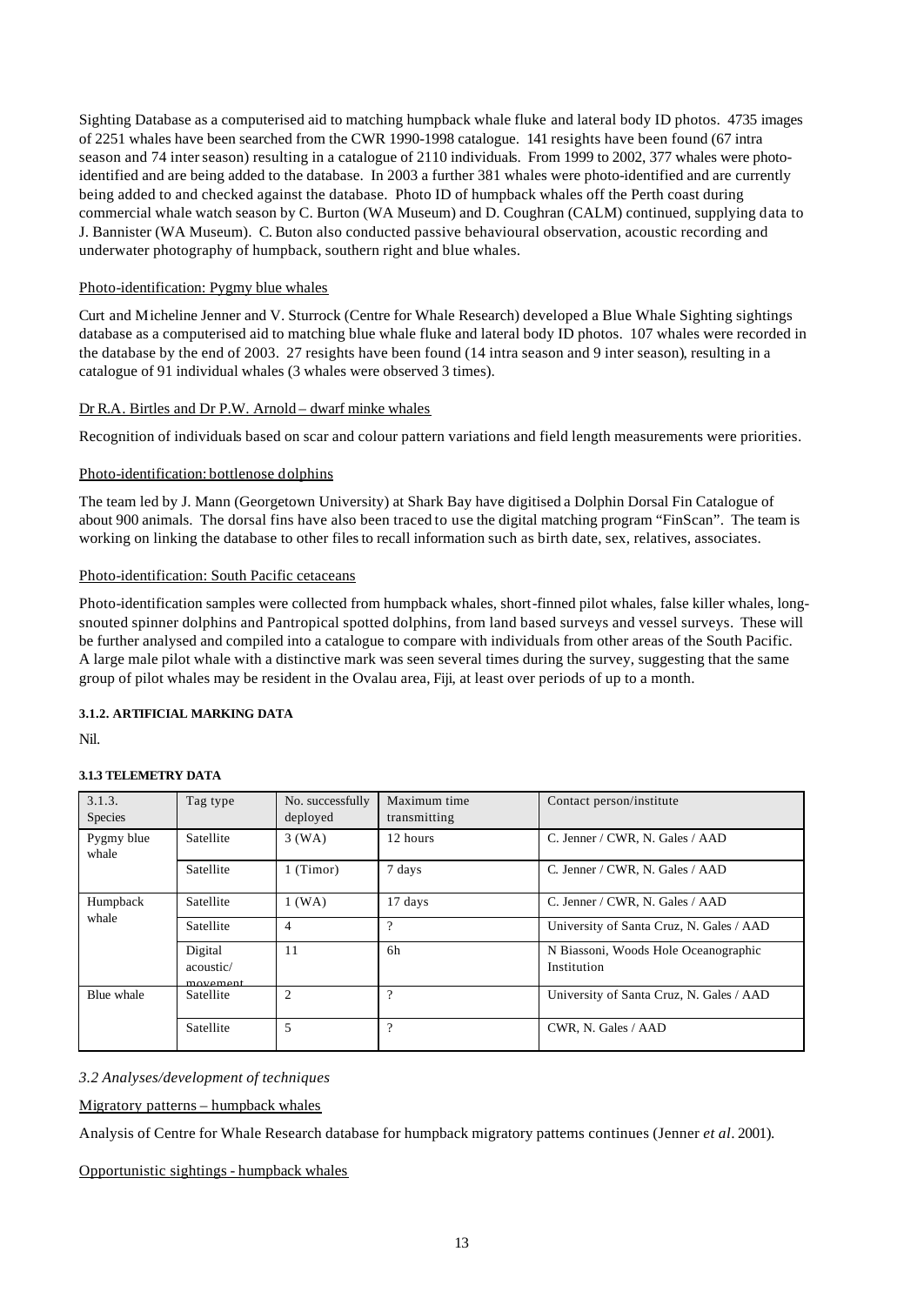The Pacific Whale Foundation Australia catalogue currently consists of 2,511 individuals. This data was collected from E Australia, W Australia, Antarctica, Tonga, and American Samoa, 1984-2002. Individuals are identified by their natural fluke markings. Lateral body markings are currently a secondary method used for identification purposes. The data collected in Eden, NSW in 2003 is currently being matched for unique individuals seen within the 2003 season, and will then be matched to the existing catalogue.

## Sightings – dwarf minke whales

Analysis of the data collected by Drs R.A. Birtles and Dr P.W. Arnold in the N Great Barrier Reef is still in progress. To date, 9 whales have been confirmed as within-season re-sightings. This is lower than in 2002. There were 4 between-year re-sightings. Gender was determined for 11 individuals: 8 females and 3 males.

# Identification - humpback whales

Trish and Wally Franklin are analysing data obtained during 1994-2003 by The Oceania Project's long-term humpback whale survey in Hervey Bay: on the 'Social and ecological significance of Hervey Bay to the Area V humpback whales' and 'genetic relatedness amongst humpback whales in Hervey Bay'.

# Visual and Acoustic Surveys – Humpback Whale

Dr Michael Noad undertook visual and acoustic surveys on humpback whales. Tags held on by suction cups, deployed from a 14m carbon-fibre pole were used to record depth, acoustics and acceleration in 3 dimensions. Combined with land-based visual tracking, this allows reconstruction of whale's movements, vocalisations, swimming activity and responses to noises heard. Work was conducted by the Woods Hole Oceanographic Institution.

# **4. Tissue/biological samples collected**

## *4.1 Biopsy samples*

| 4.1.<br>Species                 | Area/stock                      | 2003<br>no. collected          | Archived<br>(Y/N) | No.<br>analysed | Total holdings                                             | Contact person/institute                                |
|---------------------------------|---------------------------------|--------------------------------|-------------------|-----------------|------------------------------------------------------------|---------------------------------------------------------|
| Blue whale                      | Off WA                          | $\mathbf{1}$                   | $\mathbf N$       | L,              | 5 sloughed skin<br>samples $(2002)$<br>$+1$ sample         | C. Jenner/CWR, J.<br>Bannister/WA Museum                |
| Humpback whale                  | Antarctic/So<br>uthern<br>Ocean | $\overline{2}$                 | Y                 | $\Omega$        | 5                                                          | D Thiele/ Deakin Uni                                    |
|                                 | Group IV                        | 156                            | In<br>progress    | Y               | 259 samples<br>$(103 \text{ in } 2002)$<br>$+156$ in 2003) | C. Jenner/CWR, M.<br>Brasseur/Edith Cowan<br>University |
|                                 | <b>OLD</b>                      | 2 (faecal<br>samples)          | Y                 | $\gamma$        | 9                                                          | T&W Franklin/The Oceania<br>Project, N. Gales/AAD       |
|                                 | E Aust                          | 14                             | Y                 | $\Omega$        | 15                                                         | J Smith/ Uni of QLD                                     |
|                                 | Area V (E<br>Aust.)             | 79 (sloughed<br>skin)          | Y                 | $\overline{0}$  | 508                                                        | M. Anderson / Southern Cross<br>Uni                     |
|                                 | Area V<br>(Hervey               | 173 (sloughed<br>skin samples) | Y                 | 674             | 6847                                                       | W Franklin/ The Oceania<br>Project                      |
| Fin whale                       | Antarctic/So<br>uthern          | $\overline{4}$                 | Y                 | $\theta$        | $\overline{4}$                                             | D Thiele/ Deakin Uni                                    |
| Long-snouted<br>spinner dolphin | Samoa                           | 3                              | Y                 | Y               | 3                                                          | C Olavarria, Uni of Auckland*                           |
| Rough-toothed<br>dolphin        | Samoa                           | $\overline{4}$                 | Y                 | Y               | $\overline{4}$                                             | C Olavarria, Uni of Auckland*                           |
| Short-finned<br>pilot whale     | Samoa                           | 3                              | Y                 | Y               | 3                                                          | C Olavarria, Uni of Auckland*                           |
| False killer whale              | <b>NT</b>                       | $\mathbf{Q}$                   | Y                 | $\theta$        | 9                                                          | M. Kruetzen / University of                             |
|                                 | Timor                           | 10                             | $\gamma$          | Pending         |                                                            | M Kruetzen, BEES, Uni of<br>NSW and Sydney Uni          |
| Pygmy sperm<br>whale            | <b>TAS</b>                      | ? (Faecal<br>samples)          | N                 | $\mathbf N$     |                                                            | DPIWE TAS, N. Gales/AAD                                 |
| Indo-Pacific<br>bottlenose      | Timor                           | $\overline{7}$                 | $\gamma$          | Pending         |                                                            | M Kruetzen, BEES, Uni of<br>NSW and Sydney Uni          |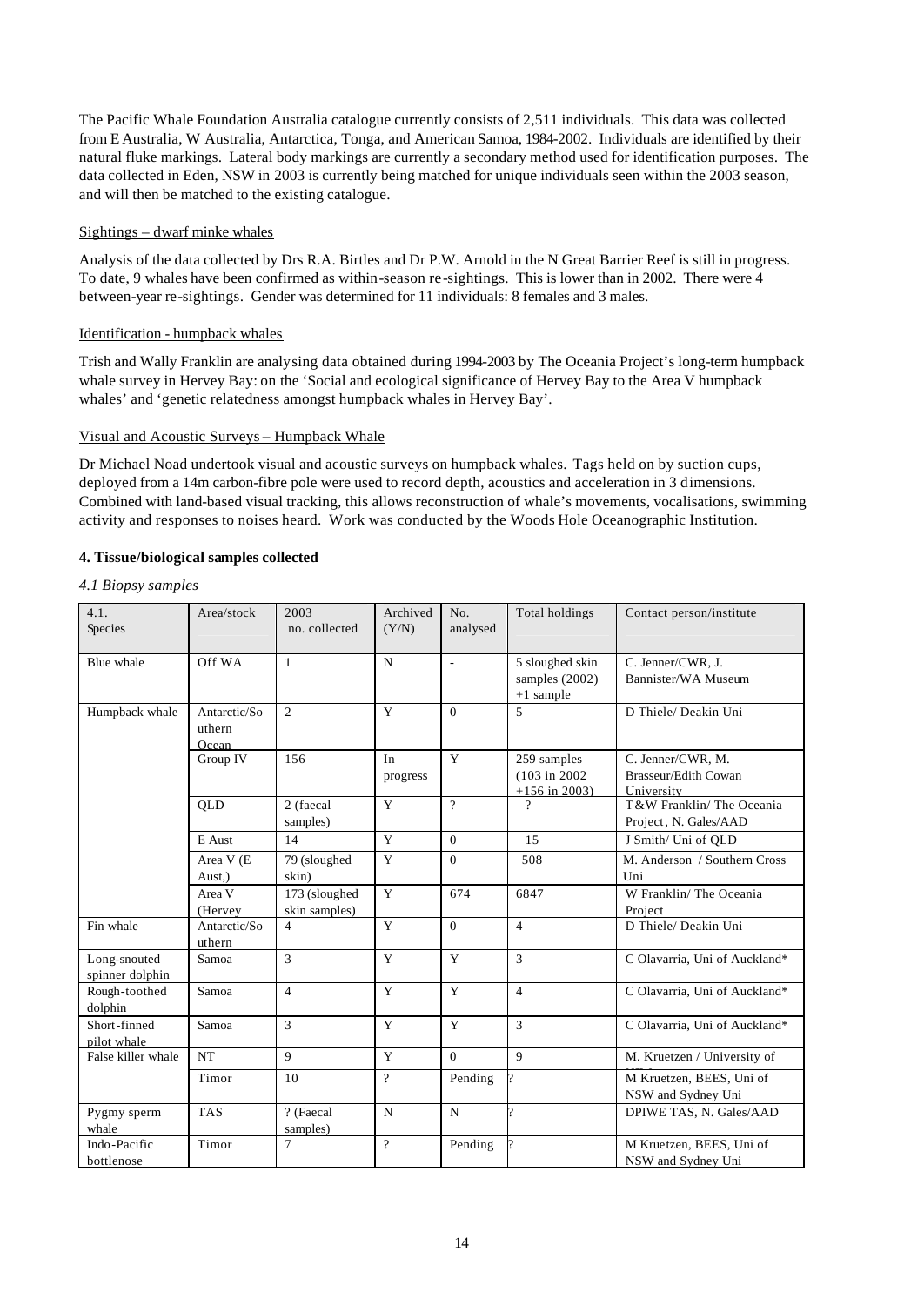| 4.1.<br>Species                | Area/stock             | 2003<br>no. collected | Archived<br>(Y/N) | No.<br>analysed | Total holdings | Contact person/institute                   |
|--------------------------------|------------------------|-----------------------|-------------------|-----------------|----------------|--------------------------------------------|
| Bottlenose<br>dolphin          | Shark Bay<br><b>WA</b> | 19                    | Y                 | $\theta$        | 460            | M. Kruetzen / University of<br><b>NSW</b>  |
|                                | <b>NT</b>              | $\overline{7}$        | Y                 | $\theta$        | 7              | M. Kruetzen / University of<br><b>NSW</b>  |
| Pantropical<br>spotted dolphin | Unknown<br>(Fiji)      |                       | Y                 | Y               |                | Carlos Olavarria, Uni of<br>Auckland       |
| Common<br>bottlenose           | Samoa                  |                       | Y                 | Y               |                | C Olavarria, Uni of Auckland*              |
| dolphin                        | <b>VIC</b>             | 3                     | Y                 | 3               | 3              | K. Charlton & S. McKechnie /<br>Monash Uni |

\* All skin samples have been individually identified and sexed. Individual identification results have been compared with a South Pacific Cetacean Database held in Auckland, New Zealand for comparison and full life history analysis.

|  |  |  |  |  |  | 4.2 Samples from directed catches or bycatches* |
|--|--|--|--|--|--|-------------------------------------------------|
|--|--|--|--|--|--|-------------------------------------------------|

| 4.2.<br>Species                              | Area/stock | Calendar year<br>total | Archived<br>(Y/N) | Tissue $type(s)$                                                                                                                                            | Contact person/institute |
|----------------------------------------------|------------|------------------------|-------------------|-------------------------------------------------------------------------------------------------------------------------------------------------------------|--------------------------|
| Common<br>dolphin                            | Tasmania   | $7**$                  | Y                 | Blubber (2), muscle (2), skin<br>$(2)$ , stomach contents $(2)$ ,<br>whole animal $(1)$                                                                     | R. Gales / DPIWE         |
|                                              | <b>SA</b>  | $\overline{2}$         | 2Y                | Genetic tissues (blood liver<br>kidney muscle skin),<br>reproductives, stomach and<br>intestines, toxic<br>contaminants (liver,                             | C. Kemper / S.A. Museum  |
|                                              | <b>NSW</b> | $\overline{2}$         | N                 | Stomach and digestive track                                                                                                                                 | C. Ganassin / NSWF       |
| Indo-Pacific<br><b>Bottlenose</b><br>Dolphin | <b>SA</b>  | 3                      | 2Y                | Genetic tissues (blood liver<br>kidney muscle skin),<br>reproductives, stomach and<br>intestines, toxic<br>contaminants (liver,<br>kidney, muscle, blubber) | C. Kemper/ S.A. Museum   |
| Pygmy sperm<br>whale                         | <b>SA</b>  | $\overline{2}$         | 2Y                | Genetic tissues (blood liver<br>kidney muscle skin),<br>reproductives, stomach and<br>intestines, toxic<br>contaminants (liver,<br>kidney, muscle, blubber) | C. Kemper/S.A.Museum     |
| Bottlenose<br>dolphin                        | Tasmania   | $\mathbf{1}$           | Y                 | Blubber, muscle, skin,<br>stomach contents, liver<br>kidney, teeth                                                                                          | R. Gales / DPIWE         |

\* All samples taken from accidental by-catch.

\*\* Samples not collected from all animals, number of individuals sampled is shown in brackets.

# *4.3 Samples from stranded animals*

| 4.3.<br>Species      | Area/stock    | Calendar<br>year total | Archived<br>(Y/N) | Tissue type $(s)$                | Contact person/institute             |
|----------------------|---------------|------------------------|-------------------|----------------------------------|--------------------------------------|
| Southern right       | <b>TAS</b>    |                        | N/A               | nil                              | R. Gales / DPIWE                     |
| whale                | Southern      | $2003$ , n/a           |                   | DNA samples taken                | <b>WA Museum</b>                     |
|                      | <b>WA</b>     | 2003.1                 | Y                 | Skin and surface muscle          | N. Cooper/WAM                        |
| Pygmy right<br>whale | S Aust        |                        | Y                 | Blubber, skin, muscle,<br>baleen | Museum of Victoria                   |
| Humpback whale       | Group B and C | $2003$ , n/a           |                   | DNA samples taken                | <b>WA Museum</b>                     |
|                      | <b>WA</b>     | 2003, 1                | Y                 | Skin                             | M Brasseur/Edith Cowan<br>University |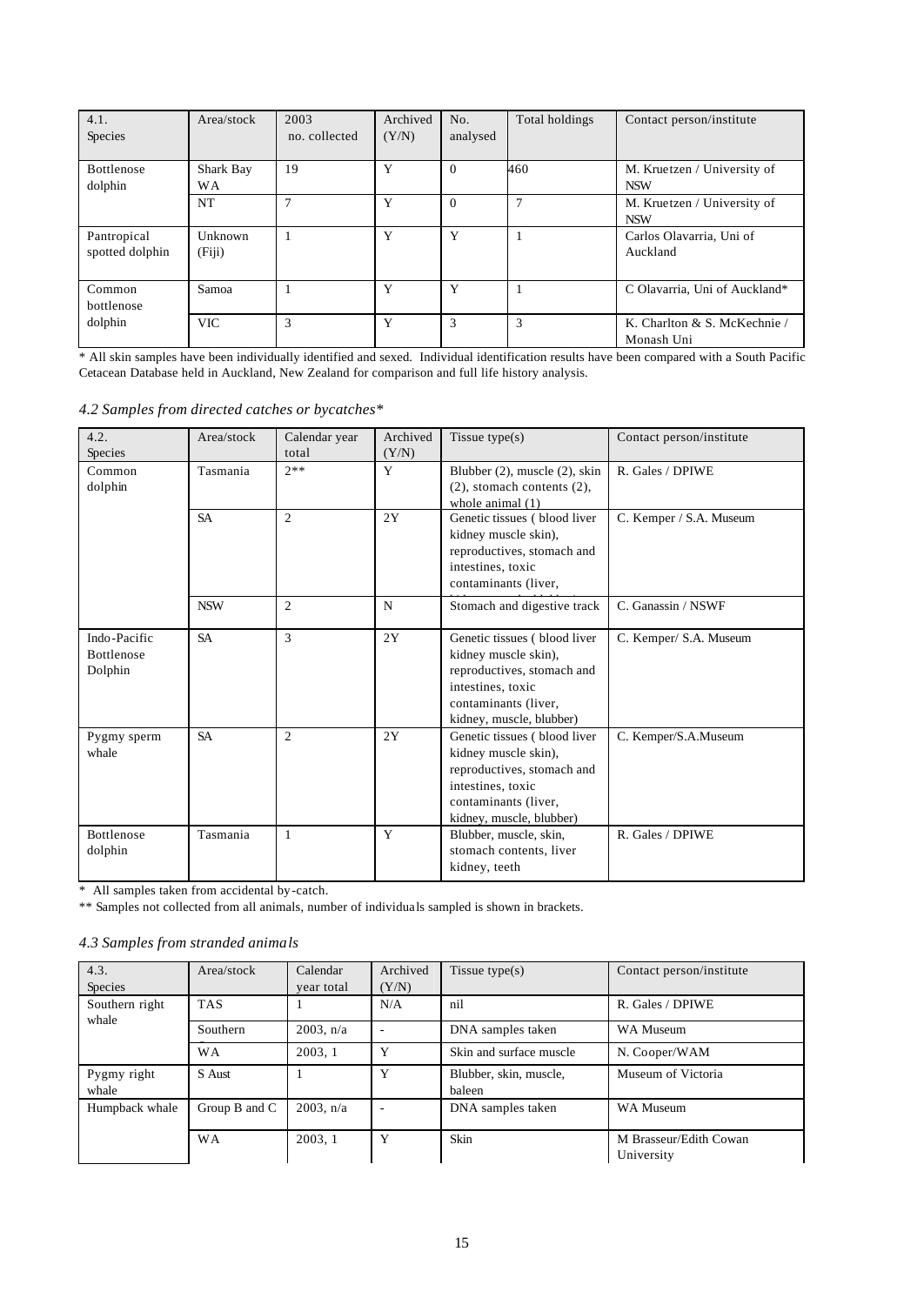| 4.3.<br>Species              | Area/stock                                           | Calendar<br>year total | Archived<br>(Y/N)        | Tissue type $(s)$                                                                                                                                                  | Contact person/institute                                                                                                |  |
|------------------------------|------------------------------------------------------|------------------------|--------------------------|--------------------------------------------------------------------------------------------------------------------------------------------------------------------|-------------------------------------------------------------------------------------------------------------------------|--|
|                              | Group V (E<br>Aust), NSW                             | $\overline{2}$         | Y                        | Blubber, baleen                                                                                                                                                    | Wendy McFarlane (ORRCA),<br>Sandy Ingleby (The Australian<br>Museum)                                                    |  |
|                              | QLD coast<br>(Warana<br>Beach,                       | $\mathbf{1}$           | $\overline{?}$           | Skull                                                                                                                                                              | <b>QLD</b> Museum                                                                                                       |  |
| Bryde's whale                | East coast                                           | $\mathbf{1}$           | $\overline{?}$           | Skin, blubber, muscle,<br>kidney, ovary, liver                                                                                                                     | Andy Marshall (DEC officer,<br>Hastings Area) taken for the<br><b>Australian Museum</b>                                 |  |
| False killer whale           | QLD coast<br>(Bingil Bay<br>Beach, Chimp             | $\mathbf{1}$           | $\gamma$                 | Blubber                                                                                                                                                            | D Haynes/ GBRMPA                                                                                                        |  |
| Minke whale                  | S Hemisphere                                         | $2003$ , n/a           | $\overline{\phantom{a}}$ | DNA samples taken                                                                                                                                                  | WA Museum                                                                                                               |  |
| Sperm whale                  | QLD coast<br>(btw Jardine<br>River and<br>Vrilya Pt, | $\mathbf{1}$           | $\overline{?}$           | Skin                                                                                                                                                               | Col Limpus, QPWS, Brisbane                                                                                              |  |
|                              | Summercloud<br>Bay, Jervis Bay<br><b>NISW</b>        | $\mathbf{1}$           | $\overline{a}$           | Tissue samples and jaw bone                                                                                                                                        | ORRCA, DEC (Booderee<br>National Park), Sandy Ingleby,<br>the Australian Museum                                         |  |
|                              | <b>TAS</b>                                           | $12*$                  | Y                        | lower jaw (9), blubber (10),<br>skin $(10)$ , muscle $(10)$ , liver                                                                                                | R. Gales / DPIWE                                                                                                        |  |
|                              | S Aust                                               | 2                      | Y                        | Blubber, muscle, skin,                                                                                                                                             | Museum of Victoria                                                                                                      |  |
| Pygmy sperm<br>whale         | <b>TAS</b>                                           | $3*$                   | $\mathbf Y$              | Blubber (2), muscle (2),<br>kidney $(2)$ , liver $(2)$ , skin<br>$(2)$ , stomach contents $(2)$ ,<br>testes $(1)$ , ovaries $(1)$ ,<br>faeces $(2)$ skeleton $(2)$ | R. Gales / DPIWE                                                                                                        |  |
|                              | E Aust                                               | $\overline{?}$         | Y                        | Liver, heart, kidney, muscle                                                                                                                                       | S Ingleby, Aust Museum                                                                                                  |  |
| Unidentified<br>baleen whale | Tasmania                                             | $\mathbf{1}$           | N/A                      | nil                                                                                                                                                                | R. Gales / DPIWE                                                                                                        |  |
| Long finned<br>pilot whale   | <b>TAS</b>                                           | 1120*                  | Y                        | Blubber (39), muscle (39),<br>skin (39), liver (1),<br>$kidney(1)$ , teeth $(3)$                                                                                   | R. Gales / DPIWE                                                                                                        |  |
| Pilot whale                  | SA coastline                                         | 2                      | 2Y                       | Genetic tissues (blood liver<br>kidney muscle skin),<br>reproductives, stomach and<br>intestines, toxic<br>contaminants (liver,<br>kidney, muscle, blubber)        | C. Kemper / SA Museum                                                                                                   |  |
| Short-finned<br>pilot whale  | QLD coast                                            | $\mathbf{1}$           | $\gamma$                 | Skeleton, kidney, lung,<br>stomach: nematodes,<br>stomach: squid beaks                                                                                             | Skeleton-QLD Museum, kidney-<br>DNR Indooroopilly, Lung-<br>QPWS Toonah, nematodes-R<br>Allard, Squid beaks-H Genetskie |  |
| Cuvier's beaked<br>whale     | <b>TAS</b>                                           | $\mathbf{1}$           | Y                        | blubber, muscle, kidney,<br>liver, stomach contents,<br>skull                                                                                                      | R. Gales / DPIWE                                                                                                        |  |
| Dense Beaked<br>whale        | Lord Howe<br>Island                                  | 1                      | N                        | Muscle, skin, blubber                                                                                                                                              | Geoff Kelly, (DEC Lord Howe<br>Island)                                                                                  |  |
| Gray's beaked<br>whale       | <b>SA</b>                                            | 2                      | 2Y                       | Genetic tissues (blood liver<br>kidney muscle skin),<br>reproductives, stomach and<br>intestines, toxic<br>contaminants (liver,                                    | C. Kemper/S.A.Museum                                                                                                    |  |
|                              | S Hemisphere<br>(WA)                                 | $2003$ , n/a           | $\bar{\phantom{a}}$      | DNA samples taken                                                                                                                                                  | WA Museum                                                                                                               |  |
| Shepherd's<br>beaked whale   | Tasmania                                             | $\mathbf{1}$           | Y                        | blubber,<br>muscle,<br>kidney,<br>liver,<br>skin,<br>stomach<br>contents, skeleton                                                                                 | R. Gales / DPIWE                                                                                                        |  |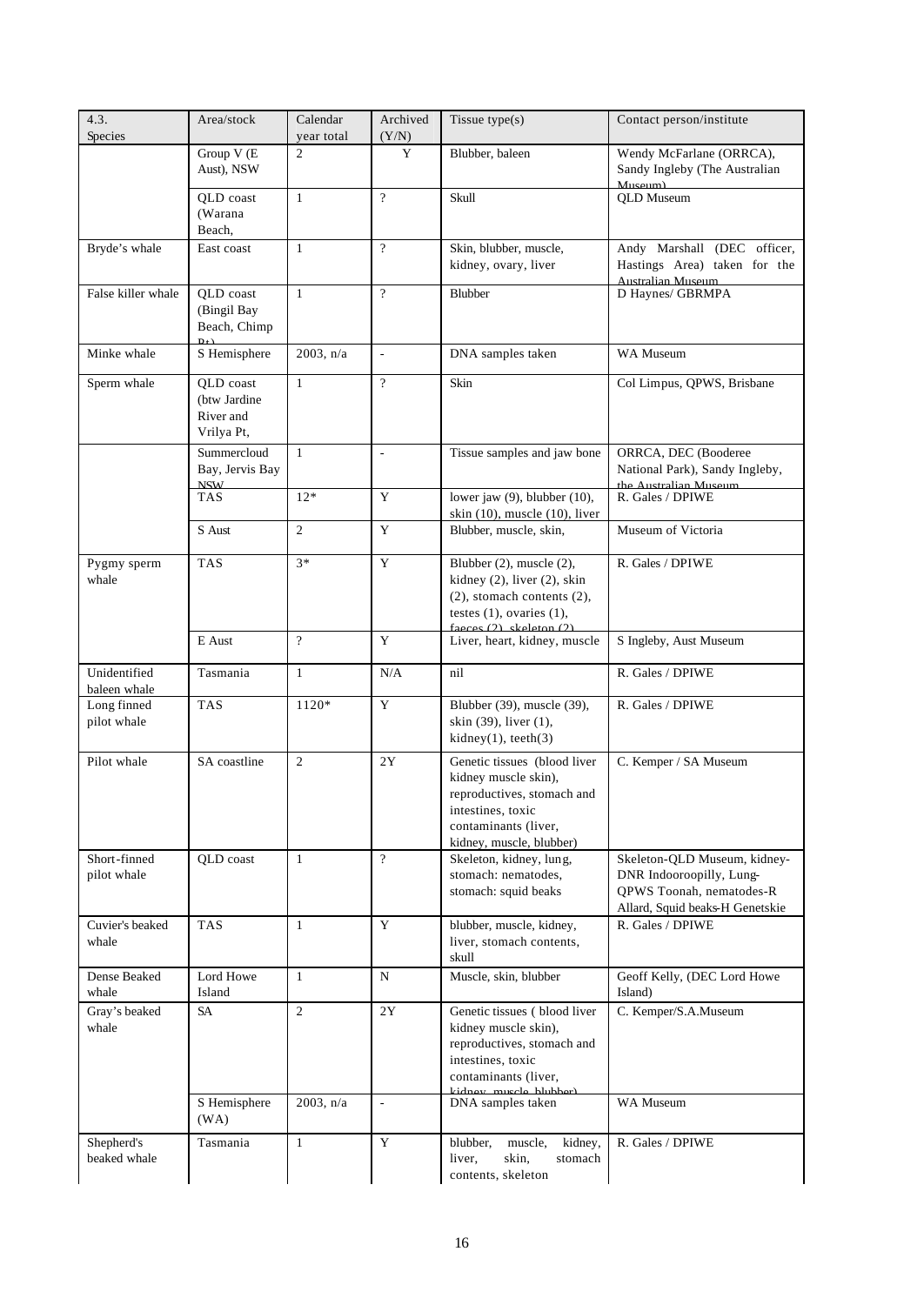| 4.3.<br>Species                       | Area/stock                                      | Calendar<br>year total   | Archived<br>(Y/N) | Tissue $type(s)$                                                                                                                                          | Contact person/institute                                                                                                                       |  |
|---------------------------------------|-------------------------------------------------|--------------------------|-------------------|-----------------------------------------------------------------------------------------------------------------------------------------------------------|------------------------------------------------------------------------------------------------------------------------------------------------|--|
| Strap-toothed<br>beaked whale         | <b>SA</b>                                       | $\overline{2}$           | 2Y                | Genetic tissues,(blood liver<br>kidney muscle skin)<br>reproductives, stomach and<br>intestines, toxic<br>contaminants (liver,<br>kidney, muscle, blubber | C. Kemper/S.A.Museum                                                                                                                           |  |
| Indo-Pacific<br>humphack              | <b>NT</b>                                       | $\mathbf{1}$             | Y                 | Measurements only                                                                                                                                         | Ray Chatto / NT PWC                                                                                                                            |  |
| Bottlenose<br>dolphin                 | Tasmania                                        | 28*                      | Y                 | Blubber (11), muscle (11),<br>skin (11)                                                                                                                   | R. Gales / DPIWE                                                                                                                               |  |
|                                       | <b>SA</b>                                       | $\overline{4}$           | 1Y                | Genetic tissues (blood liver<br>kidney muscle skin),<br>reproductives, stomach and<br>intestines, toxic<br>contaminants (liver,                           | C. Kemper/S.A.Museum                                                                                                                           |  |
|                                       | <b>SE</b> Aust                                  | 2                        | Y                 | Blubber, skin, all major<br>organs and teeth (1)                                                                                                          | Verne Dove (Uni of Melbourne)<br>has samples from one of the<br>animals. Steve Mc Kechnie<br>(Monash Uni) has blubber and<br>skin of the other |  |
|                                       | <b>NSW</b>                                      | 1                        | N                 | Stomach content                                                                                                                                           | C. Ganassin / NSWF                                                                                                                             |  |
| Indo-Pacific<br>bottlenose<br>dolphin | <b>SA</b>                                       | $\overline{4}$           | 4Y                | Genetic tissues,(blood liver<br>kidney muscle skin)<br>reproductives, stomach and<br>intestines, toxic<br>contaminants (liver,                            | C. Kemper/S.A.Museum                                                                                                                           |  |
| Unidentified<br>dolphin               | Tasmania                                        | $\overline{3}$           | N/A               | nil                                                                                                                                                       | R. Gales / DPIWE                                                                                                                               |  |
| Bottlenose<br>dolphin                 | Inscription<br>Point/Botany                     | $\Box$                   | Y                 | Full histological set                                                                                                                                     | Karrie Rose/Taronga Zoo                                                                                                                        |  |
| Risso's dolphin                       | Iluka                                           | 1                        | $\mathbf N$       | Blubber                                                                                                                                                   | DEC office, Clarence North                                                                                                                     |  |
| Spinner dolphin                       | QLD coast<br>(Burleigh<br>Heads, Gold<br>Coast) | $\mathbf{1}$             | $\overline{?}$    | Skin, blubber, liver, muscle                                                                                                                              | Duncan Limpus, QPWS,<br><b>Brisbane</b>                                                                                                        |  |
| Striped dolphin                       | <b>NSW</b>                                      | 1                        | N                 | stomach                                                                                                                                                   | C. Ganassin / NSWF                                                                                                                             |  |
| Dusky dolphin                         | <b>TAS</b>                                      | $\overline{2}$           | Y                 | Blubber $(2)$ , muscle $(2)$ ,<br>kidney (1), liver (1), skin<br>$(2)$ , stomach contents $(2)$ ,<br>skeleton (2)                                         | R. Gales / DPIWE                                                                                                                               |  |
| Common<br>dolphin                     | Tasmania                                        | $9*$                     | Y                 | Blubber (6), muscle (6),<br>skin (6), kidney (6), liver<br>$(6)$ , stomach contents $(6)$ ,<br>skeleton (1).                                              | R. Gales / DPIWE*                                                                                                                              |  |
|                                       | <b>SE</b> Aust                                  | $\mathbf{1}$             | Y                 |                                                                                                                                                           | Museum of Victoria recovered<br>the body, refer to them for<br>details of samples kept.                                                        |  |
|                                       | SA coastline                                    | 13                       | 9Y                | Genetic tissues (blood liver<br>kidney muscle skin),<br>reproductives, stomach and<br>intestines, toxic<br>contaminants (liver,<br>kidney muscle blubber) | C. Kemper / SA Museum                                                                                                                          |  |
|                                       | Burleigh/Gold<br>Coast                          | $\Box$                   | Y                 | Full histological set                                                                                                                                     | Karrie Rose/Taronga Zoo                                                                                                                        |  |
|                                       | Bondi Beach,<br><b>NSW</b>                      | $\overline{\phantom{a}}$ | $\mathbf Y$       | Full histological set                                                                                                                                     | Karrie Rose/Taronga Zoo                                                                                                                        |  |

\* Tasmanian samples lodged with Tasmanian Museum and Art Gallery for curation (Contact Person: David Pemberton).

*4.4 Analyses/development of techniques*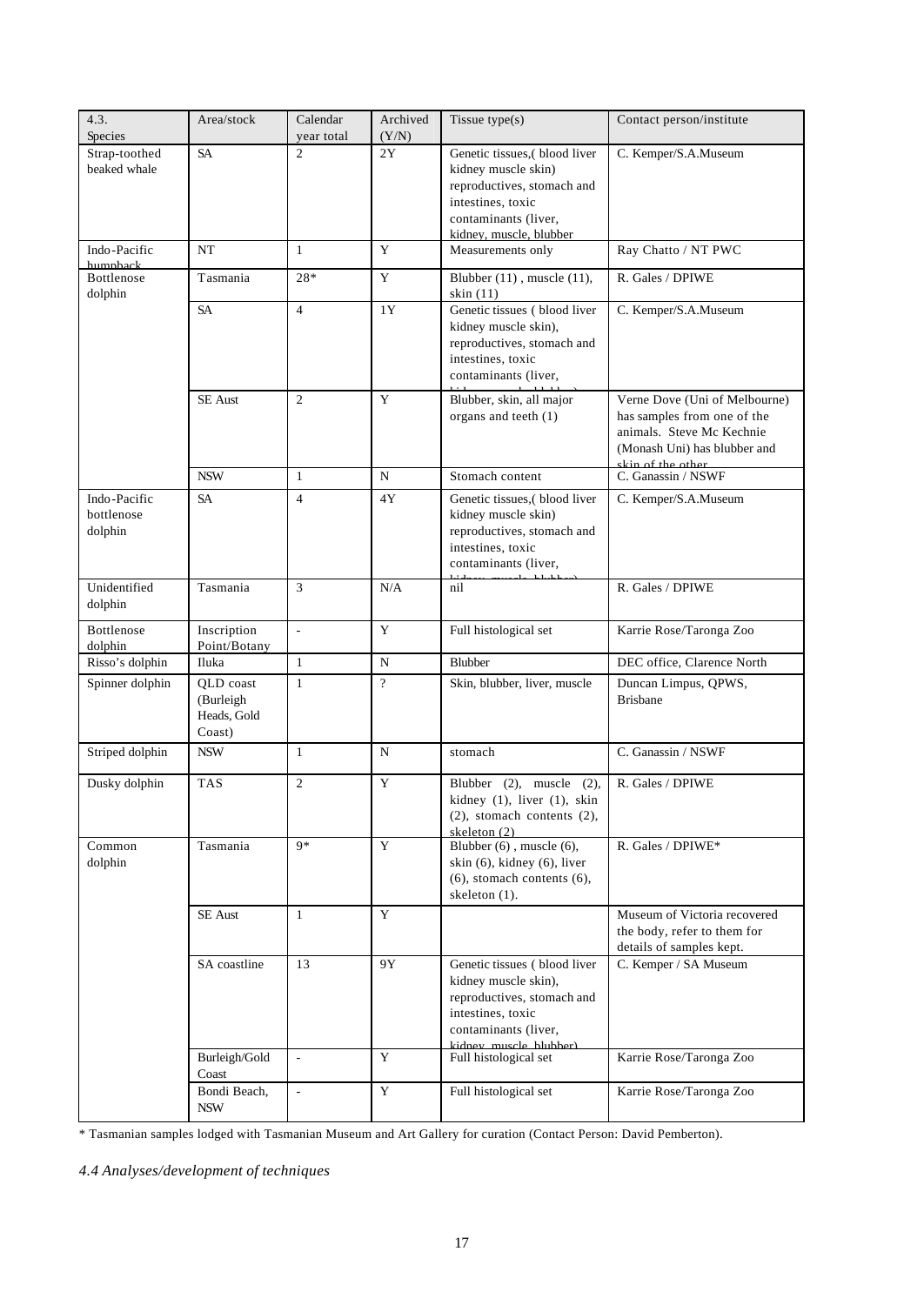#### Opportunistic sightings - humpback whales and other species

Since 1984 the Pacific Whale Foundation has maintained an extensive photo-identification catalogue from a number of areas within the apparent migratory range of the Group V humpback whale. Photographs of the ventral surface of the tail flukes and left and right views of the lateral body have been obtained, as well as: date, time, location, sea state, observation condition, pod number, pod composition, frame number and content of each digital image. Location and observation conditions were documented every 30 min while searching for whales, and every 15 minutes while observing whales.

Field observations classified whales on the basis of estimated size: calf (6m or less), yearling or sub-adult  $(8 - 12m)$ , or adult (>12m). Gender was determined either on the basis of documentation of the genital slit, or on behavioural indicators considered to be sex-specific. An adult in continuous closest proximity to a calf was considered the mother, and therefore a mature female. Adults accompanying mother-calf pairs (termed an "escort") were judged to be males, based on previous findings. Identified singers were also judged to be males. All digital images have been examined and judged for quality, based on variables such as size, clarity, contrast and fluke orientation. The best quality images were cross-compared to generate a within-season resight history for every identified whale (see Forestell *et al* 2003).

#### Opportunistic observations - impact of fishing activities on marine mammals

The contents of the stomach samples of dead common and bottlenose dolphins (to be analysed in 2004) will provide information on the diet of cetaceans off NSW. This information will be published in a NSW Fisheries report on the broad-scale interactions occurring between marine wildlife and fishing activities in NSW, to be completed in 2004.

#### Genetic stock identification

VIC: Kate Charlton, Monash University, carried out genetic analysis of samples collected from bottlenose dolphins in Port Phillip Bay and the Gippsland Lakes (biopsy and stranded animals). This involved a combination of genetic markers including DNA sequences from the mitochondrial control region, 8 micro satellite loci and genetic sexing markers (Charlton, 2003). All sequences have been posted on Genbank.

QLD: DNA analysis of sloughed skin samples are being undertaken by Megan Anderson and Wally Franklin at the Centre for Animal Conservation Genetics, Southern Cross University, under the supervision of Professor Peter Baverstock. Analysis of total holdings will be completed and up to date by the end of November 2004. 2 humpback whale faecal samples were obtained in Hervey Bay in 2003. The samples are being analysed by Nick Gales and Simon Jarman, Applied Marine Mammal Ecology Group, AAD, using DNA technology developed at AAD to study the diet of marine mammals using faecal samp les.

NSW: Some testing of a technique for genetic sexing (standard methodology) was undertaken near Cape Byron by Michael Noad for the Humpback Whale Visual and Acoustic Surveys.

#### **5. Pollution studies**

#### South Australia

Nicole Butterfield completed an Honours thesis at the University of Adelaide on the heavy metal status of Indo-Pacific bottlenose dolphin, common bottlenose dolphin and common dolphin. She found high levels of mercury in many animals but concluded that this was probably offset by the amount of selenium present. Moderately high levels of cadmium were also found. There was a significant difference in some metals between species, and a distinct age trend in all metals. No regional differences were found – possibly due to inadequate samples from adults.

## Tasmania

Blubber samples were collected and archived for future analyses of pollutants (see above Table 4.3).

#### Western Australia

Murdoch University continued its analysis of bottlenose dolphin ranging and foraging patterns for Chlorophyll A and salinity levels, particularly around the Kwinana heavy industrial site on the E shore of Cockburn Sound.

#### Queensland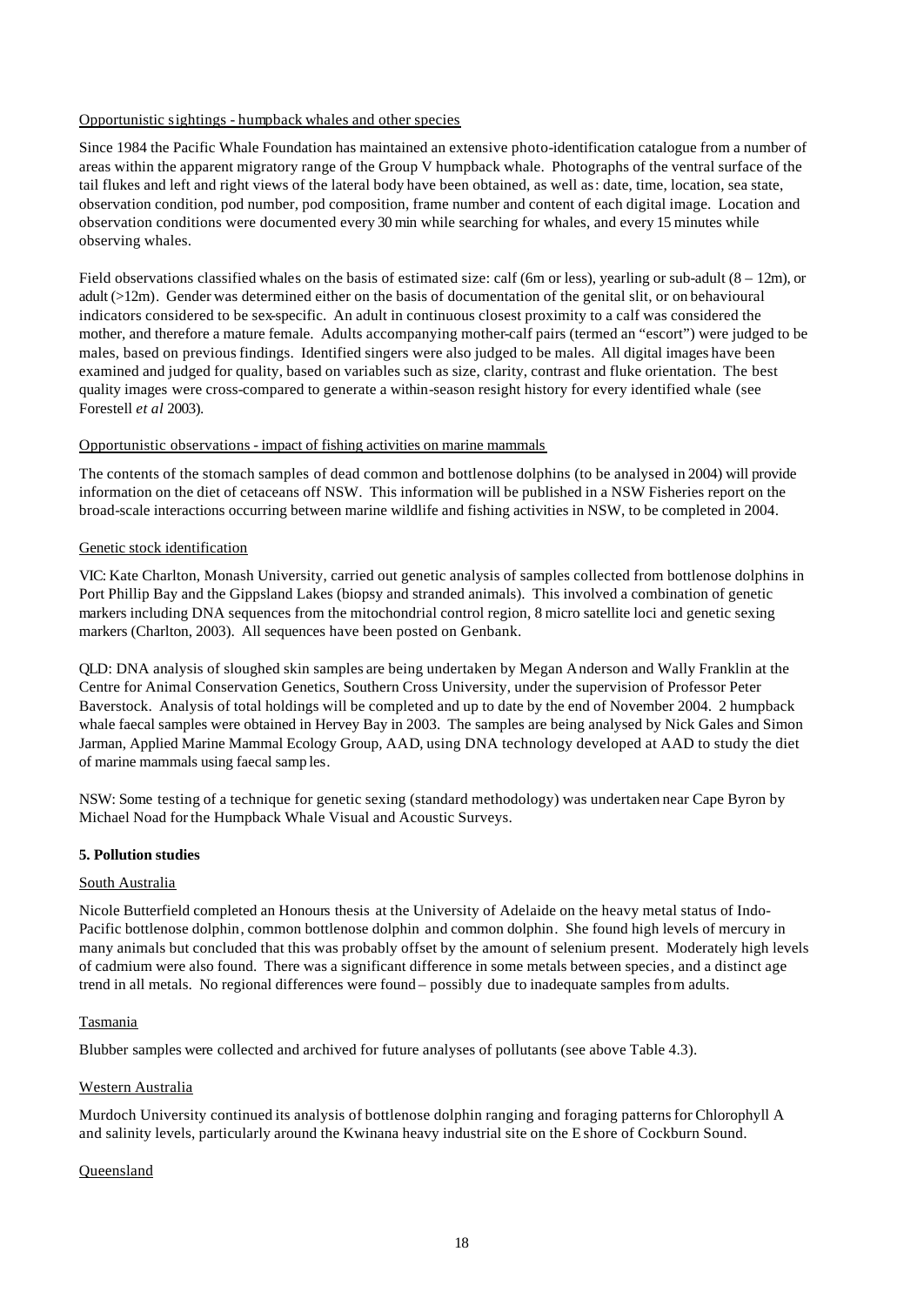The Oceania Project and QLD EPA undertook the 11<sup>th</sup> year of Chlorophyll A sampling for a long-term habitat and water quality-monitoring program, in the Whale Management and Monitoring Area of the Hervey Bay Marine Park. Weekly triplicate Chlorophyll A samples were obtained from 6 structured geographical areas within the Hervey Bay Marine Park, 10 August - 17 October 2003.

# **6. Statistics for large cetaceans**

# *6.1 Direct catches (commercial, aboriginal and scientific permits) for the calendar year 2003*

Nil to report. Under the *Environment Protection and Biodiversity Conservation Act 1999*, it is an offence to kill, injure, take, trade, keep, move or interfere with whales and other cetaceans.

| 6.2.              | Area/stock     | Males | Females | Total           | Cause                | Methodology             |
|-------------------|----------------|-------|---------|-----------------|----------------------|-------------------------|
| <b>Species</b>    |                |       |         |                 |                      |                         |
| Pilot whale       | 32°S 153°E     |       |         | Nil (1 released |                      | 15/10/2003: Longline    |
|                   |                |       |         | alive)          |                      | vessel. Released alive  |
| Dwarf minke whale | East coast     |       |         |                 | Ship strike          | Superficial             |
|                   |                |       |         |                 |                      | examination of          |
| Whale             | 28°S 155°E     |       |         | Nil (1 released | Whale was foul       | 11/11/2003: Longline    |
|                   |                |       |         | alive)          | hooked               | vessel. Released alive. |
|                   | Sunshine Coast |       |         | Nil (1 released | Commercial crab      | freed                   |
|                   | (Mooloolaba)   |       |         | alive)          | fishery set line $-$ |                         |
|                   |                |       |         |                 | freed itself         |                         |
| Baleen whale      | Refuge Bay, NT |       |         |                 | Possible net         | Dead                    |
|                   |                |       |         |                 | entanglement         |                         |
| Humpback whale    | Group V,       |       |         | Nil (1 released | Shark control        | Rescued                 |
|                   | (Surfers)      |       |         | alive)          | program              |                         |
|                   | Paradise, Gold |       |         |                 |                      |                         |
|                   | Gold Coast     |       | Calf?   |                 | Entanglement         | Found dead              |
|                   | QLIQ           |       |         |                 | (Shark control net)  |                         |
|                   | Area V         | 2     | ÷       | 2               | Found dead, possible | Necropsy                |
|                   |                |       |         |                 | cause of death boat  |                         |
|                   |                |       |         |                 | or propeller strike  |                         |

*6.2 Other non-natural mortality for the calendar year 2003*

## **7. Statistics for small cetaceans**

## *7.1 For the calendar year 2003*

| 7.1.              |                                                                | Directed catch           |                          | Incidental mortality |                       |                                              | Live-<br>capture         |
|-------------------|----------------------------------------------------------------|--------------------------|--------------------------|----------------------|-----------------------|----------------------------------------------|--------------------------|
| Species           | Area/stock                                                     | Reported                 | Est. total               | Reported             | Est.                  | Source                                       | Reported                 |
| Spinner dolphin   | Gold Coast, QLD<br>(Burleigh Heads)                            | $\overline{\phantom{a}}$ | $\overline{\phantom{a}}$ | June                 | 1                     | Shark control<br>program                     | $\overline{\phantom{a}}$ |
|                   | Gold Coast, QLD<br>(Surfers Paradise<br>and Burleigh<br>Heads) |                          | $\sim$                   | October              | $\overline{2}$        | Shark control<br>program                     |                          |
|                   | Gold Coast, QLD<br>(Currumbin)                                 | $\overline{\phantom{a}}$ | $\sim$                   | December             | $\mathbf{1}$          | Shark control<br>program                     | $\overline{\phantom{a}}$ |
| Pygmy sperm whale | <b>SA</b>                                                      |                          |                          | $\overline{2}$       | unknow<br>$\mathbf n$ | OU (probably<br>boat strike)                 |                          |
| Common dolphin    | Tasmania                                                       | $\overline{\phantom{a}}$ | $\sim$                   | 10/04/200            | $\mathbf{1}$          | Salmonid farm<br>net                         | ۰                        |
|                   | Tasmania                                                       | $\overline{\phantom{a}}$ | $\sim$                   | 08/01/200<br>3       | $\mathbf{1}$          | Salmonid farm<br>net                         | ٠                        |
|                   | 32°S 153°E                                                     | $\overline{a}$           | $\sim$                   | 19/06/200<br>3       | $\mathbf{1}$          | Longline.<br>AFMA logbook,<br>released alive |                          |
|                   | 24°S 154°E                                                     | $\overline{a}$           | $\sim$                   | 18/01/200<br>3       | $\mathbf{1}$          | Longline.<br>AFMA logbook,<br>released alive |                          |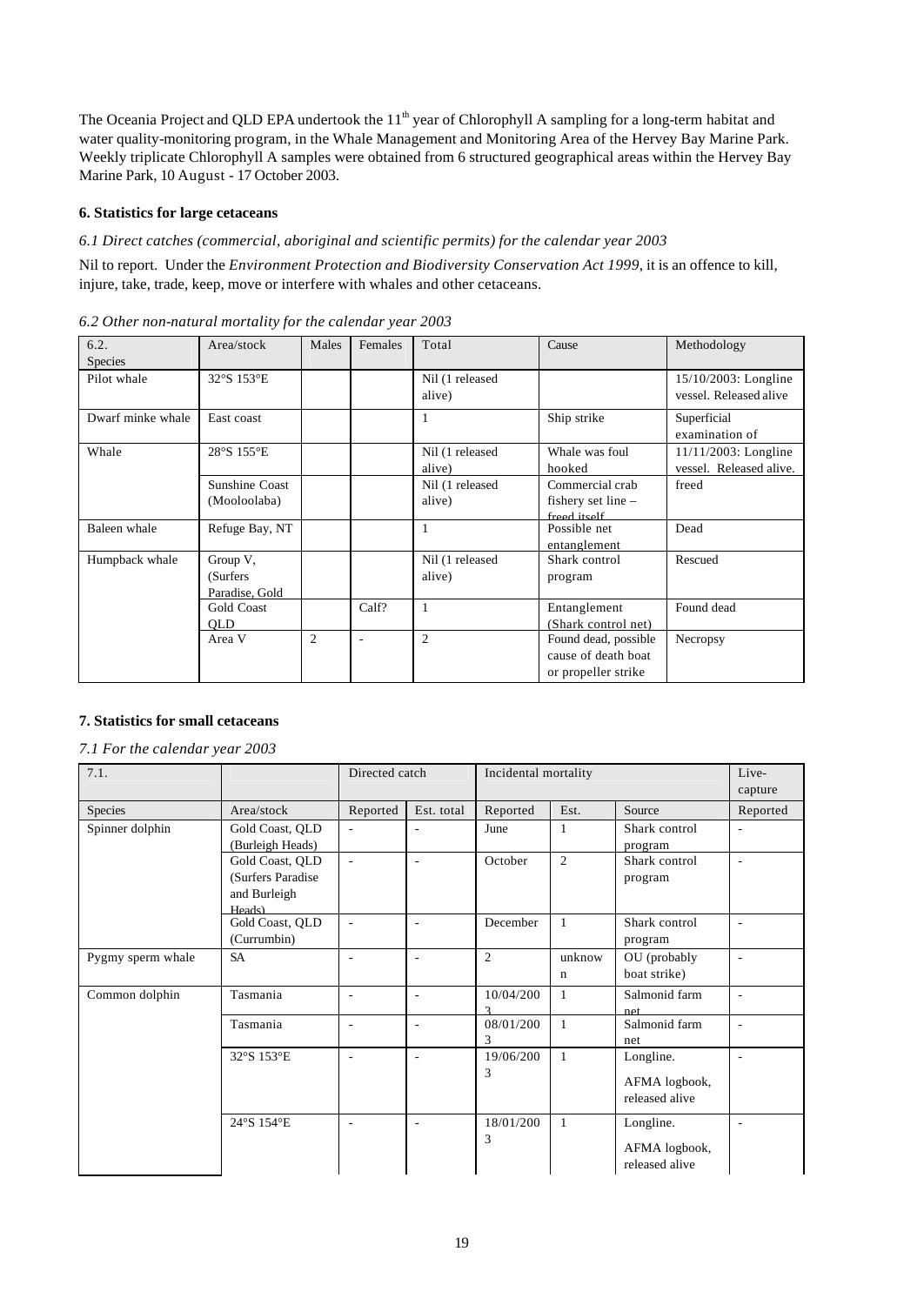| 7.1.                               |                                                                            | Directed catch<br>Incidental mortality |                              |                | Live-<br>capture              |                                                 |                          |
|------------------------------------|----------------------------------------------------------------------------|----------------------------------------|------------------------------|----------------|-------------------------------|-------------------------------------------------|--------------------------|
| Species                            | Area/stock                                                                 | Reported                               | Est. total                   | Reported       | Est.                          | Source                                          | Reported                 |
|                                    | 29°S 161°E                                                                 |                                        |                              | 05/08/200<br>3 | $\mathbf{1}$                  | Longline.<br>AFMA logbook,<br>released alive    | ÷,                       |
|                                    | Surfers Paradise,<br>QLD                                                   | ä,                                     | L,                           | October        | $\mathbf{1}$                  | Shark control<br>program-Released<br>alive      | ÷,                       |
|                                    | Gold Coast, QLD<br>(Currunbin, Main<br>Beach and<br><b>Burleigh Heads)</b> | $\overline{a}$                         | $\overline{a}$               | November       | $\overline{3}$                | Shark control<br>program                        | L.                       |
|                                    | Sunshine Coast,<br>QLD (Wurtulla)                                          | $\Box$                                 | $\overline{\phantom{a}}$     | March          | $\overline{2}$                | Shark control<br>program                        | $\overline{\phantom{a}}$ |
|                                    | Sunshine Coast,<br>QLD (Marcoola)                                          | $\overline{a}$                         | L,                           | September      | $\mathbf{1}$                  | Shark control<br>program                        | L.                       |
|                                    | <b>Sunshine Coast</b>                                                      | $\blacksquare$                         | $\overline{\phantom{a}}$     | 15/05/02       | $\mathbf{1}$                  | Shark control net                               | $\Box$                   |
|                                    | Sydney                                                                     | $\overline{\phantom{a}}$               | L,                           | 08/10/03       | $\mathbf{1}$                  | Shark control net                               | $\overline{\phantom{a}}$ |
|                                    | Sydney                                                                     | $\overline{\phantom{a}}$               | $\frac{1}{2}$                | 19/11/03       | $\mathbf{1}$                  | Shark control net                               | $\overline{\phantom{a}}$ |
| Unidentified dolphin               | Sunshine Coast,<br><b>QLD</b> (Rainbow<br>Beach)                           | $\overline{a}$                         | L,                           | September      | $\mathbf{1}$                  | Shark control<br>program                        | $\overline{\phantom{a}}$ |
|                                    | Rockhampton,<br><b>QLD</b><br>(Lammermoor)                                 | $\overline{\phantom{a}}$               | ÷,                           | November       | Nil(1)<br>released<br>alive)  | Shark control<br>program-<br>Released alive     | $\blacksquare$           |
| Bottlenose dolphin                 | Tasmania                                                                   | $\overline{\phantom{a}}$               | $\overline{\phantom{a}}$     | 26/10/200      | $\mathbf{1}$                  | Salmonid farm                                   | ÷,                       |
|                                    | Sunshine coast,<br>QLD                                                     | $\overline{\phantom{a}}$               | ÷,                           | January        | $\mathbf{1}$                  | Shark control<br>program                        | $\overline{\phantom{a}}$ |
|                                    | Gold Coast, QLD                                                            | $\overline{a}$                         | L,                           | April          | $\mathbf{1}$                  | Shark control<br>program                        | $\overline{\phantom{a}}$ |
|                                    | Sunshine Coast,<br>QLD                                                     | $\overline{\phantom{a}}$               | $\frac{1}{2}$                | January        | $\mathbf{1}$                  | Shark control<br>program                        | $\blacksquare$           |
|                                    | Tweed River,<br><b>NSW</b>                                                 | $\overline{\phantom{a}}$               | $\qquad \qquad \blacksquare$ | 17/09/03       | Nil (1)<br>released<br>alive) | Entangled in<br>fishing line $-$ cut<br>free    | $\blacksquare$           |
| Indo-Pacific bottlenose<br>dolphin | SA coastline                                                               | $\frac{1}{2}$                          | L,                           | $\overline{3}$ | unknow<br>n                   | Propeller strike                                | $\overline{\phantom{a}}$ |
|                                    | Gold Coast, QLD                                                            | $\overline{\phantom{a}}$               | $\overline{\phantom{a}}$     | September      | Nil(1)<br>released<br>alive)  | Entangled in<br>fishing line-<br>Released alive | $\blacksquare$           |
|                                    | SA coastline                                                               | $\overline{a}$                         | $\overline{\phantom{a}}$     | $\sqrt{2}$     | unknow<br>n                   |                                                 | $\overline{\phantom{a}}$ |

## **8. Strandings**

NSW: The Australian Museum: contact Sandy Ingleby (6 College St., Sydney, NSW 2010) for information on stranded cetaceans the Museum collected during the 2003 calendar year.

NSW: National Parks and Wildlife Service: contact Kelly Waples (Wildlife Management, NPWS, PO Box 1967, Hurstville NSW 2220) for information from the NPWS strandings database. This contains the date, location, outcome, autopsy details (when available) and contact personnel for 3 stranding events in NSW during 2003, involving 3 animals: Common bottlenose dolphin (n=1) and Bottlenose species (n=2).

NT: Parks and Wildlife Commission: contact Ray Chatto (PO Box 496, Palmerston NT 0831) for information on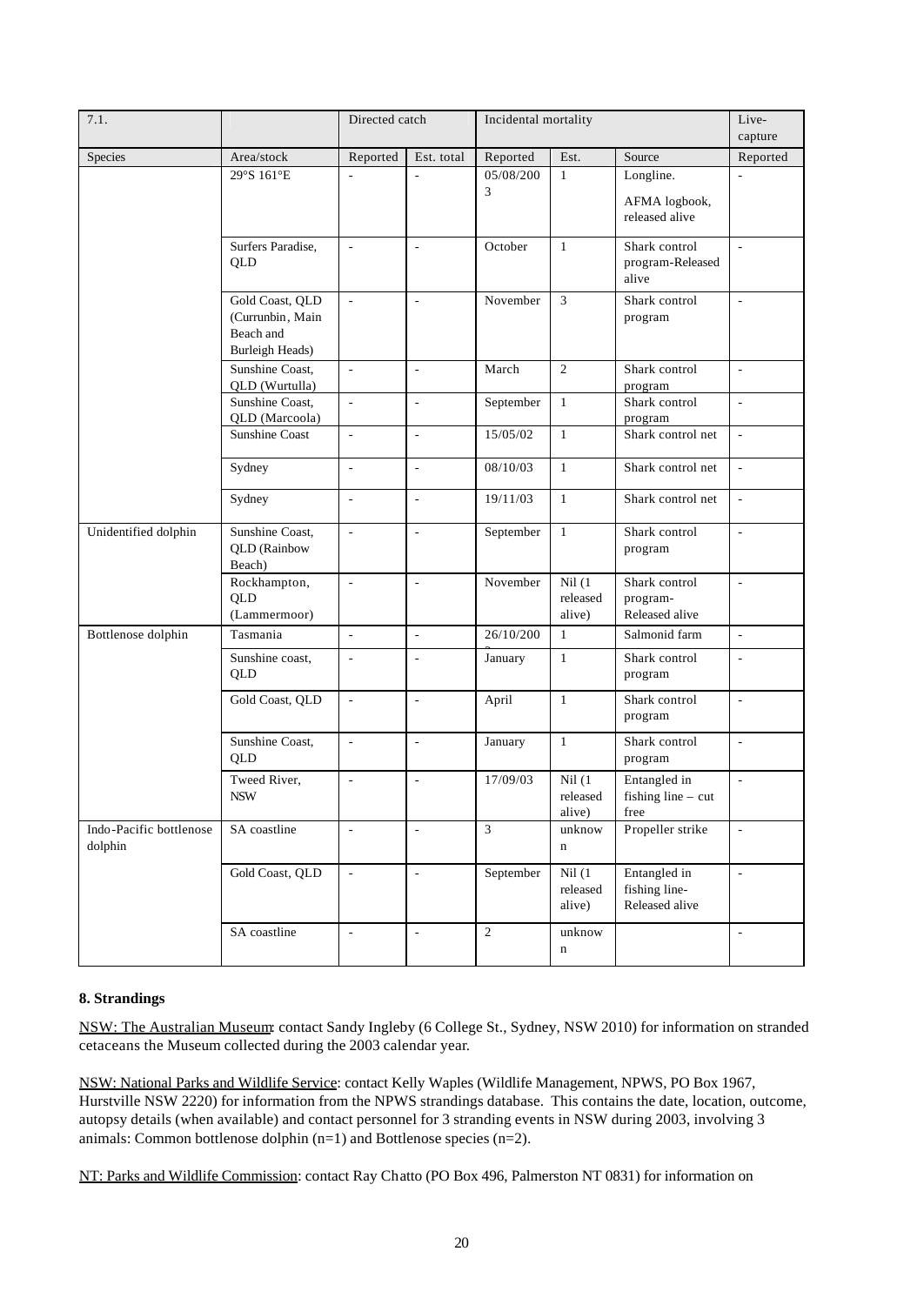strandings in the NT, including a dead dolphin calf in Sadgroves Creek October, dead false killer whale in Fog Bay December, large dead baleen whale in Refuge Bay June, and a small dead baleen whale in Port Essingtion in August.

QLD: Parks and Wildlife Service: contact Col Limpus (PO Box 155, Brisbane Albert Street, QLD 4001) for information on the collection of stranded cetaceans in QLD. The EPA oversees the collection of stranded cetaceans in the state and maintains the QLD Marine Wildlife Stranding and Mortality Database. The database summarises all records of sick, injured or dead marine wildlife reported to the Agency. An annual report is complied for cetaceans and pinnipeds. Most reports of individual strandings are supplied by Agency and Great Barrier Reef Marine Park Authority staff, including those via a state-wide stranding hotline number. In addition to the general reporting, the database contains mortality records from the QLD Department of Primary Industries Shark Control Program.

QLD: Museums: contact Queensland Museum(PO Box 3300, South Brisbane, QLD 4101) for information on skeletal material collected from cetaceans found in QLD and sent to the Museum for preparation. Contact Peter Arnold (Museum of Tropical Queensland, 70-102 Flinders Street, Townsville, QLD 4810) for information on the heads from stranded cetaceans in the central and N Great Barrier Reef region, which are deposited in the Museum for extraction and preparation of skulls.

SA: South Australian Museum: contact Catherine Kemper (North Terrace, Adelaide, SA 5000) for information from the SA Museum cetacean stranding database. In 2003, the Museum added records of 58 stranding/entanglement events in SA to the database. These involved: unidentified bottlenose dolphin  $(n=8)$ , common dolphin  $(n=17)$ , unidentified dolphin (n=15), Indo-Pacific bottlenose dolphin (n=7), gray's beaked whale (n=2), strap-toothed beaked whale (n=3), pygmy sperm whale (n=2), pygmy/dwarf sperm whale (n=1), pilot whale (n=2), unidentified cetacean (n=2), sperm whale (n=1), unidentified baleen whale (n=1).

TAS: Department of Primary Industries, Water and Environment: Contact Rosemary Gales or Aleks Terauds (Nature Conservation Branch, DPIWE, PO Box 44, Hobart, TAS, 7000) for strandings data from 22 events involving 181 animals in 2003. The dataset contains information on the date, location, responsible person and the action taken, for each event. The following species stranded in TAS during 2003: sperm whale  $(2, n=12)$ , southern right whale  $(n=1)$ , common dolphin (4, n=9), long-finned pilot whale  $(2, n=120)$ , pygmy sperm whale  $(n=3)$ , dusky dolphin  $(2, n=2)$ , Shepherd's beaked whale (n=1), bottlenose dolphin (5, n=28), Cuvier's beaked whale (n=1), unidentified dolphin (3, n=3), unidentified baleen whale (n=1).

VIC: Dolphin Research Institute: Contact Wendy Dunn and A Goldworthy (P.O. Box 77, Hastings, VIC 3193) for records the DRI maintains on strandings of small cetaceans reported in Port Phillip Bay and nearby ocean beaches, and the Gippsland Lakes. All measurements are collected according to standardised methods. Members of Australocetus and the Whale Ecology Group assist in collecting scientific samples from dead stranded cetaceans. All contact about incidents is referred to Museum of Victoria and VIC Department of Sustainability & Environment.

WA: Department of Conservation and Land Management: contact Peter Mawson and Christine Freegard (Locked Bag 104, Bentley Delivery Centre, WA 6983) for information from the WA strandings data set. In 29 stranding incidents, the following species stranded during 2003: Gray's beaked whale  $(n=8)$ , bottlenose dolphin  $(n=7)$ , long-finned  $(n=1)$ and short-finned pilot whale  $(n=1)$ , strap-toothed whale  $(n=1)$ , spinner dolphin  $(n=2)$ , pygmy sperm whale  $(n=1)$ , humpback whale  $(n=8)$ , southern right whale  $(n=1)$ , minke whale  $(n=1)$ , sperm whale  $(n=9)$ , false killer whale  $(n=1)$ , melon-headed whale (n=1). C. Burton (Western Whale Research Pty Ltd) has developed a database to record both opportunistic sightings and verified strandings of blue whales in WA, which can also be used for other species.

# **9. Other studies and analyses**

# Surveys – Blue whale

Since 2000, the Blue Whale Study undertaken by the Whale Ecology Group-Southern Ocean, Deakin University has been increasingly involved with assessing the impacts of hydrocarbon seismic exploration on blue whales in the Otway Basin (VIC). Aerial surveys have been used as a mitigation measure during prescribed periods when blue whales were thought to be present, so that seismic vessels could avoid areas where blue whales occur. Aerial surveys were also used during periods when blue whales were not thought to be present, but seismic surveys were operating.

Aerial surveys in November 2003 showed that blue whales arrived in the Bonney Upwelling feeding area earlier than was predicted by previous seasons' observations. These surveys were undertaken during a seismic survey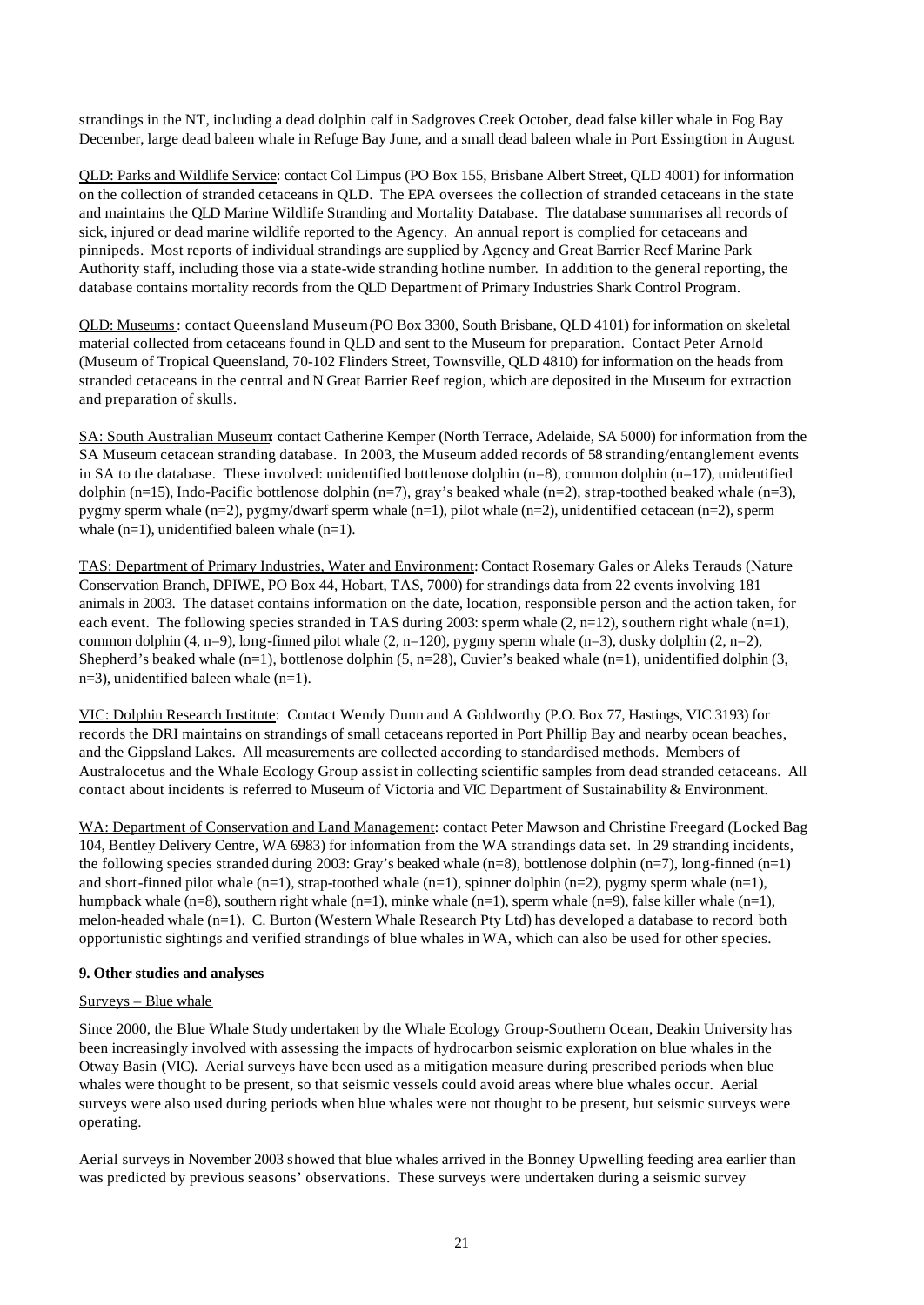conducted in waters south of Portland by Santos Ltd. Blue whales showed avoidance of seismic at a range of approx 20km. Aerial surveys in December 2003 covered waters to the W and S of Kangaroo Island, previously unsurveyed for blue whales. These surveys were conducted as a mitigation measure for Santos Ltd, carrying out 2D seismic exploration. Blue whales were encountered in these waters in numbers comparable to those previously observed in the Bonney Upwelling feeding area. At times, blue whales were observed to continue feeding when the seismic vessel had approached within 5km of the whales, which raised issues about the acoustic disturbance blue whales will tolerate when it occurs within preferred feeding areas and their nutritional requirements are high. See Gill *et al* (in press).

#### Sightings and entanglements - southern right whale

A review of southern right whale sightings and entanglements in Australia was completed (Allen and Bejder 2003).

#### Migratory characteristics - humpback whale

A study of migratory characteristics of humpback whales was undertaken by Forestell *et al* in 2003.

#### Identification *- Caperea* skeleton

Little progress has been made in describing the skeleton of this unique species (Kemper and Rommel).

#### Genetics – humpback whales

A paper is being developed recommending future research on the genetics of the available humpback whale samples to determine whether SA animals belong to Group IV or V populations.

#### Assessing interactions between dolphins, fishing and aquaculture

Since mid-2003, 2 Macquarie University PhD students, Kerstin Bilgmann and Sue Gibbs, have conducted field and laboratory studies on population genetics, diet (including isotope changes through time), behaviour and distribution of bottlenose and common dolphins in Spencer Gulf, SA. These data will be used to describe the biology of dolphins in the region as well as past and future impacts from human development: primarily aquaculture and fishing.

#### Mortalities and entanglements - southern right whale

3 events involving southern right whales and human activities in SA, 2001-2002, resulted in the deaths of 2 whales. A paper is in preparation summarising these and other mortalities and non-fatal incidents for SA (or Australia).

# Genetics – Irrawaddy dolphin

Isabel Beasley (Tropical Environmental Studies, James Cook University), Peter Arnold and Kelly Robertson (Southwest Fisheries Centre, La Jolla) are comparing Irrawaddy dolphins from Australia and Asian countries, using morphological and molecular data.

#### Killer whales and human interactions

A paper has been submitted on the deaths of 2 killer whales in SA during 1999. There is evidence that human activities contributed to the deaths of at least one animal.

# Biology – Indo-Pacific bottlenose dolphin

A long-term study continued on the behaviour, reproduction and movements of resident dolphins in Port River, SA.

## Dolphin Trauma Group

Since 2002, the Dolphin Trauma Group (specialists in forensic science, museum, veterinarian, fisheries, wildlife and dolphin biologists) has studied the dead and injured dolphins along the W shores of Gulf St Vincent, SA. The specific aims of the group are to determine cause of death, provide adequate documentation in cases of human interaction and carry out scientific research that assists in conserving local dolphin populations.

#### Morphology identification *- Tursiops* taxonomy

Genetic analysis by Peter Hale (University of Queensland) confirmed that many of the animals assigned to *aduncus*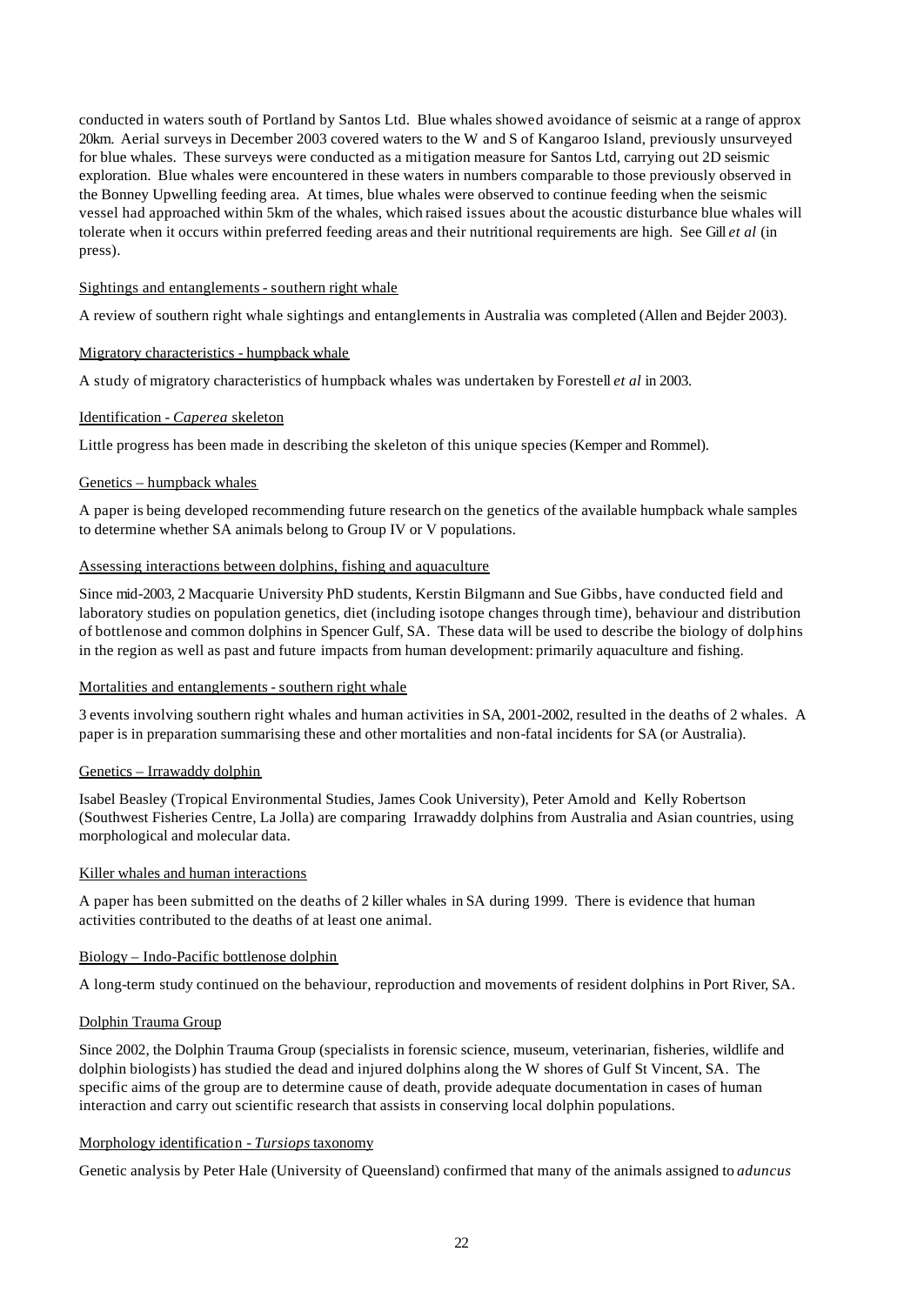and *truncatus* on morphological grounds by Kemper are correctly identified. However, some animals have genetic information from both species and there is evidence of hybridisation. *Tursiops aduncus* and *truncatus* overlap in body length although *truncatus* is generally the larger species. Kemper will next differentiate the species on external morphology and colouration. She and Ross will also begin a review of the osteology of all Australian *Tursiops sp.*

## Acoustic recording - bottlenose dolphin

This research involves a detailed comparative study of the acoustic behaviour of 2 populations of bottlenose dolphins, in Jervis Bay and Port Stephens, NSW, to determine geographic variation. The effect of vessel disturbance on the vocal and non-vocal behaviour of the dolphins is also being assessed. The investigation aims to determine if there are consistent patterns of change in vocal behaviour when dolphins are exposed to human-induced underwater noise.

## Whale watching impacts – dwarf minke whale, other whale and dolphin species

In the Great Barrier Reef Marine Park, 9 permits were issued for tourist programs that included the swim-with-dwarf minke whale activity (Ribbon Reef Sector and Offshore Port Douglas Sector). Seven permits were issued for tourist programs that included whale watching activity. A Dwarf Minke Whale Tourism Monitoring Program Research Contract was established for the 2003 season (June-August). The project is analysing and evaluating whale-sighting sheets supplied by permitted operators conducting swim-with-dwarf minke whale activities within the N Marine Park, and will provide results to the tourism industry and the park Management Authority to allow any changes that may be necessary in the monitoring program and/or management of the whale-swimmer interactions.

## Non-lethal research on whale diet – minke whale

A model has been developed by the AAD to compare the effectiveness of traditional versus genetic techniques of diet analysis in cetaceans, using minke whales as an example. The simulation results showed that a simple non-lethal measure of presence or absence of prey DNA in faeces provided the most accurate and precise estimator of proportional contribution of different prey types.

#### Behaviour and genetics – Bottlenose dolphin

A number of researchers in WA developed techniques for studying bottlenose dolphin. Behaviour and communications in Shark Bay, WA: principal researcher Dr J. Mann (Georgetown University, Washington DC, USA). Behavioural ecology of juveniles in Shark Bay, WA: Dr A. Samuels (Rice Conservation Biology Centre, Brookfield Zoo, IL, USA). Behaviour: H. Finn (Murdoch University). Genetics on WA coastline: Dr M. Krützen, Dr B. Sherwin (University of NSW). Ontology of echolocation in calves: J. Pettis (Georgetown University, Washington DC, USA). Impact of boating and human activities: L. Bejder (University of Dalhousie, Canada). Calf social development: Q. Gibson. Calf foraging strategies: B. Sargeant. Cycling females, females choice during consortship and their costs to females: J. Watson. Ecology in Cockburn Sound, WA: R. Donaldson (Murdoch University).

## WA Whale Watching Industry

Data was collected from 109 licensed vessels conducting commercial whale watching in WA (for southern right and humpback whales), regarding the number of passengers and whales seen. In 2002 a total of 595 reported whale watching trips were made with a total of 16,187 passengers participating in whale watching activities from licensed vessels. 88 commercial dolphin watching licences were also issued during 2003.

## Diet – Blue whale

A collaborative project between the Centre for Whale Research, Curtin University and the WA Museum, has identified *Euphausia recurva* as a prey species for pygmy blue whales in the Perth Canyon. Live specimens *E. recurva* were dip-netted from the footprint of a whale while collecting slough skin samples. The distinctive mandibles of this species were later identified in 5 separate faeces samples collected that season (Jenner *et al*., 2002). Follows in 2003 with a high gain echo-sounder have revealed prey aggregations at depths between 300-350 m that blue whales target and swim through, apparently actively feeding.

## Photo-identification and data analysis – right whale

A 4-day workshop on right whale photo-identification and data analysis in January 2004 involved 13 participants including Australian and New Zealand researchers, and participants from South Africa, the UK and the USA. The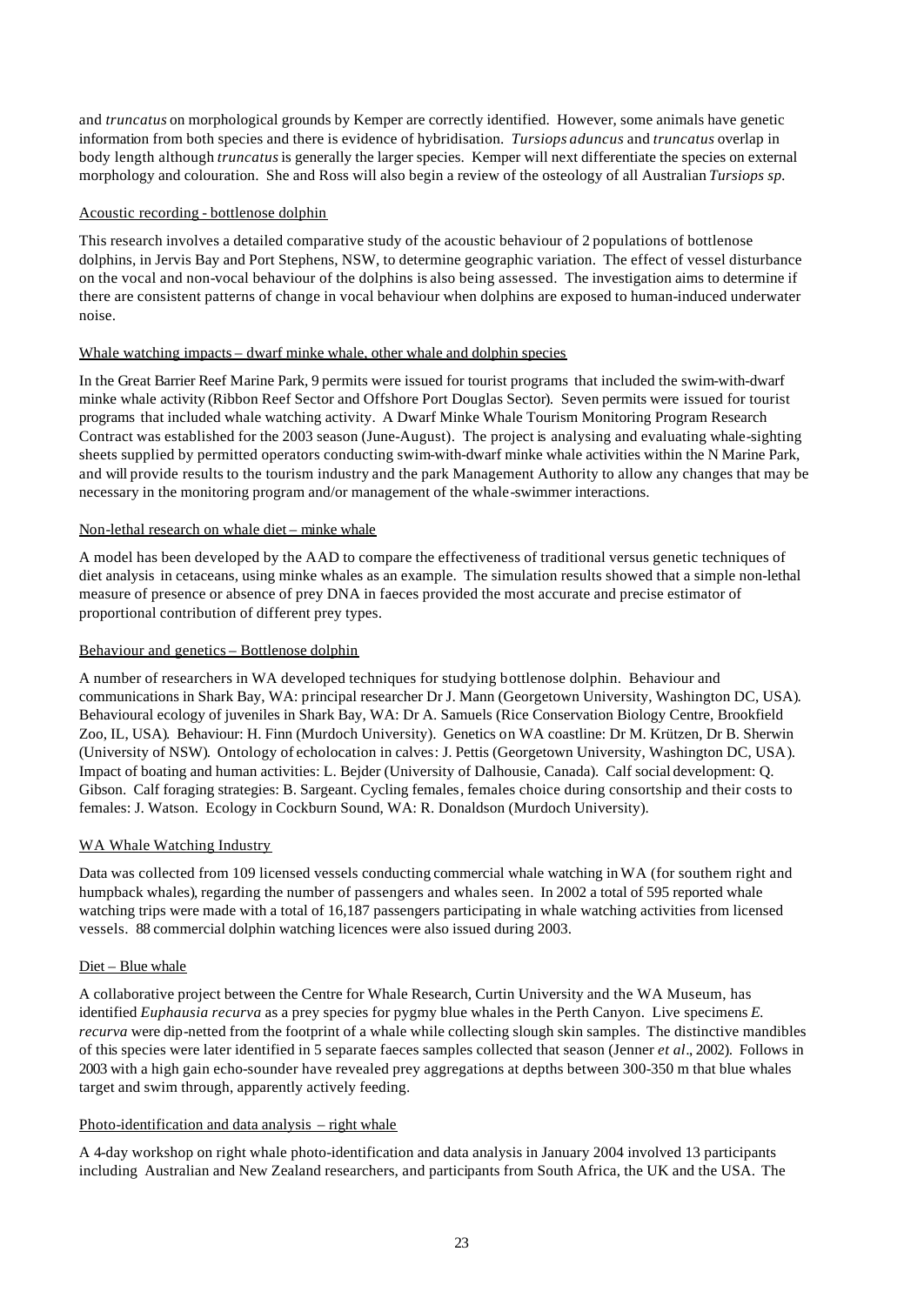workshop reviewed and compared, and where possible adopted, photographic matching techniques including available software/hardware solutions and data standards for Southern Hemisphere right whales, in the context of comparisons between existing Australasian catalogues. Two computer-assisted matching systems were discussed: Hiby/Lovell and Burnell/Shanahan. Recommendations were formulated, *inter alia*, on the possibility of combining the two systems, particularly to maximise the potential for comparing different catalogues of head callosity patterns.

#### Disentanglement – large cetaceans

During 2003, workshops continued to further the progress towards a national protocol to dealing with the dis entanglement of large cetaceans. The workshops covered legislation, occupational welfare issues for staff and animal welfare issues for cetaceans, as well as cutting-edge technology that has been developed to allow for the safe and efficient dis entanglement of cetaceans. A national workshop was conducted in VIC where all States participated. Additional workshops were held in SA (Port Lincoln) and TAS (Hobart).

#### Surveys – small cetaceans

Survey work was undertaken by Vanessa Taverney of University of Queensland together with QPWS in S Moreton Bay, QLD.

#### **10. Literature cited**

- Allen, S. & Bejder, L. 2003, Southern right whale (*Eubalaena australis*) sightings on the Australian coast and the increasing potential for entanglement. *Pacific Conservation Biology* **9(3)**.
- Allen, S. Harcourt, R. & Waples, K. 2003a, *Short term responses of dolphins to boat approach, Port Stephens, NSW*, Report to NSW NPWS. 20pp.
- Allen, S., Harcourt, R., Waples, K., Smith, H. & Mitchell, B. 2003b, *Compliance to guidelines by vessels watching dolphins, Port Stephens, NSW*, Report to NSW NPWS. 40pp.
- Anderson, M.J., Hinten, G., Paton, D., Baverstock, P.R. 2001. A model for the integration of microsatellite genotyping with photographic identification of humpback whales. *Memoirs of the Queensland Museum*, **47(2):** 451-457.
- Elphinstone, M.S., Hinten, G.N., Anderson, M.J. and Nock, C.J. 2003. An inexpensive and high-throughput procedure to extract and purify total genomic DNA for population studies. *Molecular Ecology Notes TECHNICAL NOTE*, **3:** 317.
- Jenner, K. C. S., Jenner, M-N.M., Salgado Kent, C. P., Bilgmann, K. 2002. *Migratory Patterns of Group IV Humpback Whales (*Megaptera novaeangliae*) at North West Cape Western Australia*. Report submitted to Woodside Energy, 08/02. 31pp.
- Queensland Department of Environment and Heritage, 1998. *Environmental Technical Report No 23: Hervey Bay Report - Chlorophyll-a Sampling* by The Oceania Project, Andrew Moss and Julie Kocovski, ISSN 1037-4671 RE271, July 1998.
- Spitz, S.S., Herman, L.M. and Pack, A.A. 2000. Measuring sizes of humpback whales (*Megaptera novaeangliae*) by underwater videogrammetry. *Marine Mammal Science*, **16:** 664-676.
- Terauds A., Gales R., Pemberton D. and Webb M. (in preparation) A review of whale sighting records in Tasmanian waters: 1973- 2003.
- The Oceania Research Project A Long-Term Survey (1992-2003) to study Ecology and Behaviour of Humpback Whales in the Hervey Bay Marine Park, Queensland Australia - Field Report Year 12–2003.

#### **11. Publications**

#### *11.1 Published or 'In press' papers only*

- Allen, S. & Bejder, L. 2003. Southern right whale (*Eubalaena australis*) sightings on the Australian coast and the increasing potential for entanglement. Pacific Conservation Biology **9(3)**.
- Bannister J L, 2004. Southern right whale aerial survey and photoidentification, southern Australia, 2003. Final report to Department of the Environment and Heritage, Canberra, 21 pp [*available from* Department of the Environment and Heritage, Wildlife Conservation Branch, GPO Box 787, Canberra ACT 2601, Australia.]
- Best, P. B., Rademeyer, R. A., Burton, C., Ljungblad, D., Sekiguchi, K., Shimada, H., Thiele, D., Reeb, D., Butterworth, D. 2003. The abundance of blue whales on the Madagascar Plateau, December 1996. *Journal of Cetacean Research and Management* **5(3)**: 253 - 260.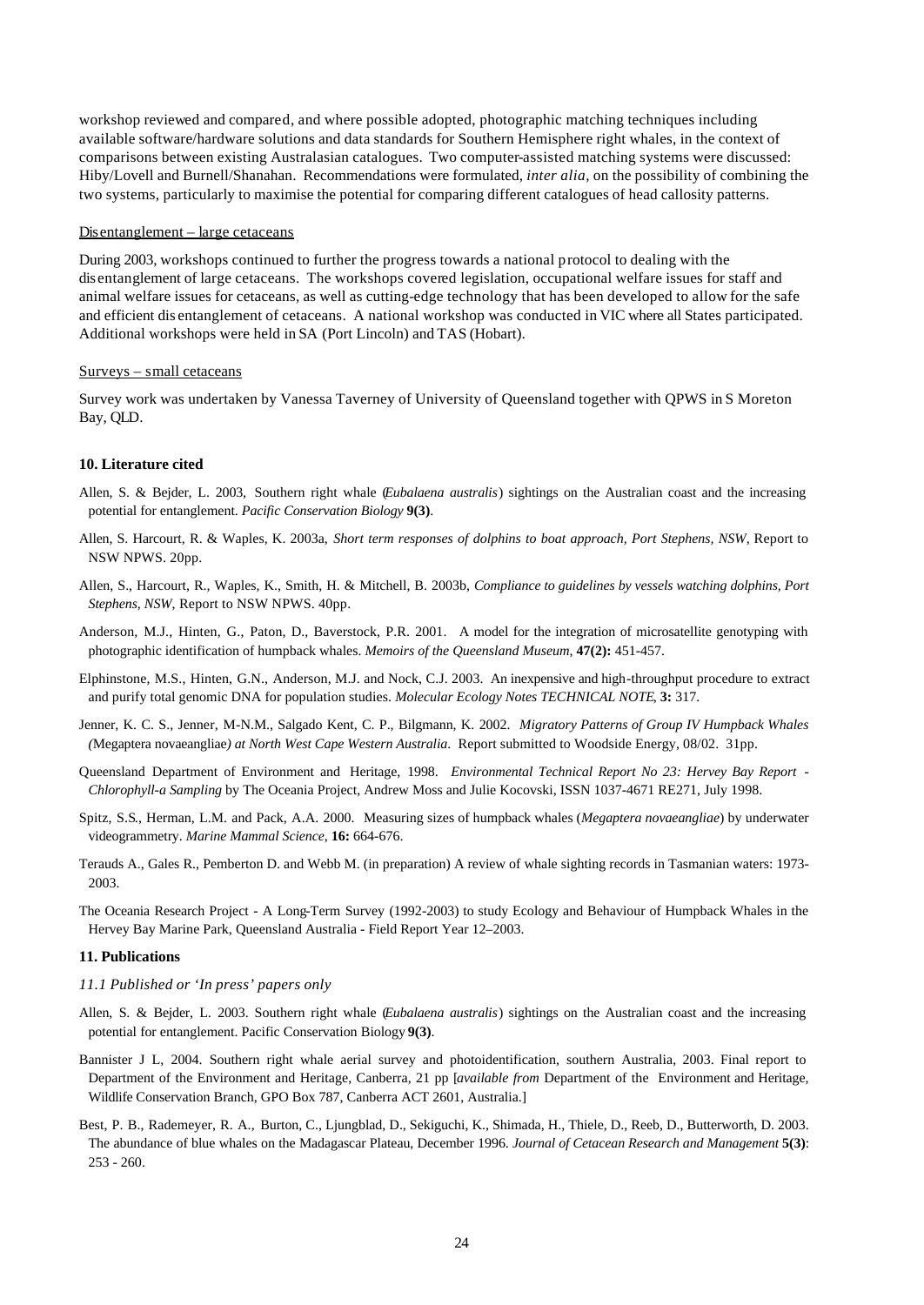- Byard, R. W., Gilbert, J. D., Gibbs, S. E. and Kemper, C. M. 2003. Cetacean café coronary. *Journal of Clinical Medicine* **10**: 85−88.
- Chilvers, B.L. and Corkeron, P.J. 2003. Abundance of Indo-Pacific bottlenose dolphins, *Tursiops aduncus*, off Point Lookout, Australia. *Marine Mammal Science* **19:** 85-95.
- Chilvers, B.L., Corkeron, P.J. and Puotinin, M.L. 2003. The influence of trawling on the behaviour and spatial distribution of Indo-Pacific bottlenose dolphins, *Tursiops aduncus*, in Moreton Bay, Australia. *Canadian Journal of Zoology* **81:** 1947-1955.
- Clapham, P. J., et al (including Thiele) 2003. Whaling as Science. *Bioscience* **53**: 3.
- Corkeron, P.J. and Martin, A.R. In press. Ranging and diving behaviour of two offshore bottlenose dolphins, *Tursiops* sp., off eastern Australia. *Journal of the Marine Biological Association of the UK.*
- CRC Reef Research Centre. 2002. Dwarf minke whales in the Great Barrier Reef: Current state of knowledge, May 2002. Available from the CRC Reef Research Centre's Website: www.reef.crc.org.au/publications/brochures/minke\_2002\_www.pdf.
- Evans, K. 2003. Pollution and marine mammals in the Southern Hemisphere: potential or present threat? in N. Gales, M. Hindell and R. Kirkwood (eds). *Marine Mammals and Humans: towards a sustainable balance*. Melbourne University Press.
- Evans, K. and M. A. Hindell. In press. The diet of sperm whales (*Physeter macrocephalus*), in southern Australian waters. *ICES Journal of Marine Science*.
- Evans, K. and M. A. Hindell. In press. The age structure and growth of female sperm whales (*Physeter macrocephalus*) in southern Australian waters. *Journal of Zoology* (London).
- Evans, K., M. A. Hindell. and G. Hince. 2003. Concentrations of organochlorines in sperm whales (*Physeter macrocephalus*) from southern Australian waters. *Marine Pollution Bulletin* **48(5-6)**: 486-503.
- Evans, K., M. A. Hindell. and D. Thiele. 2003. Body fat and condition in sperm whales, *Physeter macrocephalus*, from southern Australian waters. *Journal of Comparative Biochemistry and Physiology* **134(4)**: 847-862.
- Forestell, PH, Kaufman, GD and Chaloupka, M. 2003. *Migratory Characteristics of Humpback Whales (Megaptera novaeangliae) in Hervey Bay and the Whitsunday Islands, Queensland, Australia: 1993-1999*. Final Report to the Environmental Protection Agency, Queensland Parks and Wildlife Service, Brisbane, Australia. 47 pp.
- Gill, P.C., M.G. Morrice, J. Hughes and A.H. Levings. In press. The distribution and behaviour of cetaceans during petroleum exploration: a recent case study from the Southern Margins. *APPEA Journal*.
- Great Barrier Reef Marine Park Authority 2003. *Bulletin Guidelines for Whale Watching in the Great Barrier Reef*. Available from the Great Barrier Reef Marine Park Authority's Public Information Unit or Website www.gbrmpa.gov.au.
- Jenner, K.C.S., Jenner, M-N., and McCabe K.A. 2001. Geographical and temporal movements of humpback whales in Western Australian waters. *APPEA Journal* **38 (1)**:692-707.
- Kemper, C. M. (2004) Osteological variation and taxonomic affinities of bottlenose dolphins, *Tursiops* sp., from South Australia. *Australian Journal of Zoology* **52**: 29−48.
- Kemper, C., Flaherty, A., Gibbs, S., Hill, M. and Byard, R. In press. Cetacean captures, strandings and mortalities in South Australia 1881−2000 with special reference to human interactions. *Australian Mammalogy*.
- Kemper, C.M., Pemberton, D., Cawthorn, M., Heinrich, S., Mann, J., Wursig, B., Shaughnessy, P., and Gales, R. 2003. Aquaculture and marine mammals – co-existence or conflict. In: Kirkwood, R. and Gales, N. eds. *Marine Mammals: Fisheries, Tourism and Management Issues*. CSIRO Publishing pp 208-228.
- Krützen M, Sherwin WB, Barre LM, Connor RC, Van de Casteele T, Mann J, Brooks R. 2003. Contrasting relatedness patterns in bottlenose dolphins (*Tursiops sp*.) with different alliance strategies. *Proceedings of the Royal Society – Series B: Biological Sciences*. **270 (1514)**: 497-502.
- Krützen, M. *et al.* Contrasting relatedness patterns in bottlenose dolphins (*Tursiops sp*.) with different alliance strategies. *Proceedings of the Royal Society of London* **B(270)**, 497-502
- Mann J. 2002. Parental behaviour. In W.F. Berry, B. Wursig, and H.G.M. Thewissen (Eds.) *Encyclopaedia of Marine Mammals*. Academic Press pp. 876-882.
- Mann J In Press. Homosexual and socio-sexual behaviour among Indian Ocean bottlenose dolphins. In P. Vasey and V. Sommer (Eds.) *Homosexual Behaviour in Animals: An Evolutionary Perspective*. Cambridge University Press.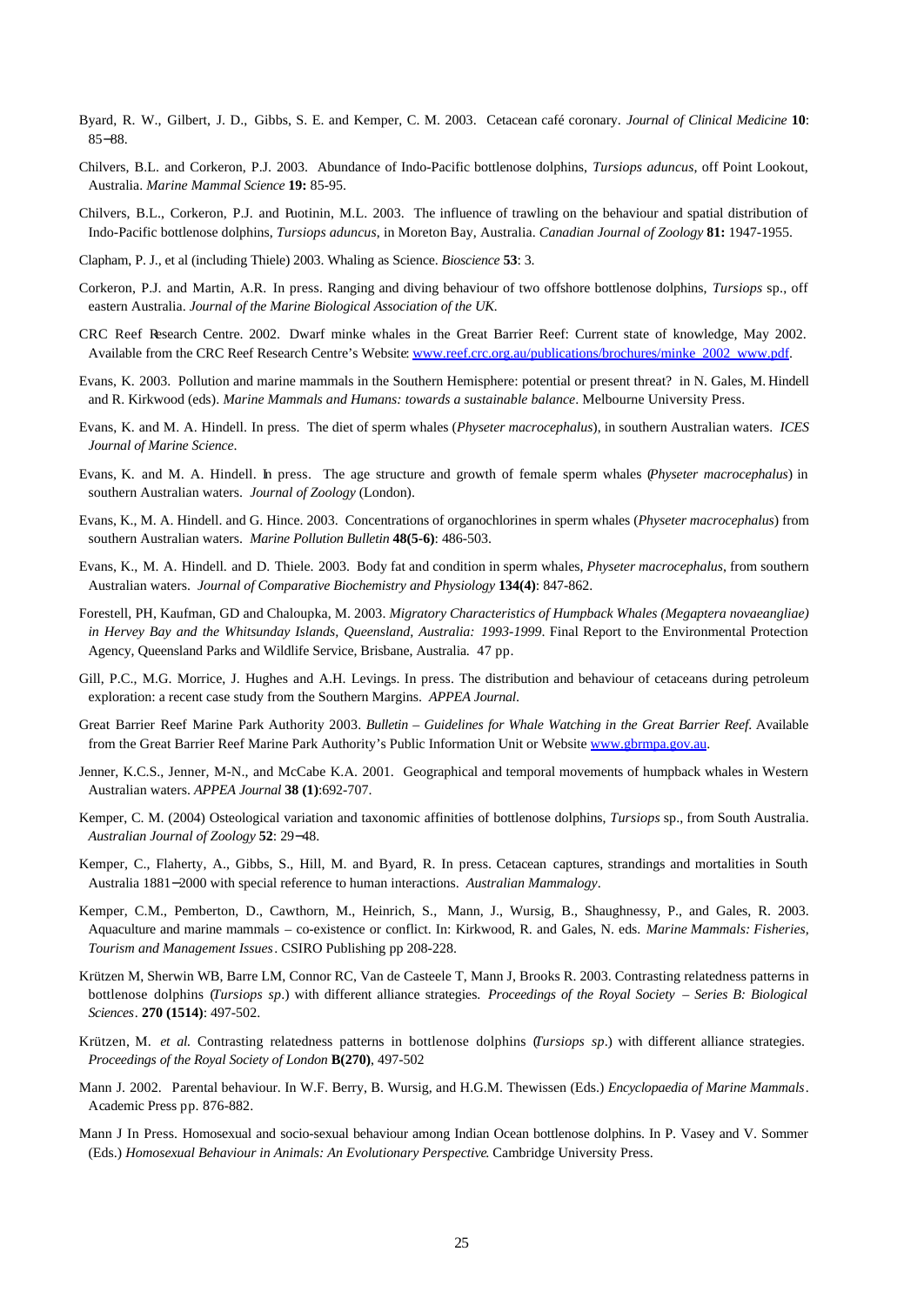- Mann J and Kemps C. 2003. The effects of provisioning on maternal care in wild bottlenose dolphins, Shark Bay, Australia. In Gales *et al Marine Mammals: Fisheries, Tourism and Management Issues* pp. 304-320.
- Mann J and Sargeant B. 2003. Like mother, like calf: The ontogeny of foraging traditions in wild Indian Ocean bottle nose dolphins (*Tursiops* sp.). In D. Fragaszy and S. Perry (Eds.) *The Biology of Traditions: Models and Evidence*. Cambridge University Press pp. 236-266.
- Noad, M.J. and Cato, D.H. 2003. Acoustic tracking reveals behavioural interactions among humpback whales off eastern Australia. *Proceedings of Wespac VIII*, Western Pacific Acoustics Conference, Melbourne, April 2003. 4pp.
- Reilly, S., Hedley, S., Borberg, J., Hewitt, R., Thiele, D., Watkins, J., Naganobu, M. In press. Biomass and energy transfer to baleen whales in the South Atlantic sector of the Antarctic. *Deep Sea Research*.
- Shaughnessy, P., Kirkwood, R., Cawthorn, M., Kemper, C. and Pemberton, D. 2003. Pinnipeds, cetaceans and fisheries in Australia: A review of operational interactions. In Gales *et al Marine Mammals: Fisheries, Tourism and Management Issues* pp. 136-152.
- Širovic, A., Hildebrand, J., Wiggins, S., Moore, S., McDonald, M., Thiele, D. In press. Seasonality of blue (*Balaenoptera musculus*) and fin (*Balaenoptera physalus*) whales west of the Antarctic Peninsula. *Deep Sea Research*.
- S. L. Mesnick, K. Evans, B. L. Taylor, J. Hyde, S. Escorza-Treviño and A. E. Dizon. 2003. Sperm whale social structure: why it takes a village to raise a child pp. 170-174 *in* F. B. M. de Waal and P. L. Tyack (eds.). *Animal social complexity. Intelligence, culture and individualized societies.* Harvard University Press.
- Symons, R.K., Burniston, D., Jaber, R. Piro, N., Trout, M., Yates, A., Gales, R., Terauds, A., Pemberton, D., Robertson, D. Southern Hemisphere Cetacean: A study of the POP's, PCDDs/PCDFs and Dioxin Like PCB's in Stranded animals from the Tasmanian Coast. *Organohalogen Compounds* **62**: pp 257-260
- Thiele, D., Moore, S. 2003. IWC-SO GLOBEC collaboration. Annex J. Report of the Scientific Committee, IWC 54. *Journal of Cetacean Research and Management* **5(Supplement)** April Appendix 9: 359 - 361.
- Thiele, D. 2003. Progress on a circum-Antarctic cetacean acoustic monitoring and ecology program (AAA/IWC). GLOBEC International Newsletter **9(2)**: 1, 9 - 11.
- Valentine, P., Birtles, A., Curnock, M., Arnold, P. and Dunstan, A. In press. Getting closer to whales passenger expectations and experiences, and the management of swim with dwarf minke whale interactions in the Great Barrier Reef. *Tourism Management (available online: www.sciencedirect.com).*

#### *11.2 Unpublished literature*

- Allen, S. Harcourt, R. & Waples, K. 2003a. Short term responses of dolphins to boat approach, Port Stephens, NSW, Report to NSW NPWS. 20pp.
- Allen, S., Harcourt, R., Waples, K., Smith, H. & Mitchell, B. 2003b. *Compliance to guidelines by vessels watching dolphins, Port Stephens, NSW*, Report to NSW NPWS. 40pp.
- Anon. 2004. The Dolphin Trauma Group (Finding Out Why Adelaide Dolphins Die). *South Australian Museum Newsletter*. (not paginated).
- Arnold, P.W., Birtles. R.A., Dunstan, A., Lukoschek, V. and Matthews, M. In manuscript. Colour patterns of the dwarf minke whale *Balaenoptera acutorostrata sensu lato*: general description and taxonomic implications. Contact Dr P.W. Arnold, Museum of Tropical Queensland, Townsville, QLD, 4810.
- Australian Registry of Wildlife Health Taronga Zoo Pathology Reports. Reports can be obtained by contacting the registry on (02) 99784749, or by e-mailing Jane Hall on jhall@zoo.nsw.gov.au.
- Bathmann, U., Hofmann, E., Murphy, E., Nicol, S., Pakhomov, E., Thiele, D. 2003. ICCED Integrated analyses of circumpolar climate interactions and Ecosystem Dynamics in the Southern Ocean - A Southern Ocean Initiative for the OCEANS programme. Poster presented at OCEANS: Ocean Biogeochemsitry and Ecosystem Analysis International Open Science Conference, January 7-10, 2003, Paris.
- Beasley, I., Robertson, K. and Arnold, P. Submitted. Description of a new dolphin, the Australian Snubfin Dolphin (Cetacea: Delphinidae). Contact Dr P.W. Arnold, Museum of Tropical Queensland, Townsville, QLD, 4810.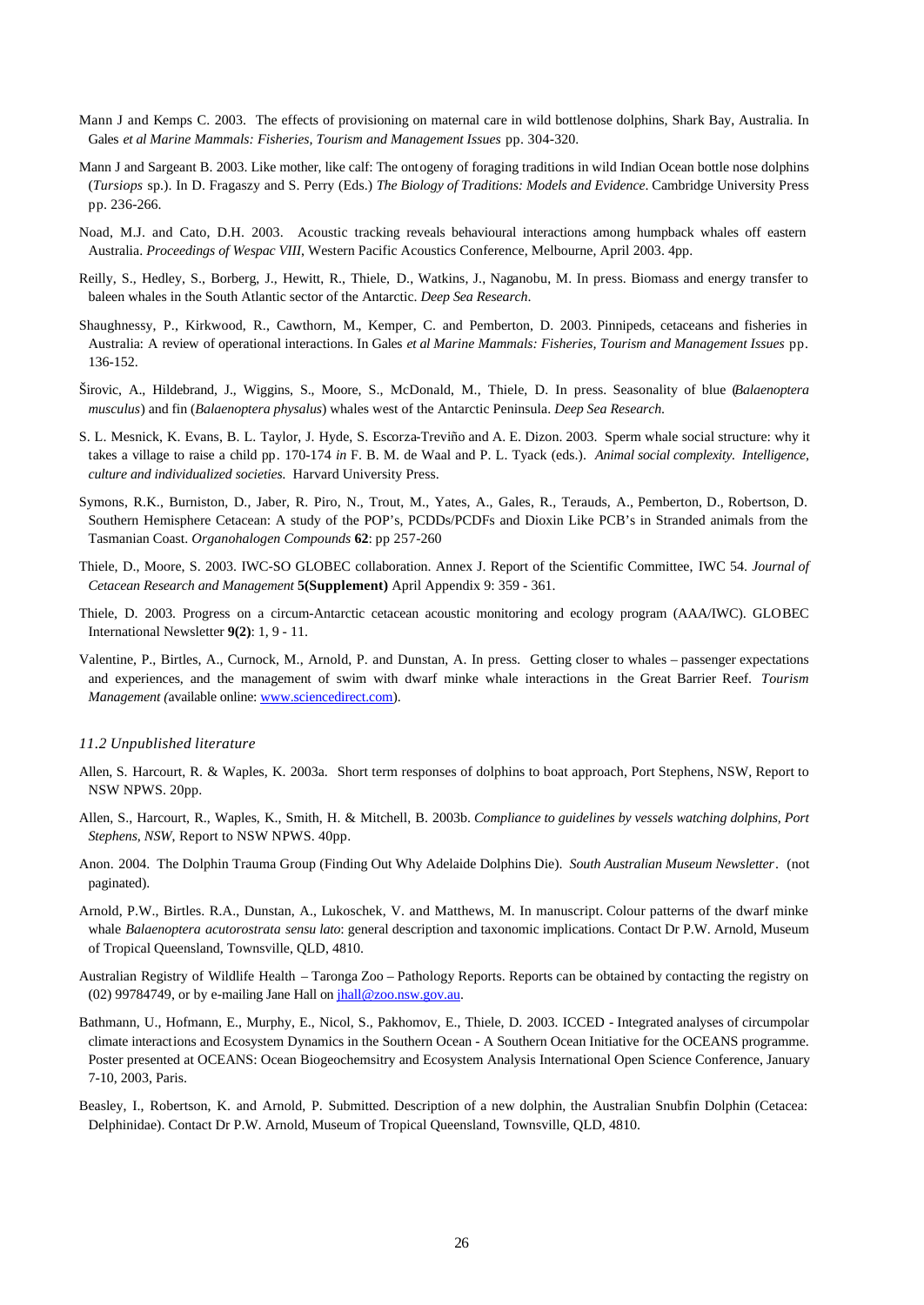- Borberg, J., Reilly, S., Hedley, S., Hewitt, R., Thiele, D., Watkins, J., Naganobu. M. 2003. Biomass and energy transfer to baleen whales in the South Atlantic sector of the Antarctic. Poster presented at the Society for Marine Mammology Conference, Greensboro, December 2003.
- Birtles, R.A., Arnold, P.W., Valentine, P.S., Barnett B. and Dunstan, A. 2003. Sustainability indicators and other information needed to assess ecological sustainability of dwarf minke whale-swimmer interactions. IWC 55th Scientific Committee Meeting, May-June 2003, Berlin, SC/55/WW11.
- Birtles, R.A., Arnold, P., Curnock, M., Corkeron, P., Dobbs, K., Valentine, P. and Dunstan, A. 2004. Evaluating effectiveness of management frameworks: case studies from Hervey Bay, Queensland and the northern Great Barrier Reef. Symposium on scientific management of whale watching, Cape Town, South Africa (open session March 4-5, 2004).
- Birtles, R.A., Arnold, P., Curnock, M., Corkeron, P., Dobbs, K., Valentine, P. and Dunstan, A. 2004. Scientific basis of whale and dolphin management in Australia: case studies on humpback whales in Hervey Bay, Queensland and dwarf minke whale swims on the Great Barrier Reef. Symposium on scientific management of whale watching, Cape Town, South Africa (open session March 4-5, 2004).
- Birtles, R.A., Curnock, M., Valentine, P., Arnold, P., Dunstan, A. and Barnett, B. 2004. Whale watching visitor studies in the Great Barrier Reef, Australia: a case study of the swim-with dwarf minke whale ecotourism industry. Symposium on scientific management of whale watching, Cape Town, South Africa (open session March 4-5, 2004).
- Butterfield, N. 2003. Dolphins as bioindicators of the heavy metal status in South Australian waters. University of Adelaide Honours Thesis.  $41$  pp + appendices.
- Charlton, K. 2003; Conservation genetics of bottlenose dolphins (*Tursiops* sp.) in coastal Victorian waters. Honours thesis submitted to the School of Biological Sciences, Monash University.
- Forestell, P.H. 2003. When education has a porpoise Who should naturalists be addressing? Presented at 15th Biennial Conference of the Society for Marine Mammalogy. Greensboro, NC, Dec. 14, 2003.
- Forestell, P.H., Kaufman, G.D. and Chaloupka, M. 2003. Migratory characteristics of humpback whales (*Megaptera novaeangliae*) in Hervey Bay and the Whitsunday Islands, Queensland, Australia: 1993-1999. Final report to the Queensland Environmental Protection Agency, PO Box 155, Brisbane Albert Street, QLD, 4002. October 2003.
- Gales, R. and Webb, M. 2003a. Stranding report Sperm Whales at Long Point, Flinders Island, November 2003. Nature Conservation Branch, DPIWE, Tasmania. Can be obtained from Rosemary Gales, Nature Conservation Branch, DPIWE, TAS
- Gales, R. and Webb, M. 2003b. Stranding report Long-finned pilot whales and bottlenose dolphins at Point Hibbs, West Coast of Tasmania, November 2003. Nature Conservation Branch, DPIWE, Tasmania.
- Gibbs, N. & Paton D. 2003. Preliminary report on the survey of whales and dolphins in the Lomaiviti Island group of Fiji August-September 2003. Report to Australian Department of Environment and Heritage & Fijian Department of Environment.
- Gill, P.C. and M.G. Morrice. 2003a. Blue whale research in the Bonney Upwelling, south-east Australia current information. Deakin University, School of Ecology and Environment, Technical Paper 2003/1. [Obtainable from P. Gill or M. Morrice, School of Ecology and Environment, Deakin University, PO Box 423, Warrnambool VIC 3280.]
- Gill, P. and M. Morrice. 2003b. Cetacean observations, blue whale compliance aerial surveys, Santos Ltd seismic survey program, Vic/P51 and P52, November – December 2002. Final report to Santos Ltd. Report WEG 01/2003, Whale Ecology Group (Southern Ocean), Deakin University. [Obtainable from P. Gill or M. Morrice, School of Ecology and Environment, Deakin University, PO Box 423, Warrnambool VIC 3280.]
- Gill, P. C., Morrice, M., Thiele D. and McKay S. 2003. Broad- and fine-scale ecosystem studies in a southern Australian blue whale feeding ground. Submitted to the IWC Scientific Committee May 2003, Berlin SC/55/E12.
- Hasling, J. 2003. Meet the Minkes: Creating an Interpretation Package which emphasizes personal connections between humans and whales. James Cook University (JCU) Master of Tourism thesis. JCU, Townsville, QLD, 4811.
- Hawthorn, D. 2003. Exploring the practical application of Sustainability Indicators for nature-based tour operators: a case study in interpretation and the swim-with-dwarf minke whale industry on the northern Great Barrier Reef. JCU Master of Tourism thesis. JCU, Townsville, QLD, 4811.
- Hawkins, L. 2002 *Patterns of acoustic emissions and behaviour displays of provisioned inshore bottlenose dolphins* (Tursiops aduncus), Southern Cross University Whale Research Centre, Lismore, Australia, Honours Thesis.
- Hawkins, L. & Gartside, D. 2003 *Provisioned Inshore Bottlenose Dolphin* (Tursiops aduncus) *Behaviour & Acoustics*, Southern Cross University Whale Research Centre, Lismore, Australia, Poster Presentation.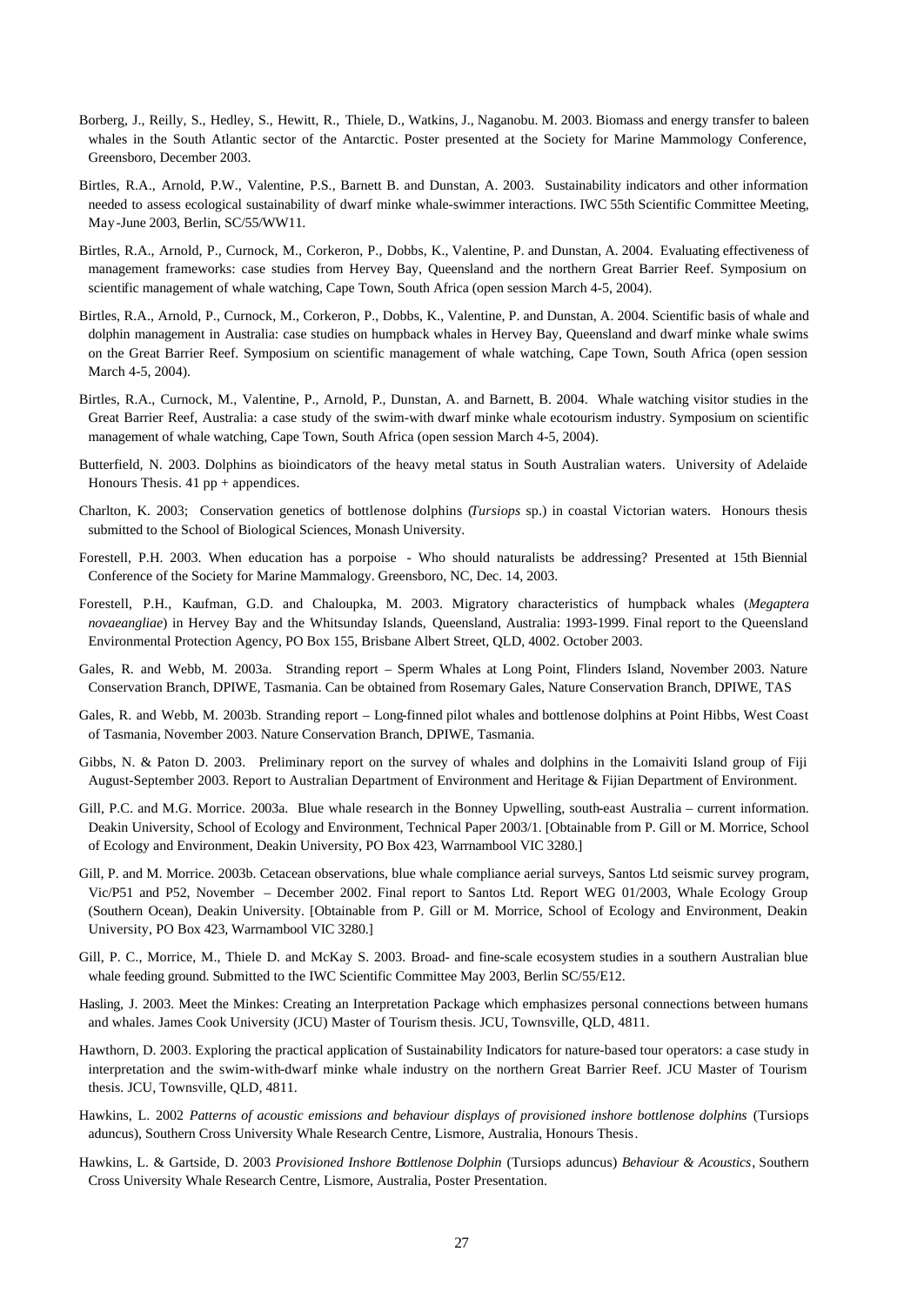- Hofmann, E. E., Murphy, E., Bathmann, U., Nicol, S., Thiele, D., Pakhomov E. 2003. ICCED: Integrated analyses of Circumpolar Climate interactions and Ecosystem Dynamics in the Southern Ocean - A Southern Ocean Initiative for the OCEANS Programme. Paper submitted to the IWC Scientific Committee May 2003, Berlin SC/55/E14; and A Sea of Change: JGOFS Accomplishments and the Future of Ocean Biogeochemistry, 5-8 May 2003, Washington, DC.
- Jenner, K.C.S. and M-N.M. Jenner 2000. Humpback whale and mega fauna survey 2000 report North West Cape Western Australia. Report to Woodside Energy available from CWR PO Box 1622 Fremantle WA 6959. 10 pp.
- Jenner, K.C.S., S.G. Wilson, Y.M. Hunt, and M-N.M. Jenner In press. Evidence of blue whale feeding in the Perth Canyon, Western Australia. 3 pp.
- Lemon, M., Harcourt, R. and Lynch, T.P. 2003. Effect of vessel disturbance on bottlenose dolphins (*Tursiops aduncus*) in southeastern Australia. *Proceedings for the 15th Biennial Conference on the Biology of Marine Mammals, Greensboro, North Carolina.*
- Lemon, M. & Lynch, T.P. 2002. A Review of Acoustic Impacts on Cetaceans. Unpublished report, Shoalhaven Defence Estate Organisation, NSW, Australia. 75pp.
- Lemon, M., Spencer, J., & Lynch, T.P. 2002. Distribution of Bottlenose Dolphins (*Tursiops aduncus*) in Jervis Bay, NSW. Unpublished report, Shoalhaven Defence Estate Organisation, NSW, Australia. 38pp.
- Lemon, M. & Spencer, J. 2002. Sound and Communication. *In: Port Stephens' Bottlenose Dolphins. A Handbook for: Commercial skippers, crew, boat users and dolphin enthusiasts.* Handbook for the Port Stephens Commercial Dolphin Watch Association Inc., 44 pp.
- McCauley, R. [Data summaries of the Perth Canyon pygmy blue whale work: available from R.McCauley@cmst.curtin.edu.au]
- Olavarria, C.; Oremus, M.; de Tezanos Pinto, G.; Steel, D.; Baker, C. Scott and Paton, D. 2003. *Genetic Analysis of Cetacean Skin Samples Collected in Samoa – Draft Report.* University of Auckland, New Zealand.
- Porter, L. and Chilvers, L. 2004. *Report of the Timor Sea Small Cetacean Surveys, 2002-2003*. Report to Environment Australia, Department of the Environment and Heritage, Australia. 200pp
- Sjursaether, G. 2003. Involving tourism operators in the ecologically sustainable management of their industry: Developing a Sightings Network for the GBR minke whale ecotourism industry. JCU Master of Tourism Thesis. JCU, Townsville, QLD, 4811.
- Sobtzick, S. 2003. Size estimations of dwarf minke whales (*Balaenoptera acutorostrata*) using underwater videogrammetry. Report to University of Rostock.
- Širovic, A., Hildebrand, J. A., Wiggins, S. M., McDonald, M. A., Moore S. E., and Thiele D. 2003 Seasonality of blue and fin whale calls west of the Antarctic Peninsula. Paper submitted to the IWC Scientific Committee May 2003, Berlin SC/55/Info. 5; and delivered to the 15th Biennial Conference of the Society for Marine Mammalogy, Greensboro, NC December 2003.
- South Eastern Australian Southern Right Whale Photo-identification Project 2003. Final report to Department of Environment and Heritage, Canberra. Mandy Watson, Flora and Fauna Management Officer, Department Sustainability and Environment, Victoria. January 2004.
- Thiele, D., Moore, S., Hildebrand, J., Sirovic, A., Friedlaender, A., Glasgow, D., Leaper, R., van Waerebeek, K., McDonald, M., Wiggins, S., Pirzl, R., Viddi, F., Hofmann E. 2003 International Whaling Commission - Southern Ocean GLOBEC/CCAMLR collaboration, Cruise report 2002 - 2003. Paper submitted to the IWC Scientific Committee May 2003, Berlin SC/55/E10.
- Thiele, D., Chester, E., Nicol, S., Peddemors, V., Friedlaender A. 2003 A note on Australian research for Southern Ocean GLOBEC - 2000/01 and 2002/03. Paper submitted to the IWC Scientific Committee May 2003, Berlin SC/55/E17.
- Thiele, D., Peddemors, V., Leaper, R., van Waerebeek K., and Hedley S. 2003. Report of the ad hoc working group on ice data collection in the Antarctic. Paper submitted to the IWC Scientific Committee May 2003, Berlin SC/55/E8.
- Thiele D., and Moore S. 2003. Report of the SO GLOBEC Working Group Paper submitted to the IWC Scientific Committee May 2003, Berlin SC/55/E9.
- Tynan C. and Thiele D. 2003. Report on Antarctic Ice Edge Definition by the ad hoc Working Group on ice data collection in the Antarctic. Paper submitted to the IWC Scientific Committee May 2003, Berlin SC/55/E19.
- Vintges, T. 2003. Passenger involvement in monitoring the behaviour of the dwarf minke whale *Balaenoptera acutorostrata*: a study on the commercial swim-with-whales program in the northern section of the Great Barrier Reef. JCU Master of Tourism Thesis. JCU, Townsville, QLD, 4811.